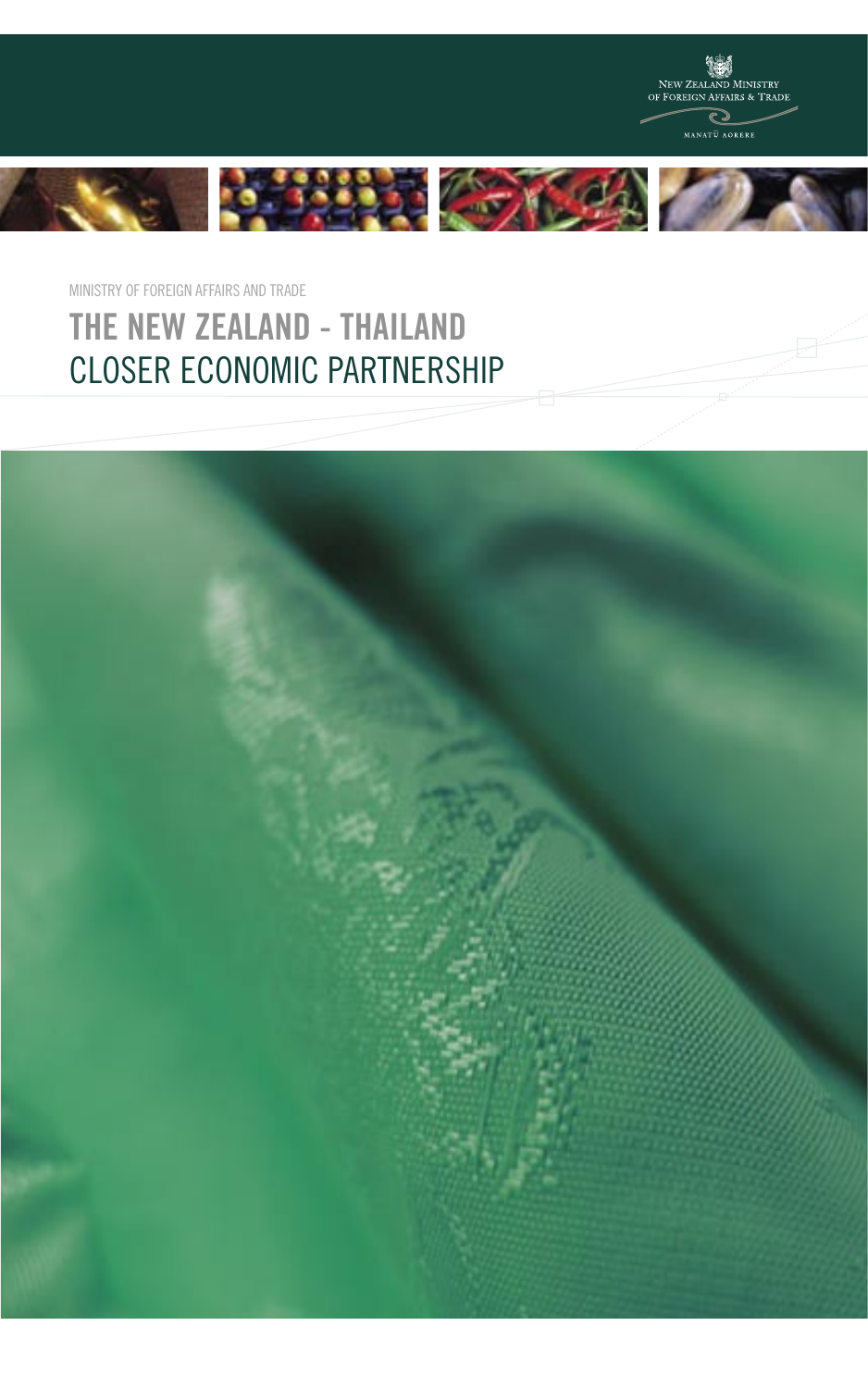The Ministry of Foreign Affairs and Trade thanks the following individuals, companies and organisations for the use of photographs in this publication: Lyndal Walker, Catherine Parton, Janet Morris, Paul Thomson, PhotoNewZealand.com, Stone, Photodisc Blue, Education New Zealand, Tourism New Zealand and New Zealand Trade and Enterprise.

Design by typeface, Wellington

Printed by Printlink, Wellington

This Ministry of Foreign Affairs and Trade publication provides an overview and a practical business guide to the New Zealand – Thailand Closer Economic Partnership. A full copy of the Agreement and associated documents can be obtained at www.mfat.govt.nz/tradeagreements/thainzcep/ overview.html. New Zealand Trade and Enterprise is producing a sister publication titled Doing Business with Thailand – a how to guide.

Ministry of Foreign Affairs and Trade Private Bag 18-901 **Wellington** New Zealand www.mfat.govt.nz

#### © Copyright Ministry of Foreign Affairs and Trade 2005

#### All rights reserved.

Permission to reproduce any part of this publication must be obtained in writing from the Ministry of Foreign Affairs and Trade. The Ministry of Foreign Affairs and Trade shall not be under any liability to any person or organisation in respect of any loss or damage (including consequential loss or damage) however caused, which may be incurred or which arises directly or indirectly from reliance on information in this publication.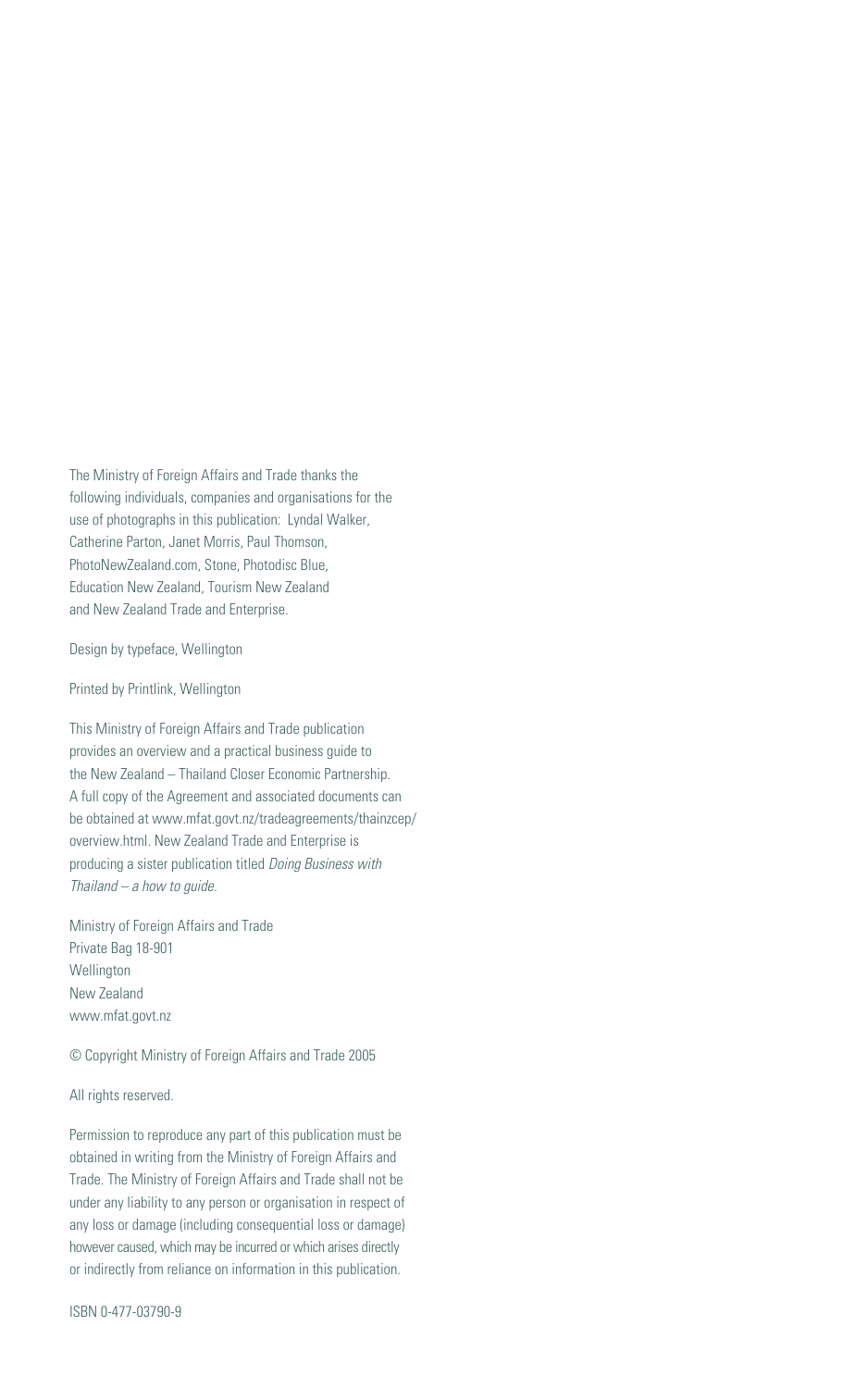MINISTRY OF FOREIGN AFFAIRS AND TRADE

### **THE NEW ZEALAND - THAILAND** CLOSER ECONOMIC PARTNERSHIP





www.mfat.govt.nz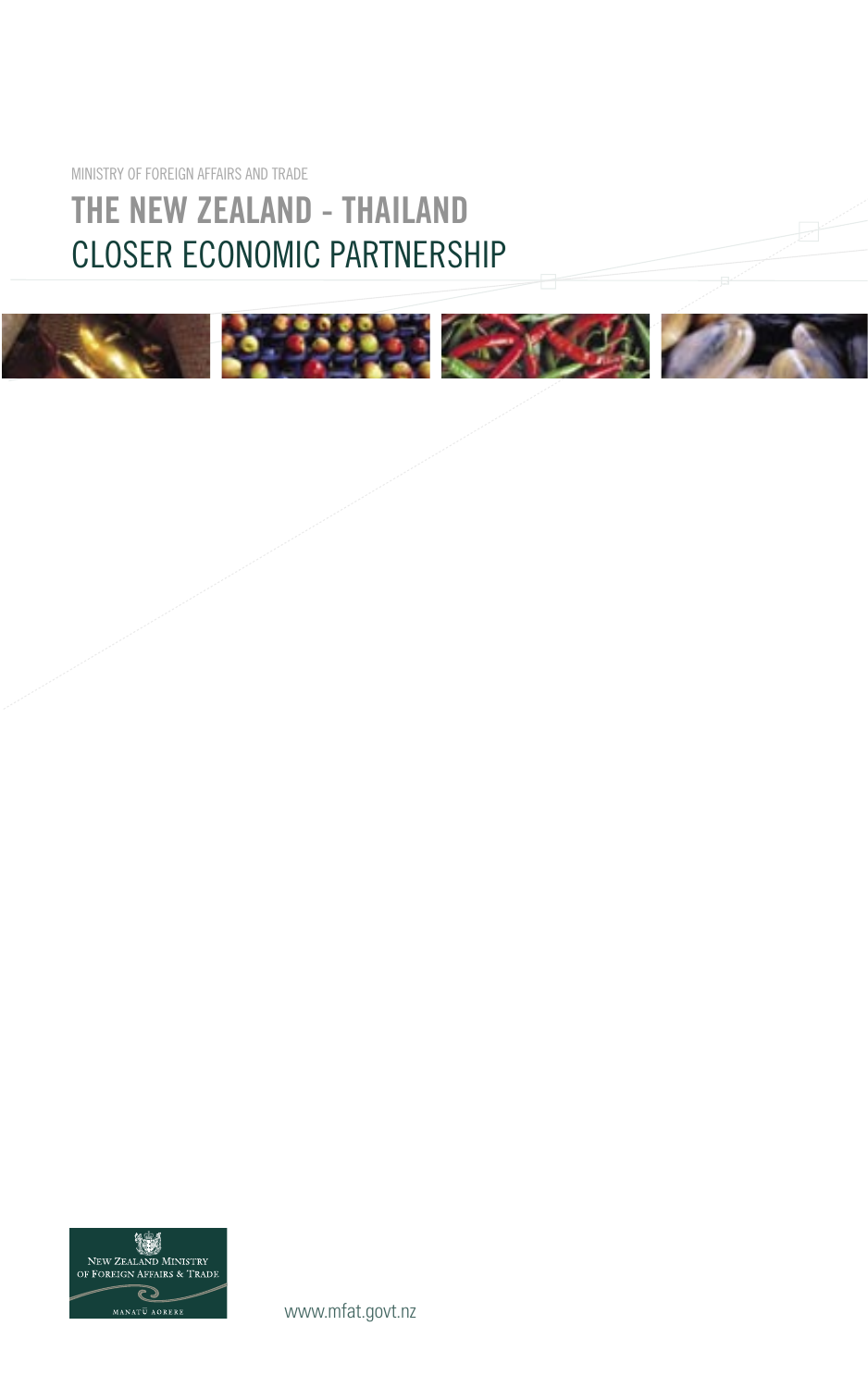FROM THE MINISTER OF TRADE NEGOTIATIONS $\gg$ 

**THE NEW ZEALAND-THAILAND CLOSER ECONOMIC PARTNERSHIP (CEP) USHERS IN A NEW ERA IN ECONOMIC RELATIONS BETWEEN THE TWO COUNTRIES. IT OPENS UP EXCITING OPPORTUNITIES FOR EXPORTERS AND FOR WIDER BUSINESS PARTNERSHIPS BETWEEN NEW ZEALAND AND ONE OF THE MOST DYNAMIC ECONOMIES IN OUR REGION.**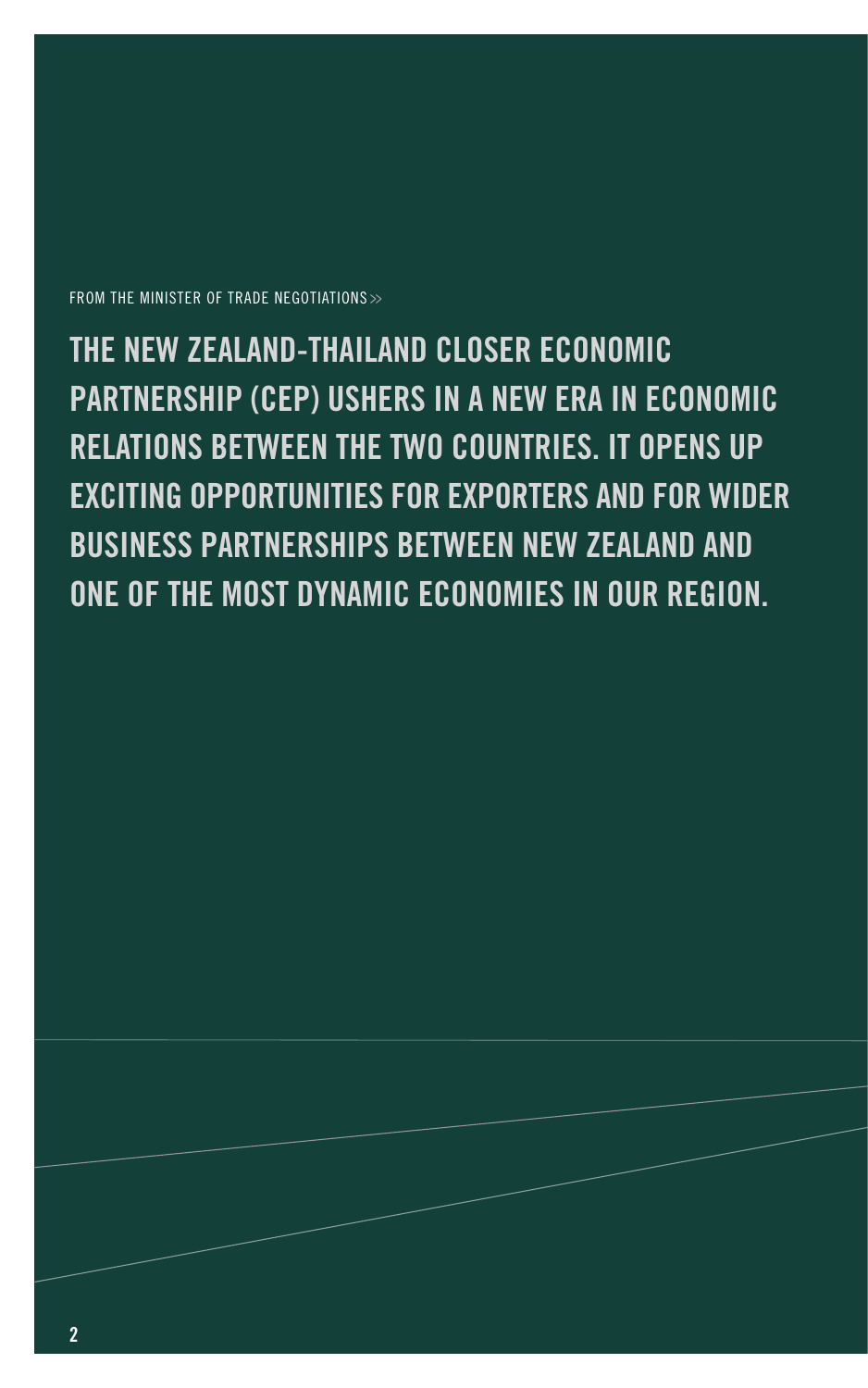

The New Zealand-Thailand Closer Economic Partnership (CEP) ushers in a new era in economic relations between the two countries. It opens up exciting opportunities for exporters and for wider business partnerships between New Zealand and one of the most dynamic economies in our region.

I am particularly proud of this Agreement because it provides for comprehensive coverage of all goods traded between New Zealand and Thailand.

The CEP opens up the Thai market. It clears the way for duty-free access on more than half New Zealand's current exports on the very day it comes into effect – 1 July 2005. Within five years tariffs on virtually all manufactured goods will have disappeared. The last remaining tariffs and quotas will go by 2025.

This provides a significant opportunity for exporters of products as diverse as persimmons and gas pumps. New market opportunities will be created with the elimination of prohibitive tariffs, and current exporters will have the inside running to expand market share.

Just as importantly the CEP will help to keep a level playing field for New Zealand exporters competing with suppliers from Thailand's other free trade partners.

The Agreement is a big step forward to enhancing the economic relationship between our two countries but it is not the end of the road.

There is an undertaking to enter into negotiations on the liberalisation of trade in services within three years.

The New Zealand-Thailand Closer Economic Partnership enhances a multi-layered bilateral relationship dating back to the 1950s, while at the same time maintaining momentum towards multilateral trade liberalisation in the World Trade Organisation (WTO).

Now we have an agreement with Thailand, the government wants to work with business to maximise the benefits and opportunities it offers. It is only by government agencies and the wider business community 'pulling together' as one that we will collectively harvest the gains made within the fine print of the Closer Economic Partnership.

Jun  $\sqrt{\frac{1}{2}}$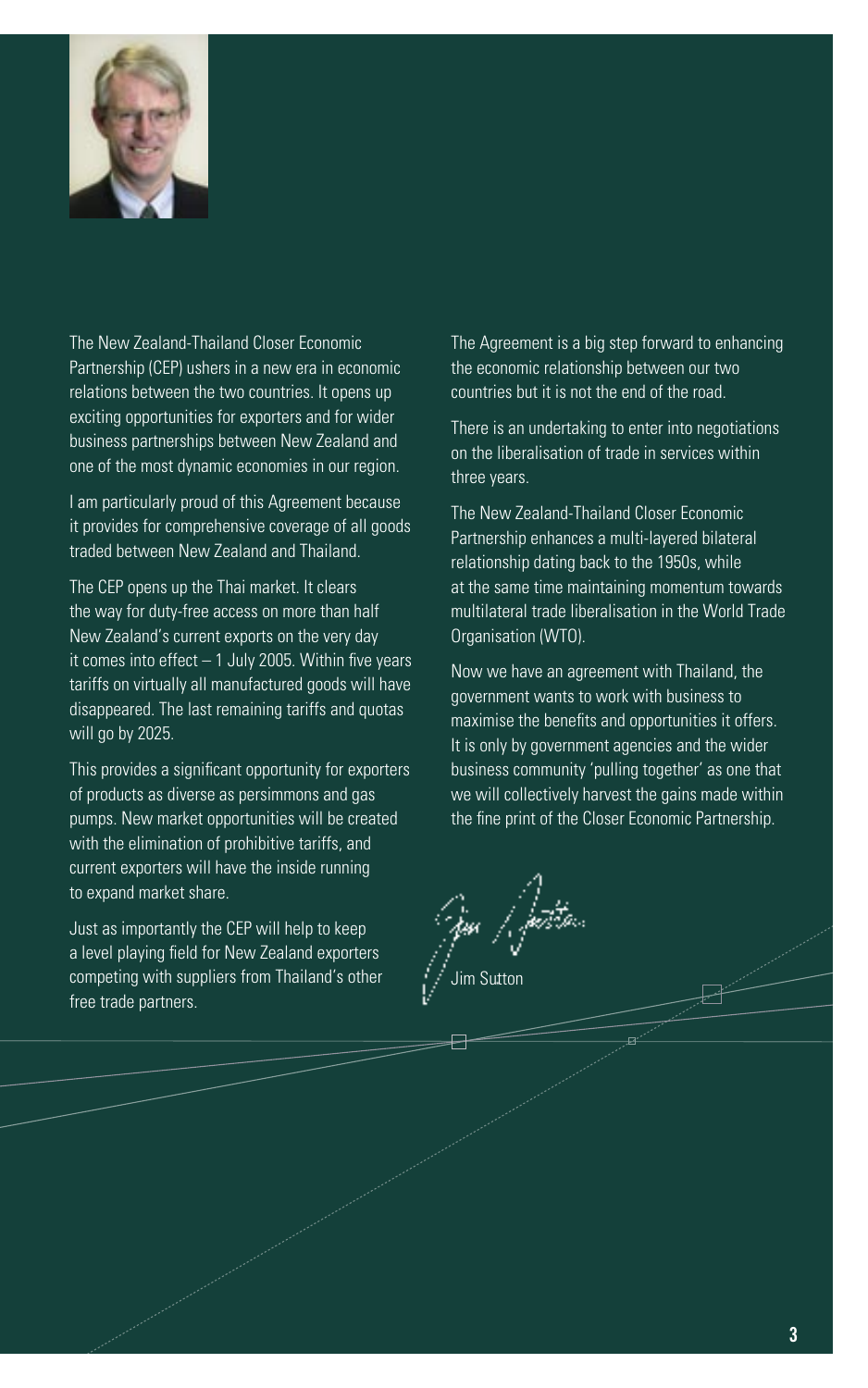### **CONTENTS**

| 1              | WHAT IS THE NEW ZEALAND-THAILAND CLOSER ECONOMIC PARTNERSHIP?                      | 8  |
|----------------|------------------------------------------------------------------------------------|----|
| $\overline{2}$ | THE PATH TO THE AGREEMENT                                                          | 10 |
| 3              | WHY THAILAND?                                                                      | 12 |
| 4              | THE NEW ZEALAND-THAILAND CLOSER ECONOMIC PARTNERSHIP<br>AND THE WIDER TRADE AGENDA | 14 |
| 5              | FREE TRADE IN GOODS                                                                | 16 |
|                | Opening up the Thai market                                                         | 17 |
|                | Thai tariff reductions by sector                                                   | 18 |
|                | Dairy                                                                              | 18 |
|                | Fruit and vegetables                                                               | 20 |
|                | Forestry products                                                                  | 22 |
|                | Seafood                                                                            | 22 |
|                | Meat                                                                               | 24 |
|                | Processed food and beverages/food ingredients                                      | 24 |
|                | Manufactured goods                                                                 | 26 |
|                | Opening up the New Zealand market                                                  | 28 |
|                | Sensitive products                                                                 | 28 |
|                | Phasing-out of tariffs on Thai imports                                             | 28 |
|                | Rules governing the free trade area                                                | 30 |
|                | Rules of origin                                                                    | 30 |
|                | Trade remedies                                                                     | 31 |
| 6              | MEASURES TO IMPROVE THE BUSINESS ENVIRONMENT                                       | 32 |
|                | Customs procedures                                                                 | 32 |
|                | Sanitary and phytosanitary measures                                                | 33 |
|                | Technical barriers to trade                                                        | 33 |
|                | Electronic commerce                                                                | 33 |
|                | Intellectual property                                                              | 34 |
|                | Competition policy                                                                 | 34 |
|                | Transparency                                                                       | 34 |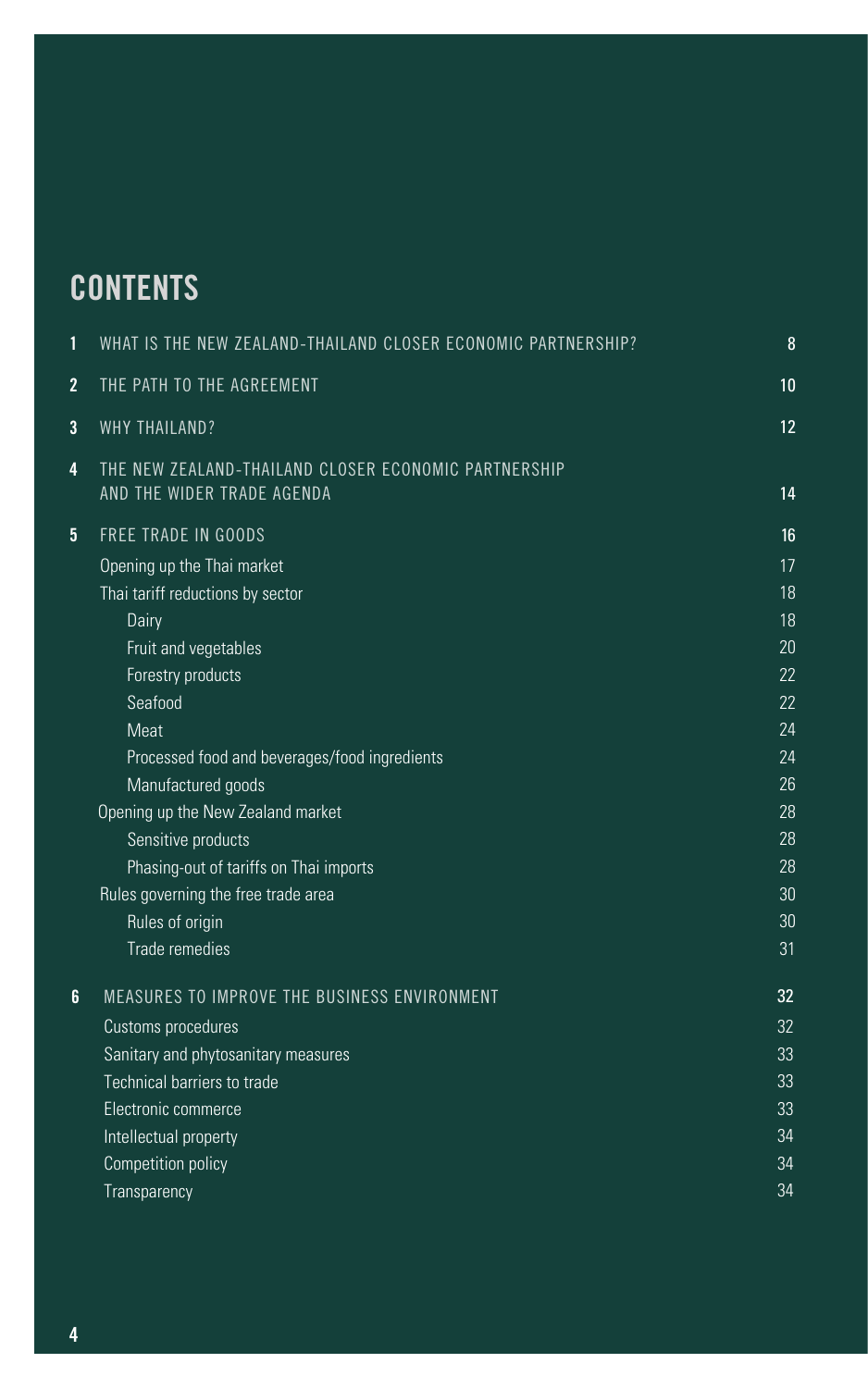| $\overline{\mathbf{I}}$ | SERVICES AND TEMPORARY ENTRY               | 36 |
|-------------------------|--------------------------------------------|----|
|                         | <b>Services</b>                            | 36 |
|                         | Temporary entry for business visitors      | 36 |
|                         | Temporary employment                       | 37 |
| 8                       | <b>INVESTMENT</b>                          | 38 |
| $\overline{9}$          | DISPUTE SETTLEMENT                         | 40 |
| 10                      | PROTECTIONS UNDER THE AGREEMENT            | 41 |
|                         | General exceptions                         | 41 |
|                         | Treaty of Waitangi                         | 41 |
| 11                      | MOVING FORWARD                             | 42 |
|                         | Joint Commission                           | 42 |
|                         | Reviews                                    | 43 |
|                         | Future negotiations                        | 43 |
| 12                      | HARVESTING THE CEP POTENTIAL               | 44 |
| 13                      | THE LABOUR AND ENVIRONMENT ARRANGEMENTS    | 46 |
|                         | Cooperation and Institutional Arrangements | 47 |
|                         | Public participation                       | 47 |
|                         | FOR MORE INFORMATION                       | 48 |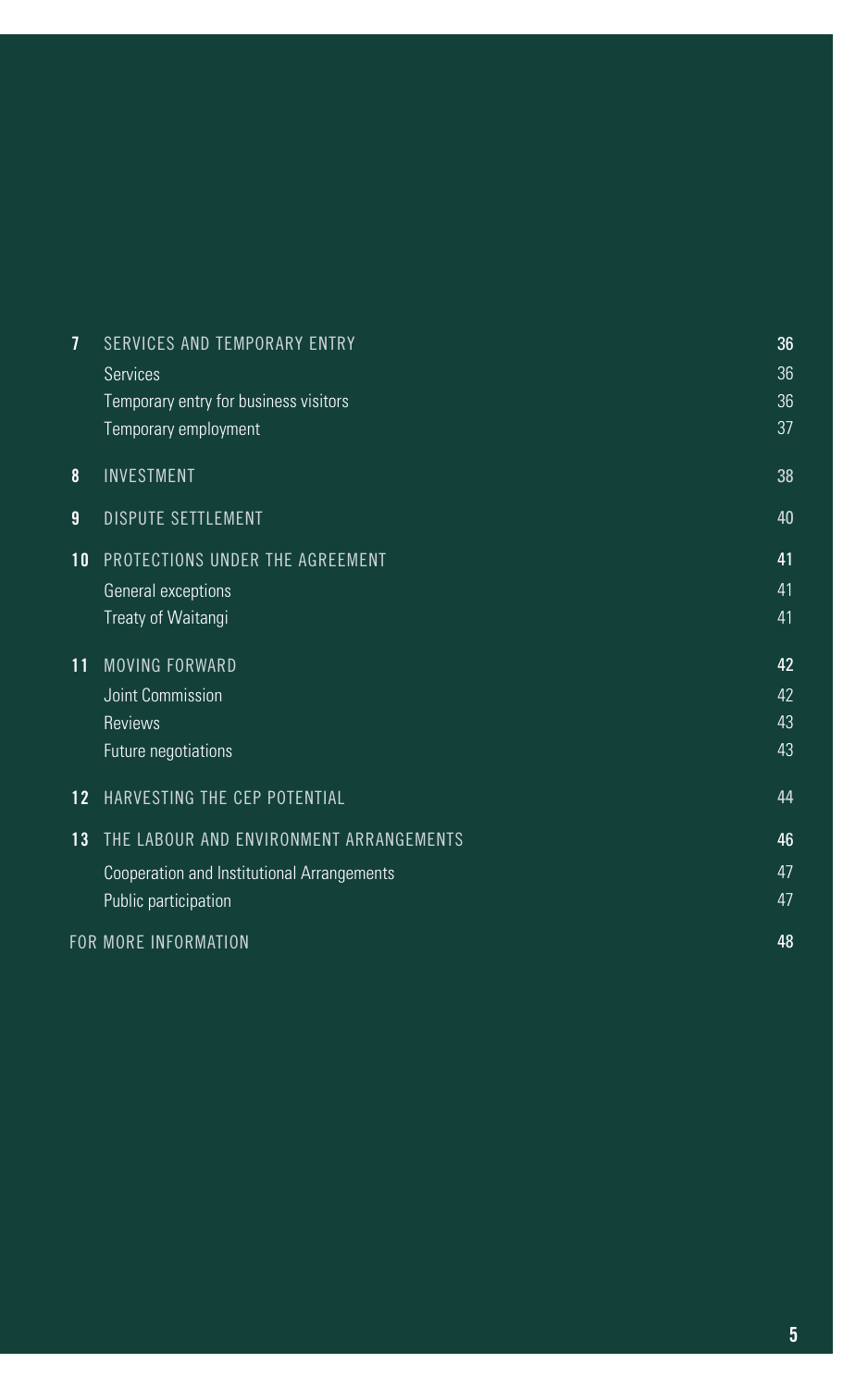





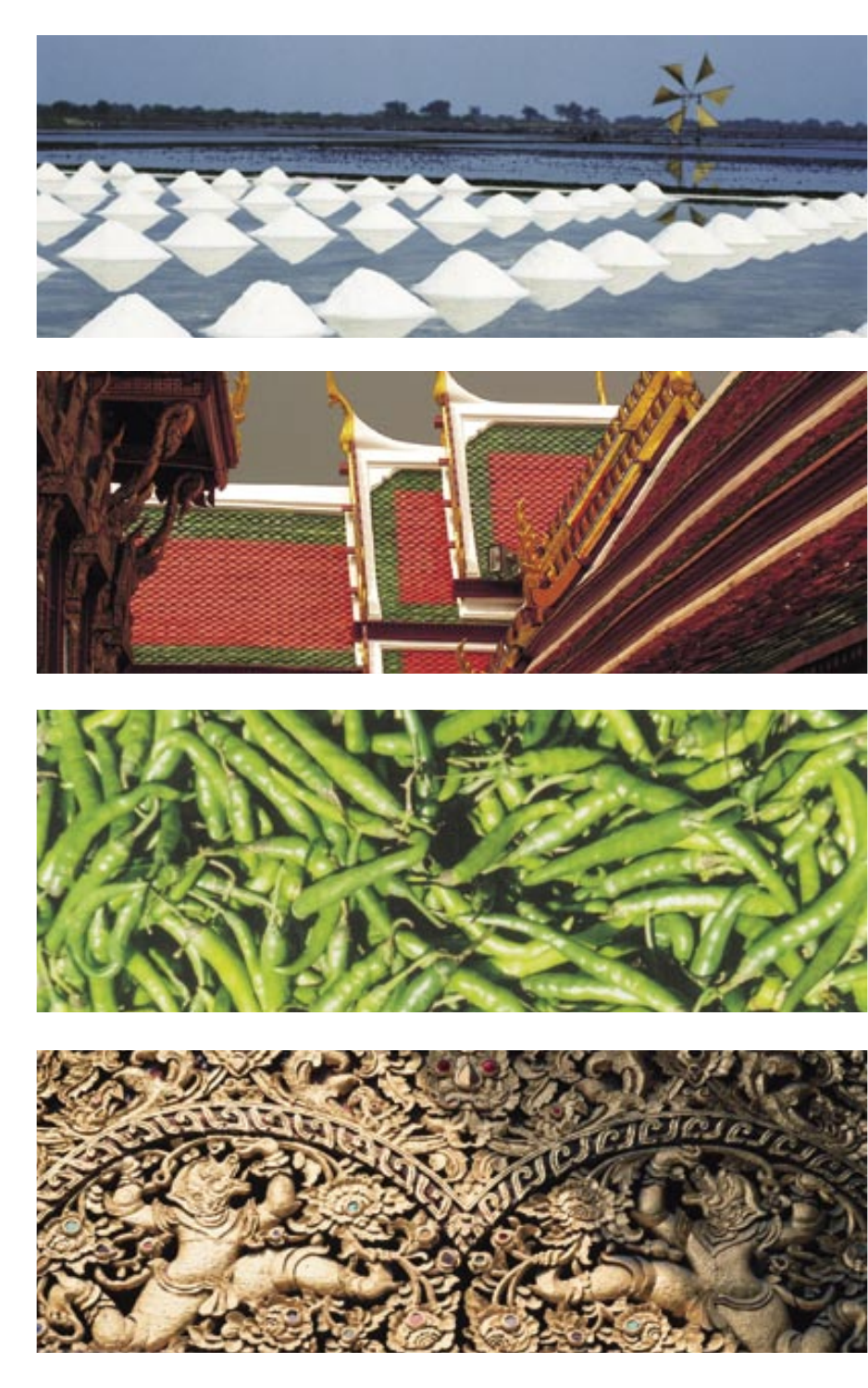





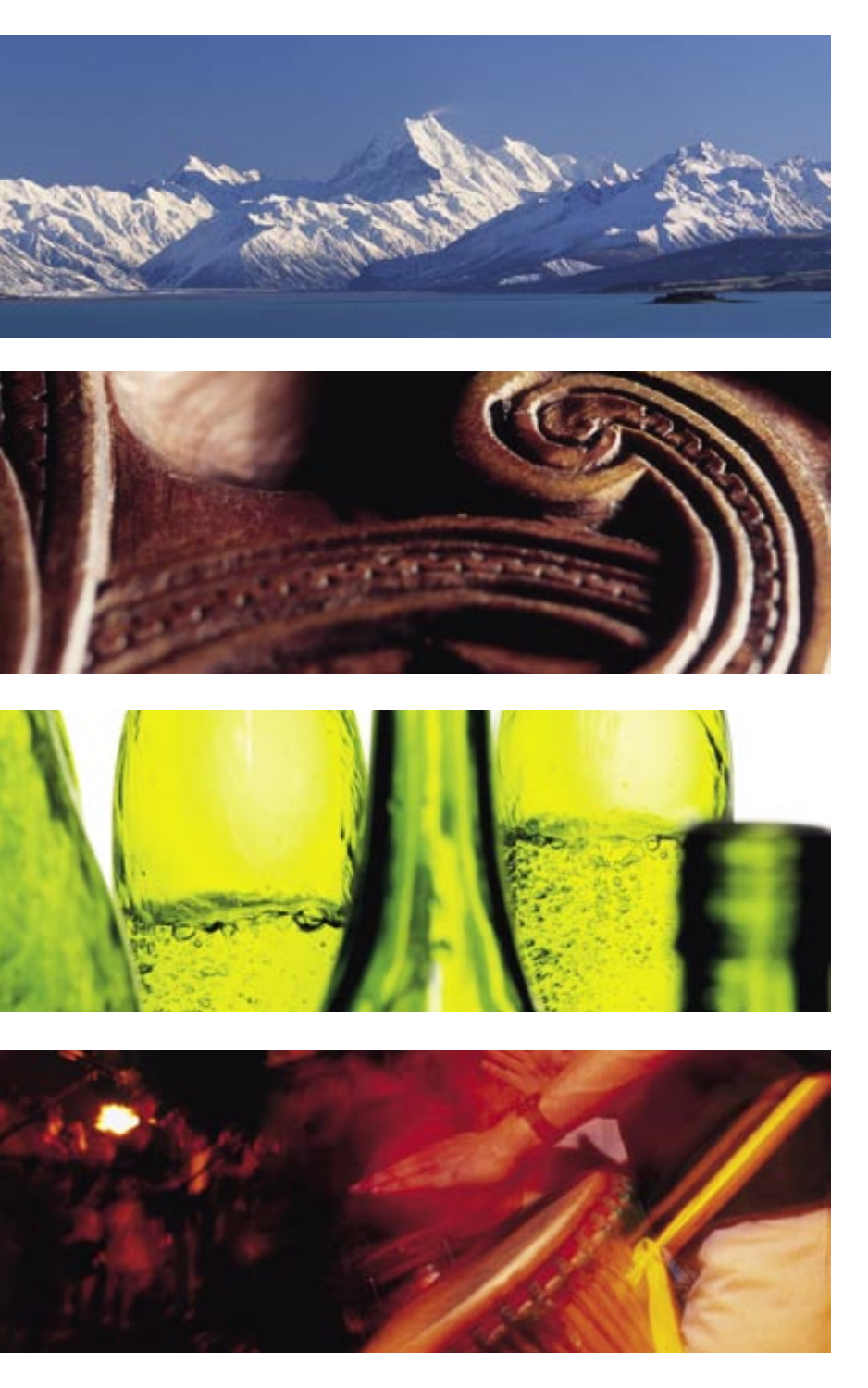### **WHAT IS THE NEW ZEALAND-THAILAND**<br>**CLOSER ECONOMIC PARTNERSHIP?**

The New Zealand-Thailand Closer Economic Partnership (CEP) Agreement is a treaty which liberalises and facilitates trade, establishes rules for the trade and investment relationship and promotes cooperation across a broad spectrum of economic activities.

The key elements of the Agreement outlined here are described in more detail in the remainder of this quide.

The core commitment in the CEP is the establishment of a free trade area between New Zealand and Thailand. Both countries have undertaken to remove all tariffs and quotas on all goods over time. There will be substantial liberalisation immediately the Agreement is implemented. For more sensitive areas tariffs will be phased out over a longer period.

The CEP contains rules governing the free trade area. These include rules to determine which goods qualify for tariff preferences (the 'rules of origin') as well as rules to counter unfair trade or unexpected import surges between the two countries.

There are measures in the CEP designed to improve the business environment between New Zealand and Thailand, reduce the cost of doing business, and promote cooperation. These are in areas such as technical barriers to trade and customs procedures.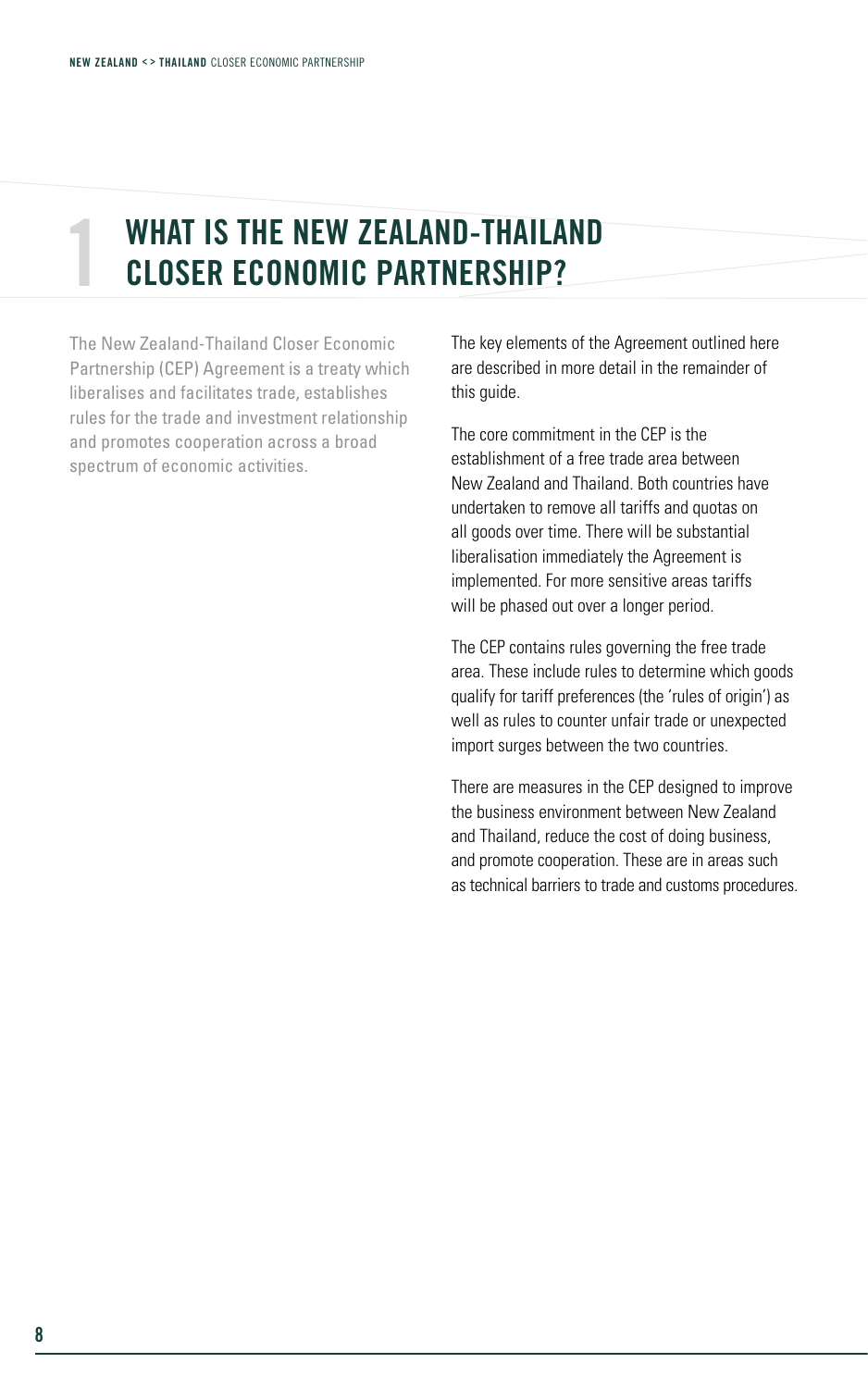The undertaking to conclude an agreement liberalising trade in services is accompanied by an exchange of letters on temporary entry to Thailand for New Zealand business people. Separately, New Zealand has offered enhanced temporary employment access for qualified Thai chefs.

Rules and initial commitments are established on investment.

The CEP establishes robust bilateral dispute settlement mechanisms. It also contains certain protections which preserve governments' regulatory and policy-making flexibility.

Importantly, the CEP establishes a framework for taking the economic relationship forward, both through the bilateral institutions it sets up and through scheduled reviews and future negotiations.

Parallel with the agreement, New Zealand and Thailand have entered into Arrangements on Labour and Environment.



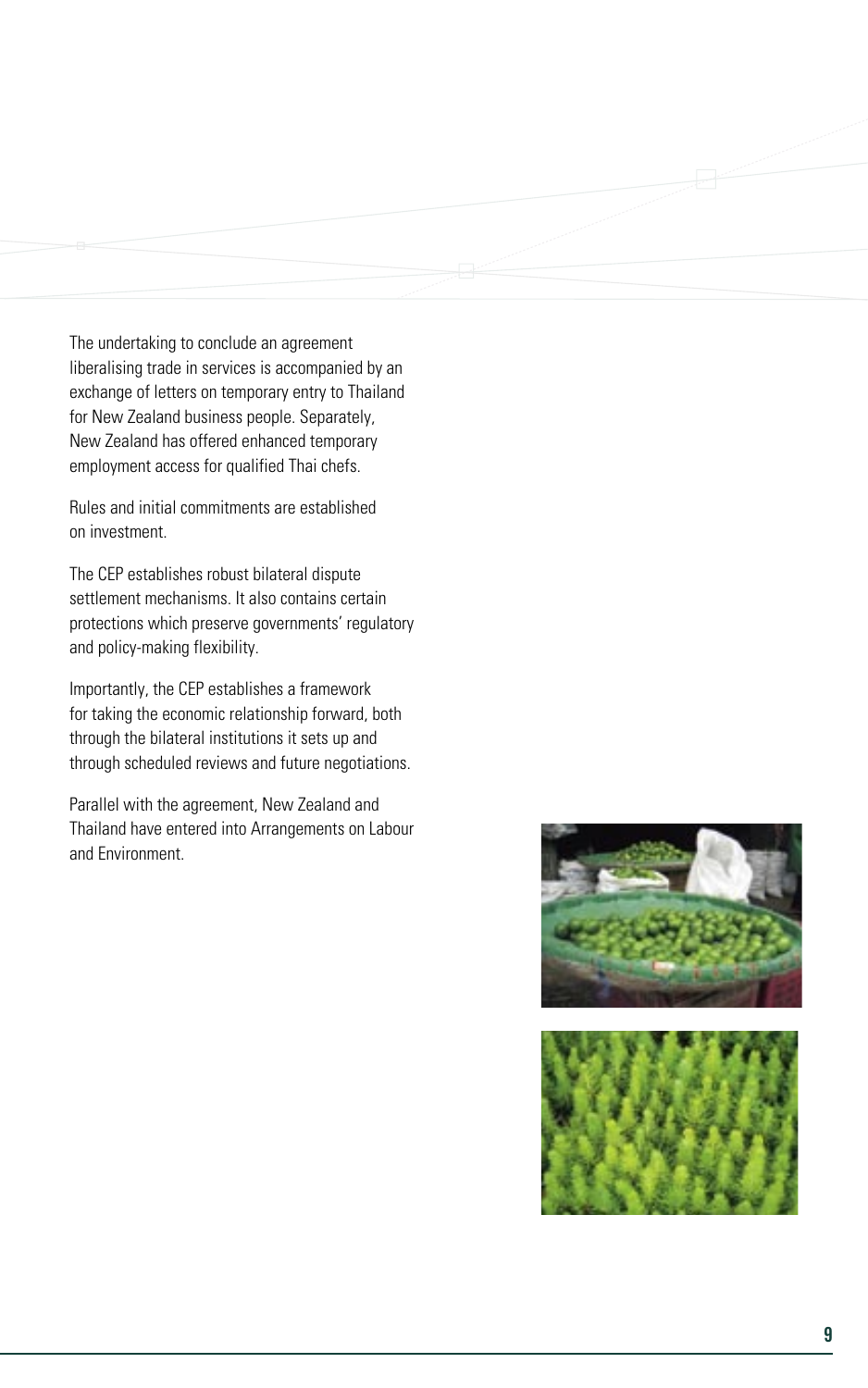# **2 THE PATH TO THE AGREEMENT**

Prime Minister Helen Clark and Thai Prime Minister Thaksin Shinawatra launched the CEP process at the APEC Leaders' Summit in Bangkok in October 2003.

The Agreement was negotiated over six months in the second half of 2004 following a joint study by Thailand and New Zealand.

The two Prime Ministers announced the successful conclusion of these negotiations at the ASEAN Summit in Vientiane on 30 November 2004.

Minister for Trade Negotiations Jim Sutton and Thai Commerce Minister Dr Thanong Bidaya signed the Agreement in the presence of Prime Ministers Helen Clark and Thaksin Shinawatra in Bangkok on 19 April 2005.

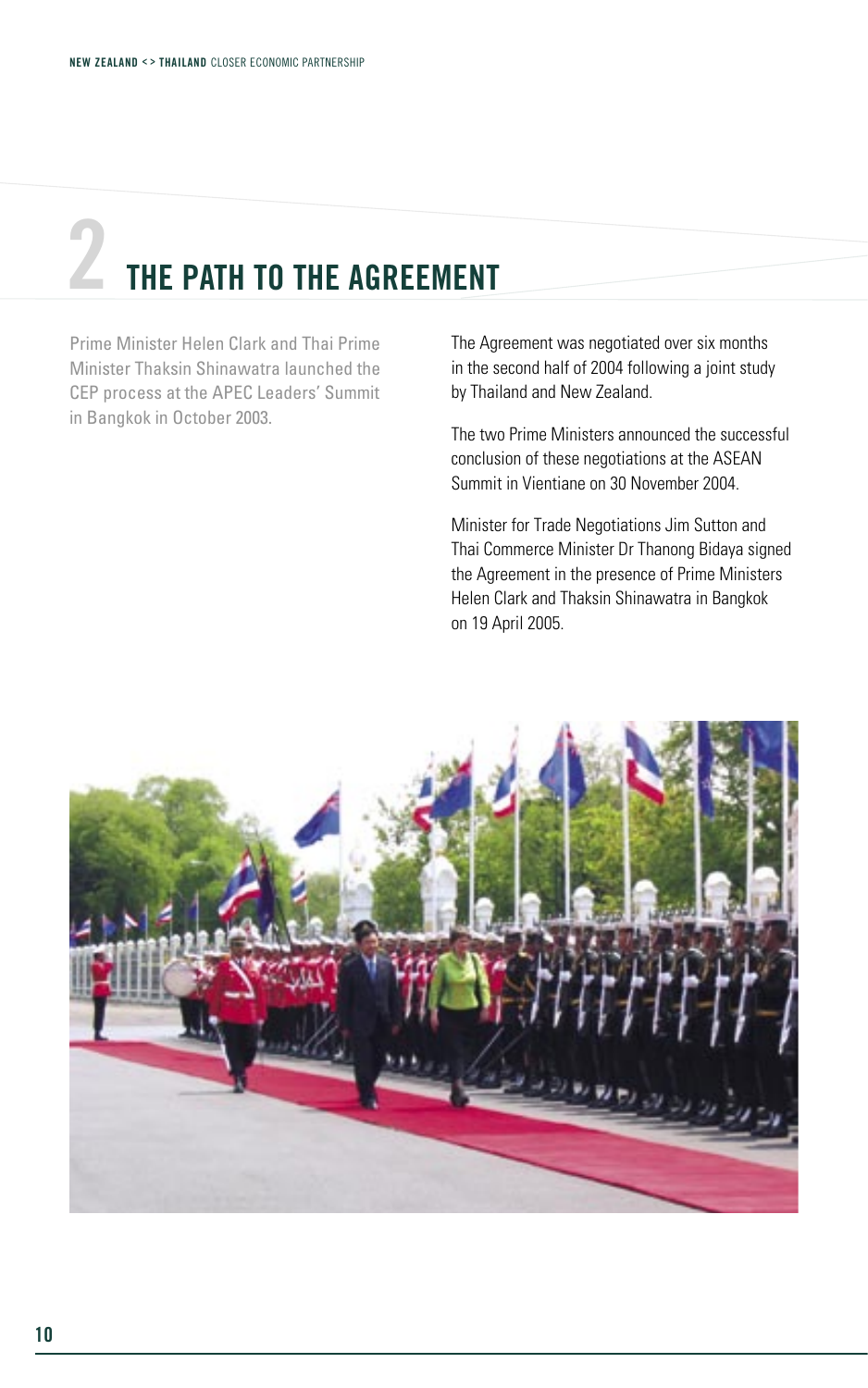The CEP will be implemented on 1 July 2005 following completion of both countries' processes for bringing the Agreement into force.

**LEFT:** Prime Minister Helen Clark and Thai Prime Minister H E Dr Thaksin Shinawatra inspect the guard of honour prior to the formal signing of the New Zealand-Thailand Closer Economic Partnership Agreement on 19 April 2005.

**BELOW:** Trade Negotiations Minister Jim Sutton and Thai Commerce Minister Dr Thanong Bidaya, watched by their respective Prime Ministers, sign the New Zealand-Thailand Closer Economic Partnership Agreement in Bangkok on 19 April 2005.

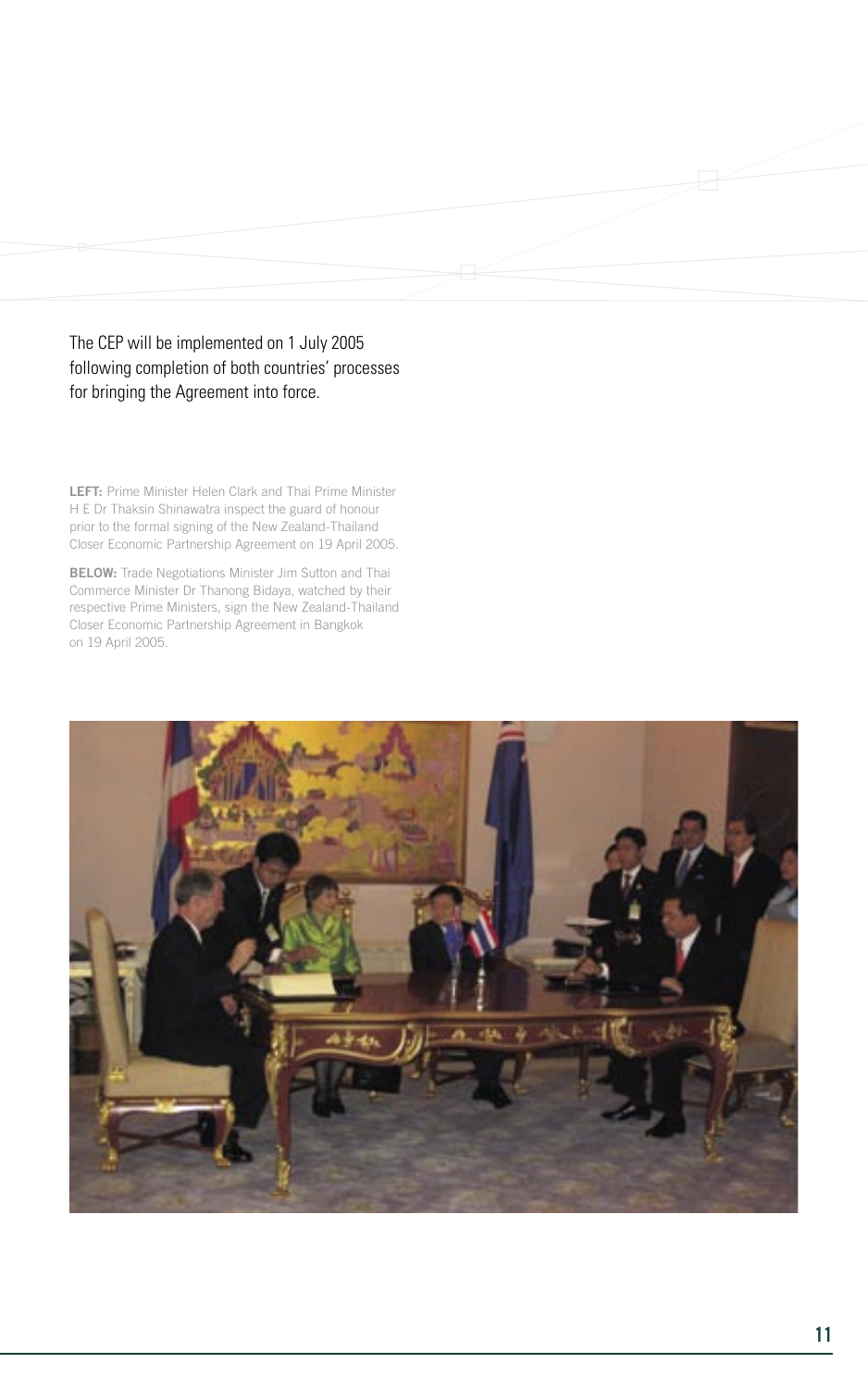### **3 WHY THAILAND?**

New Zealand has strong interest in forging closer economic links with Thailand, and in doing so now.

Thailand is South East Asia's fastest-growing economy with growth in 2004 of 6.2 percent. Strong growth is projected to continue, fueled by domestic investment and international trade.

Thailand is enthusiastically pursuing free trade agreements (FTAs) that will add to trade flows and make Thailand more competitive.

Thailand is an increasingly important business hub for the Greater Mekong sub-region and the wider South East Asia region.

New Zealand and Thailand's longstanding, friendly relationship provides a sound basis for doing business together. The alumni of New Zealand educational institutions in Thailand will support the expansion of the economic relationship.

Thailand and New Zealand are largely complementary economies, making us natural CEP partners. Thailand exports mainly motor vehicles and electronic goods to New Zealand while New Zealand's exports are concentrated in agriculture-based products and niche manufactured goods. Two-way trade topped NZ\$1 billion in 2004,<sup>1</sup> with New Zealand exports to Thailand accounting for \$365 million of this total.

<sup>1</sup> Statistics New Zealand provisional 2004 figure.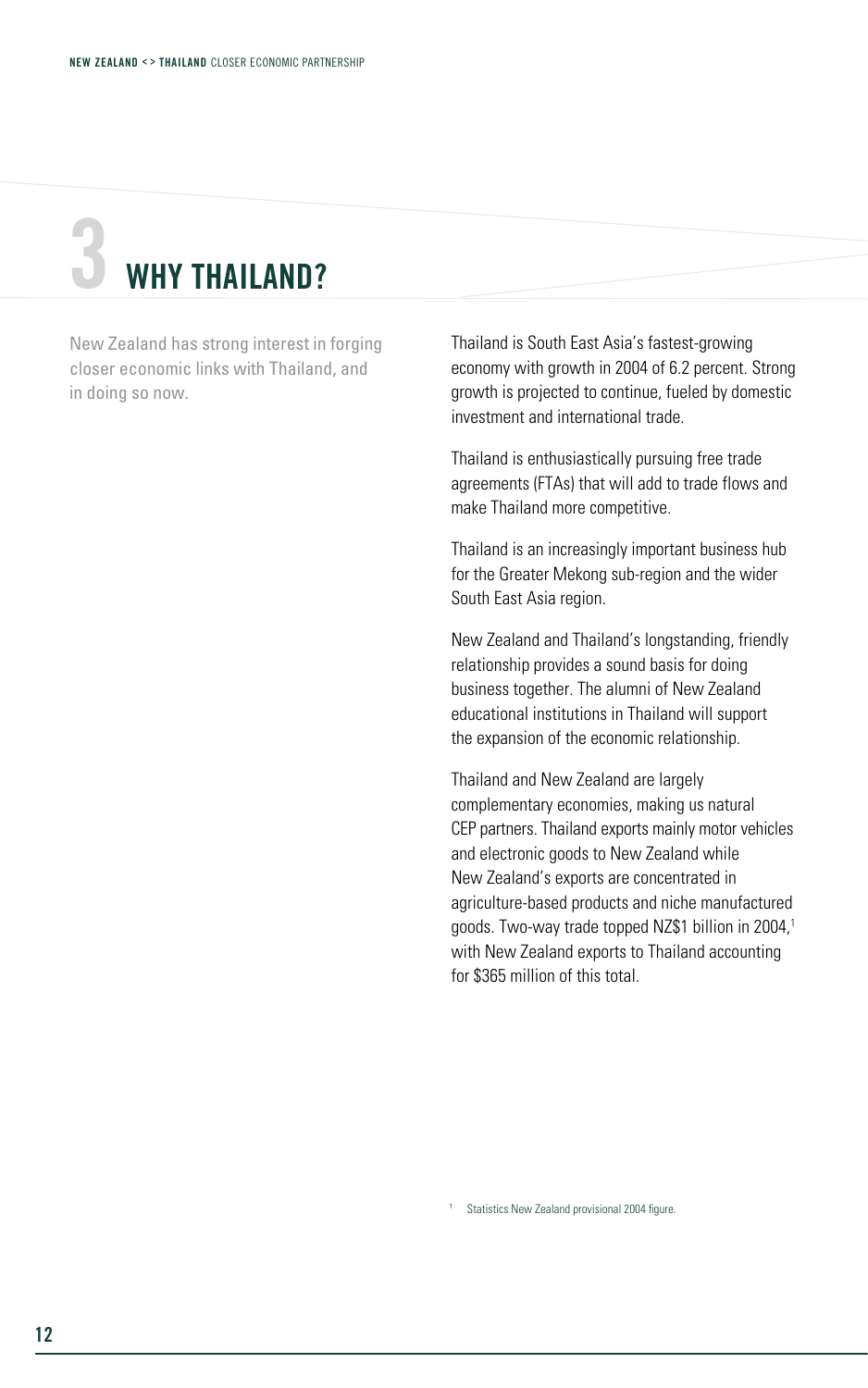Thailand has maintained some of the highest trade barriers in the South East Asia region. It is a market where tariffs and quotas impede New Zealand exports. Tariffs on New Zealand products average nine percent and for many goods are as high as 40 to 60 percent. By removing all these barriers over time, and many of them immediately, the CEP will open up significant opportunities for New Zealand and Thailand to develop their trading relationship to full potential.

Without this agreement, New Zealand would be significantly disadvantaged in the Thai market due to the preferential entry given to Thailand's current FTA partners, China, Australia and ASEAN, and future partners including the United States and Japan.



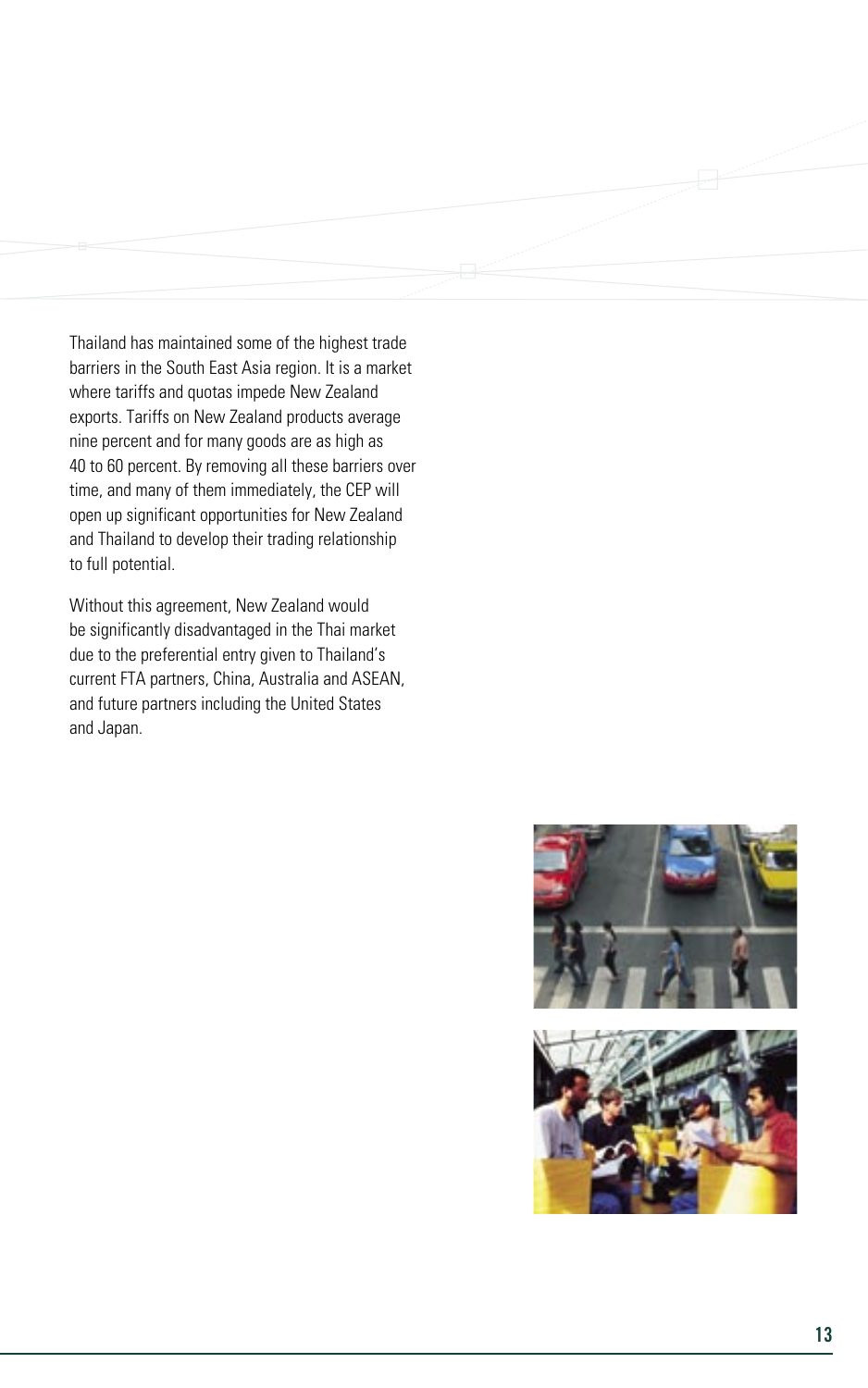### **THE NEW ZEALAND-THAILAND CLOSER ECONOMIC 4 PARTNERSHIP AND THE WIDER TRADE AGENDA**

At no time in recent history has there been so much activity in the global trade negotiating environment. World trade talks and multiple bilateral and regional free trade agreements are all progressing simultaneously.

The multilateral World Trade Organisation (WTO) process remains the top trade priority for New Zealand because it offers the largest potential gains. But the scale of the negotiations and the interests involved means that progress is slow.

While the WTO Doha Round continues. New Zealand recognises that closer economic partnerships (CEPs) and free trade agreements (FTAs) can open up important new opportunities for New Zealand exporters in a shorter timeframe than through the WTO. They allow New Zealand to accelerate progress towards more open markets by partnering with countries that share our same level of determination for progress.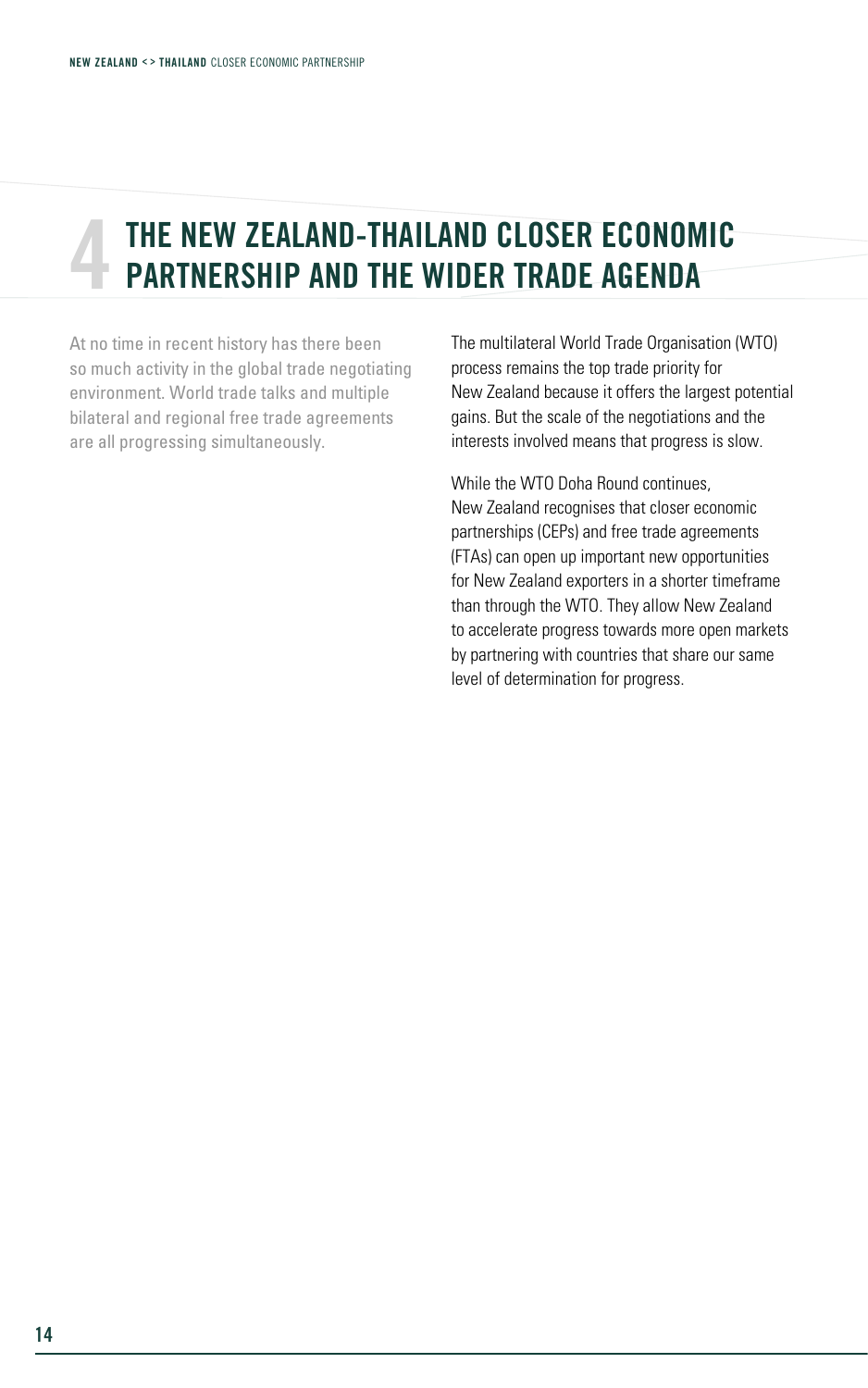Good quality FTAs can also usefully contribute to moving the WTO and Asia Pacific Economic Cooperation (APEC) processes forward by highlighting the benefits of liberalisation.

CEPs and FTAs are under negotiation by most of our trading partners and have proliferated around the world – particularly in the Asia region. It is essential that New Zealand is part of this activity to strengthen economic links and obtain improved access to markets.



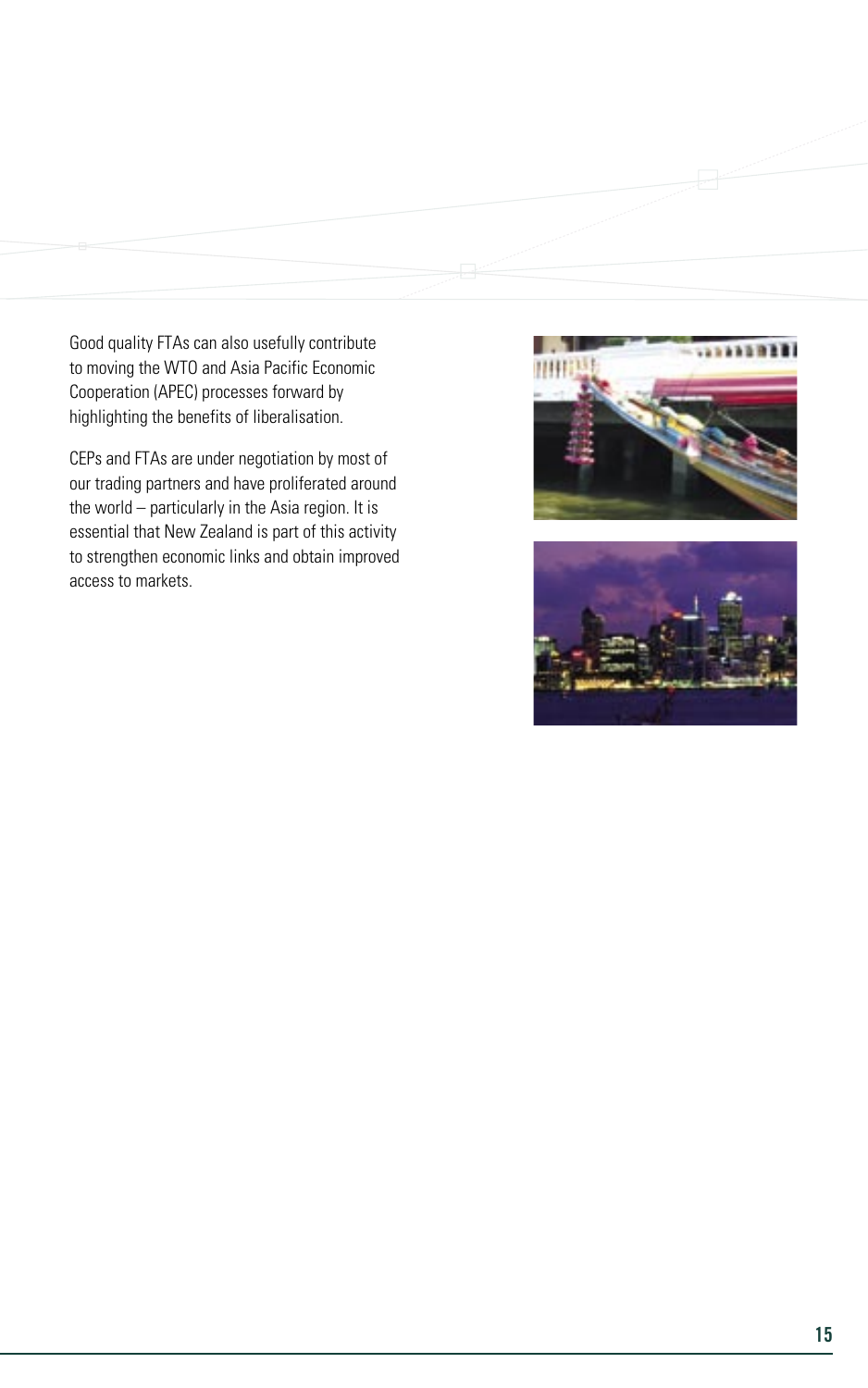### **5 FREE TRADE IN GOODS**

The CEP establishes a free trade area between New Zealand and Thailand. Both countries have agreed to remove all tariffs and quotas on all goods. Much of this liberalisation takes place when the agreement kicks off. For more sensitive areas tariffs are phased out over a longer period.

The initial tariff cuts will take place upon implementation of the CEP on 1 July 2005 and the second round will follow on 1 January 2006. Subsequent tariff reductions will be applied on 1 January each year.

There is scope within the agreement for negotiations to accelerate tariff reductions in the future.

Comprehensive details of changes to tariffs and the timetables for these changes are set out in the New Zealand and Thailand Tariff Schedules. They form Annex 1 of the Agreement. These schedules are available online at:

>> www.mfat.govt.nz/tradeagreements/thainzcep/ cepindex.html

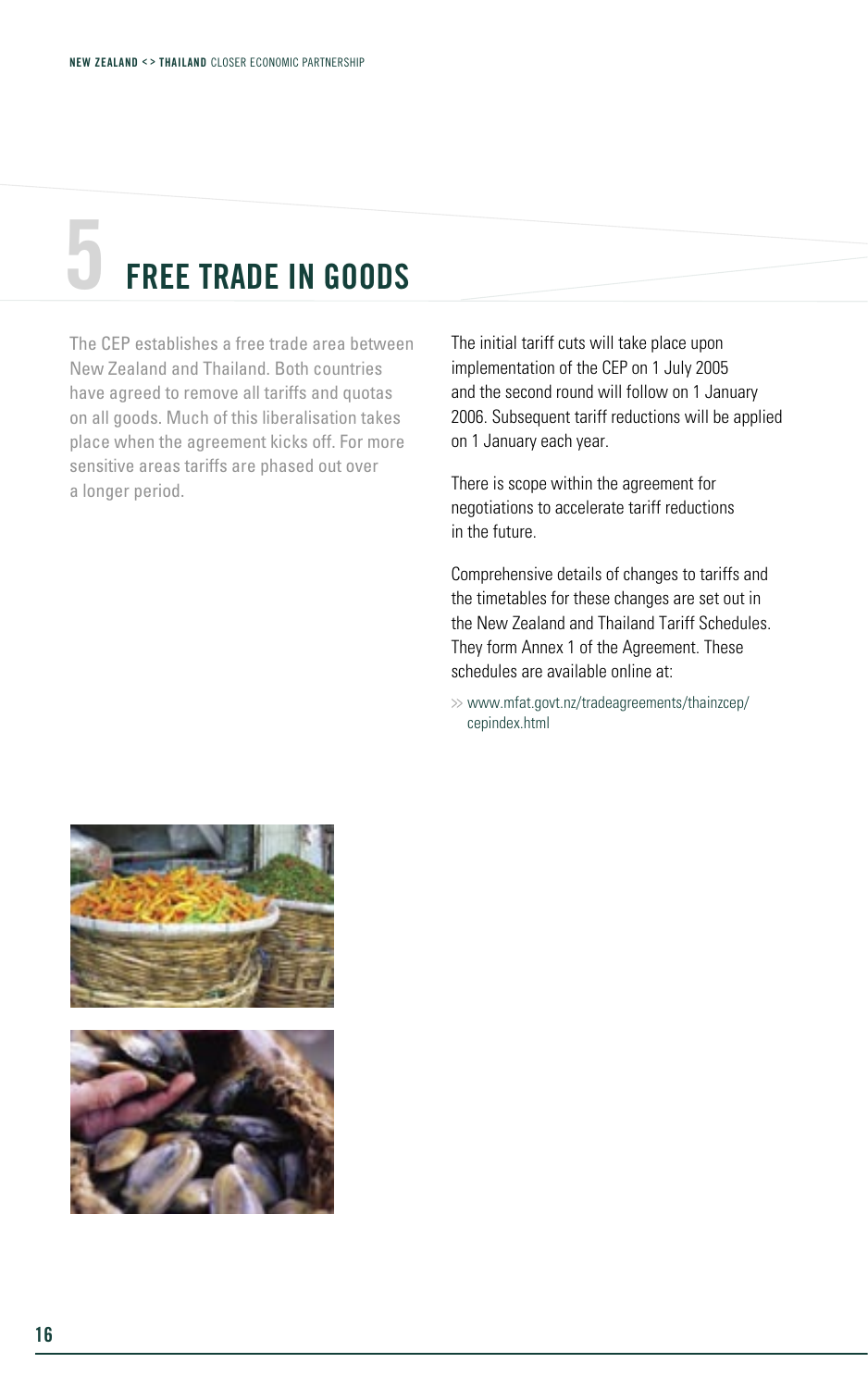### **OPENING UP THE THAI MARKET**

Once implemented, the Closer Economic Partnership will dramatically increase the proportion of New Zealand exports entering duty-free into Thailand, as illustrated.

Virtually all New Zealand exports to Thailand are currently subject to tariffs. Once in force the CEP will provide duty-free access for more than half New Zealand's current exports. The remaining barriers will phase out in stages, with the last tariffs and quotas removed in 2025.

Details of the arrangements for liberalising Thailand's tariff quotas on certain agricultural products are set out in Annex 1.3 of the Agreement. This is available online at:

>> www.mfat.govt.nz/tradeagreements/thainzcep/ annex1.3.html

There are some products exported to Thailand that will be subject to a special agricultural safeguard marked as 'SSG' in Thailand's Tariff Schedule. The operation of these safeguards is explained in the Trade Remedies section.

**PERCENTAGE OF NEW ZEALAND EXPORTS TO THAILAND** (subject to duties)

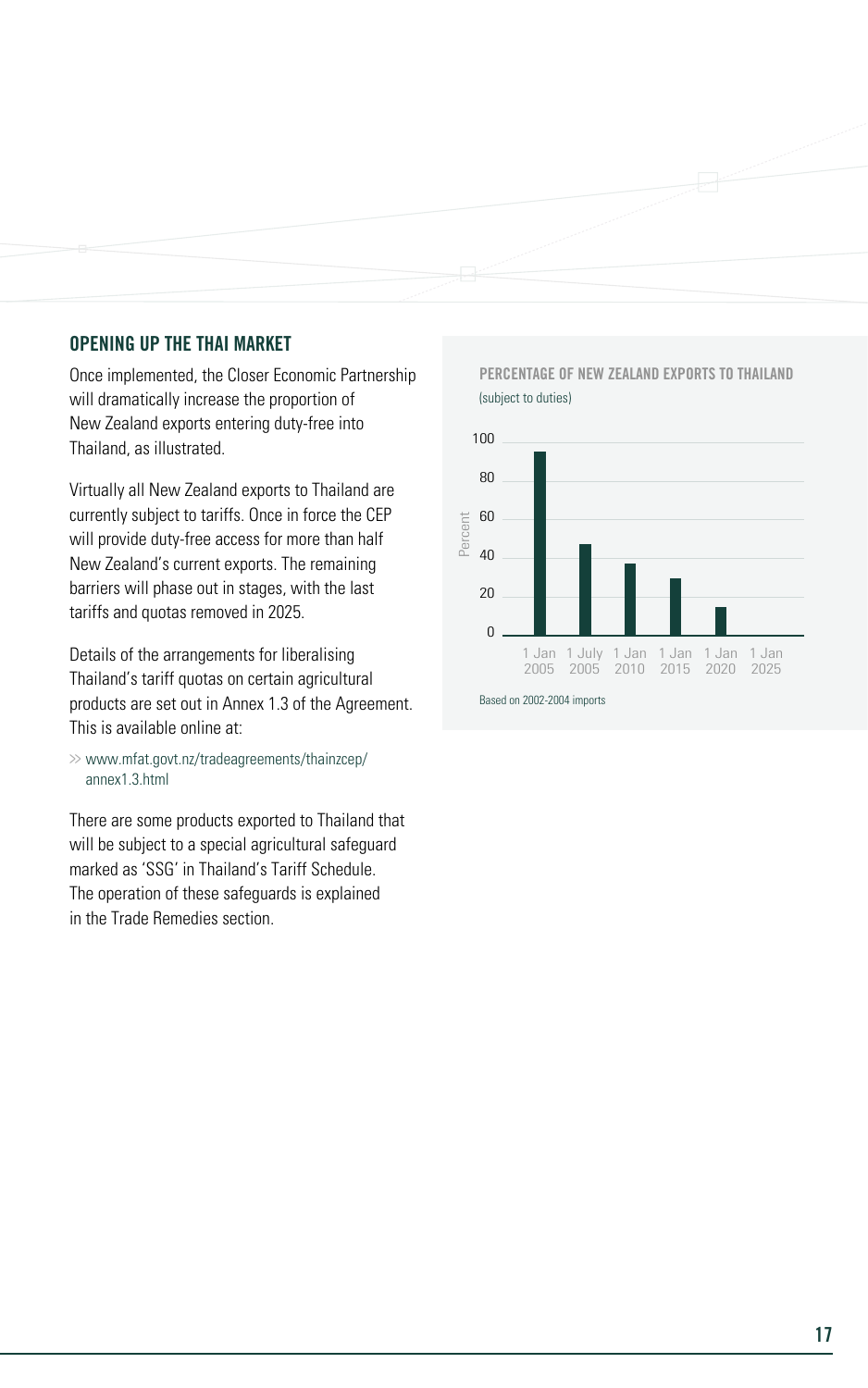THIS IS A SUBSTANTIAL AGREEMENT FOR THE **"**NEW ZEALAND DAIRY INDUSTRY. IT IS VERY IMPORTANT BECAUSE IT WILL RE-ESTABLISH A LEVEL PLAYING FIELD WITH AUSTRALIA IN THE MARKET NOT LONG AFTER AUSTRALIA'S FREE TRADE AGREEMENT WITH THAILAND ENTERS INTO FORCE. **"**

Fonterra

### **THAI TARIFF REDUCTIONS BY SECTOR**

### **Dairy**

Dairy exports, worth \$214.3 million in 2004, account for 58 percent of New Zealand trade with Thailand. Generally speaking, imported dairy products complement domestic production of fresh milk. Many imported dairy products are ingredients for Thailand's food processing sector. Nevertheless this was the most sensitive sector for Thailand in the negotiation. It is subject to the longest phase-outs under the Agreement.

The CEP offers substantial benefits to dairy exporters. Benefits come in the medium to long term from the phased elimination of all tariffs and quotas. Among the short-term benefits is the immediate elimination of the five percent tariff on infant milk food. This is New Zealand's single largest export to Thailand.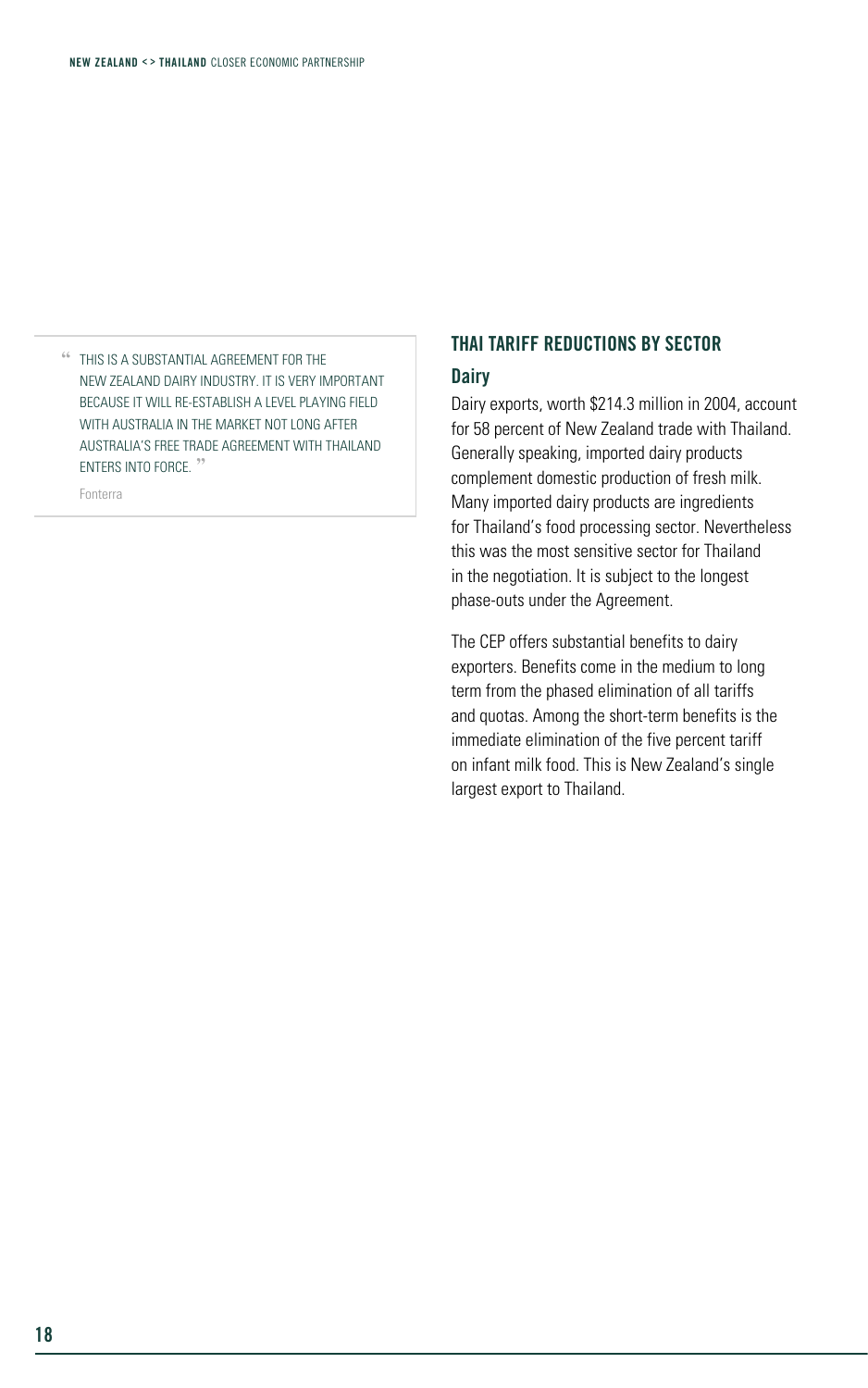#### **TARIFF REDUCTIONS:** DAIRY

| <b>PRODUCT</b>                    | <b>EXPORTS</b><br>(NZ\$ AV. 2002-04) | <b>CURRENT TARIFF</b> | PHASE-OUT                                                 |
|-----------------------------------|--------------------------------------|-----------------------|-----------------------------------------------------------|
| Infant milk food                  | 57,611,301                           | 5%                    | 1/7/2005                                                  |
| Skim milk powder                  | 56.360.809                           | $5\%$ <sup>2</sup>    | Tariff and quota removed<br>1/1/2025                      |
| Whole milk powder                 | 51,279,024                           | 18%                   | Reduces to 15% 1/7/2005,<br>phases to zero 1/1/2020 (SSG) |
| <b>Butterfat</b>                  | 17,515,190                           | 5%                    | Eliminated 1/1/2008                                       |
| <b>Buttermilk</b>                 | 17,150,720                           | 18%                   | Reduces to 15% 1/7/2005.<br>phases to zero 1/1/2015 (SSG) |
| Cheese                            | 5,171,552                            | 30%                   | Phases to zero 1/1/2020 (SSG)                             |
| Sweetened whole<br>milk powder    | 2,395,689                            | 18%                   | Reduces to 15% 1/7/2005,<br>phases to zero 1/1/2020 (SSG) |
| Other dairy preparations          | 1,805,077                            | 5%                    | Eliminated 1/7/2005                                       |
| Milk powder for<br>infant feeding | 1,593,317                            | 5%                    | Eliminated 1/7/2005                                       |
| Caseinates                        | 561,921                              | 5%                    | Eliminated 1/7/2005                                       |
| Lactose                           | 380.789                              | 1%/10%                | Eliminated 1/7/2005                                       |
| Butter                            | 372.847                              | 30%                   | Phases to zero 1/1/2020 (SSG)                             |
| Whey                              | 248.559                              | 5%                    | Reduces to 3% 1/1/2008,<br>eliminated 1/1/2009 (SSG)      |
| Evaporated milk                   | 210.254                              | 30%                   | Phases to zero 1/1/2015 (SSG)                             |
| Liquid milk and cream             | 11,579                               | 20%/41%               | Tariff and quota removed<br>1/1/2025 <sup>3</sup>         |

<sup>2</sup> 5% is the current applied in-quota tariff. The bound in-quota tariff is 20%. The out-of quota tariff is 216%. An in-quota tariff applies to exports within a set annual quota. However provisions allow for this tariff to rise to a set maximum, known as a bound in-quota tariff. An out-of-quota tariff applies to exports above and beyond the set annual quota.

<sup>3</sup> Liquid milk and cream are currently subject to a tariff quota with an in-quota tariff of 20% and an out-of-quota tariff of 41%. Thailand will establish a New Zealand-specific quota of 120 tonnes, which will expand by 17% every five years at the same time as the tariff reduces progressively.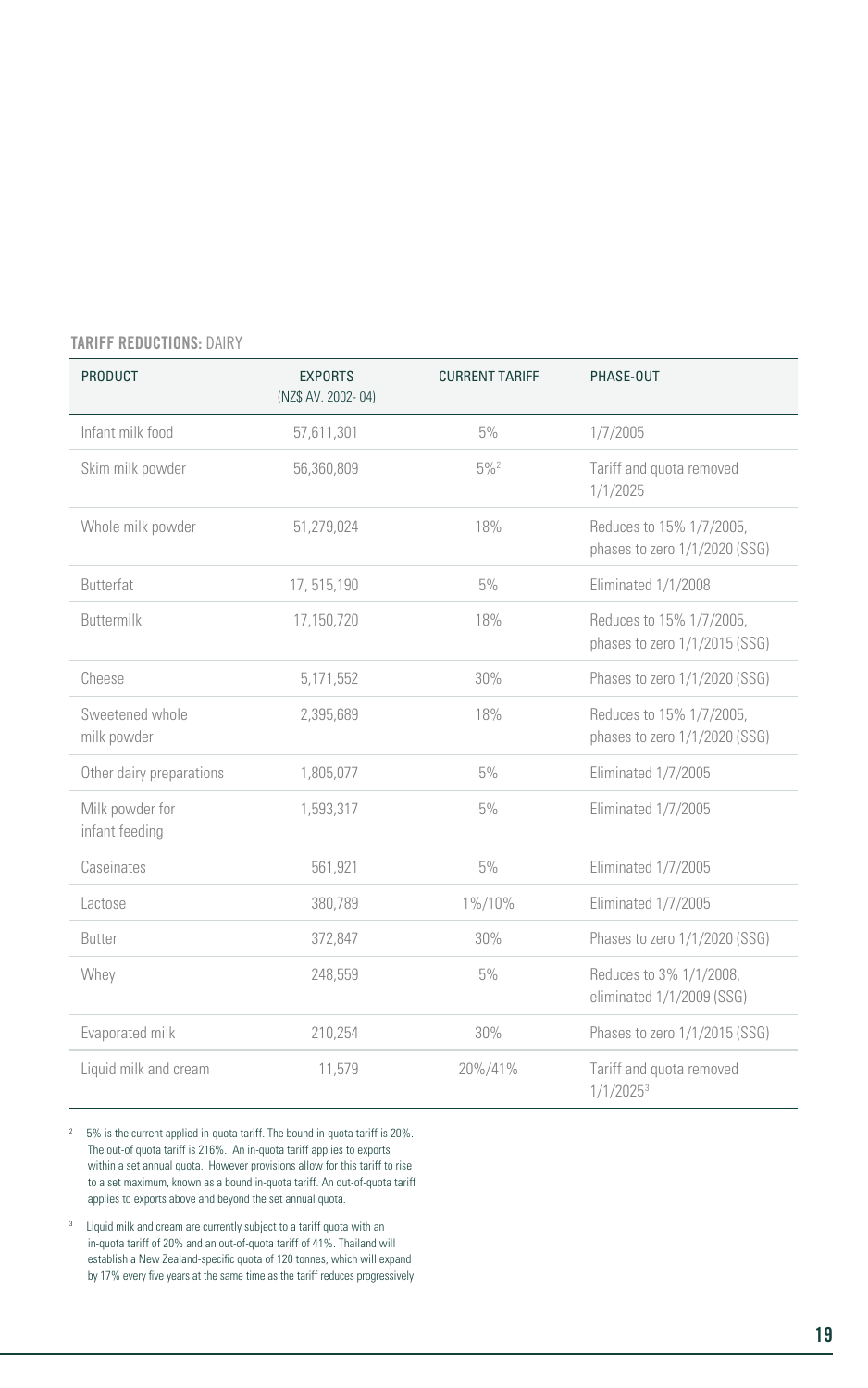THE DRAMATIC REDUCTION IN TARIFFS SHOULD **"**SEE EXPORTS TO THAILAND GROW AS PRICES TO THE CONSUMER FALL. THAILAND HAS A POPULATION OF 64 MILLION AND A DYNAMIC ECONOMY, WITH A GROWING NUMBER OF AFFLUENT PEOPLE WANTING GOOD QUALITY, SAFE FOOD. **"**

Horticulture Export Authority

#### **Fruit and vegetables**

Thailand has restrictive tariffs, mostly in the range of 30-40 percent, on imports of fruits and vegetables, with many products attracting specific duties by weight. On top of this, tariff quotas restrict imports of onions and potatoes.

The CEP makes radical and immediate changes to the exporting environment for the horticulture industry.

The immediate elimination of tariffs on most fruit and vegetable exports will put New Zealand exporters on the same footing as Chinese suppliers in the Thai market. China has had duty-free access to Thailand since October 2003.

Access to the Thai market will also improve under the CEP for a number of other products. In particular, the 40 percent tariffs on avocados, sweet potatoes and frozen mixed vegetables will be eliminated immediately.

Fresh potatoes, like onions, are subject to a tariff quota with an in-quota tariff of 27 percent. The out-of-quota tariff for potatoes is 125 percent. New Zealand has not so far exported potatoes in any quantity, partly due to Thailand's current requirement for potatoes to be washed prior to export.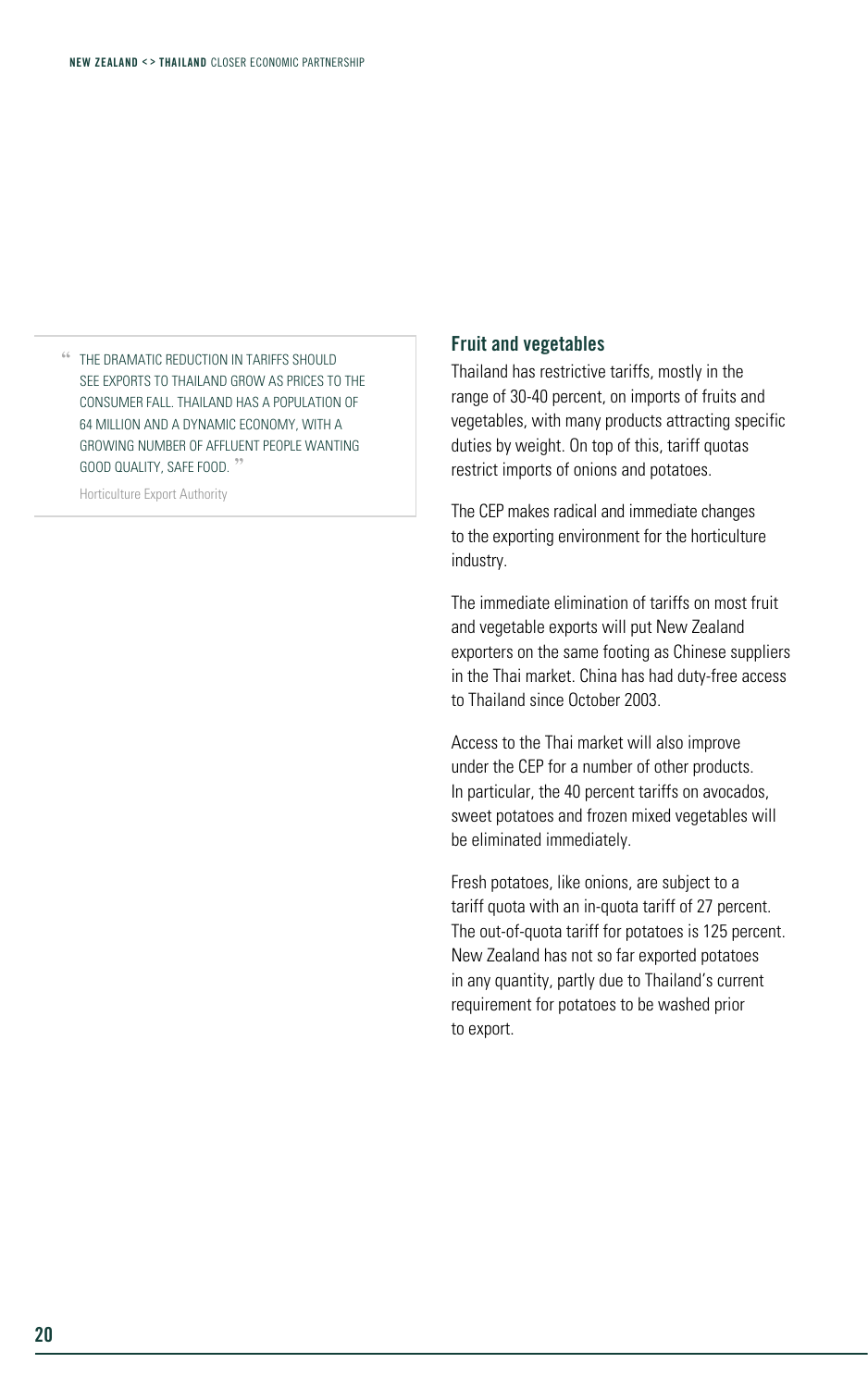A small New Zealand-specific quota for potatoes of 30.2 tonnes will be established under the CEP and increase by five percent annually. For this quantity, the tariff will reduce progressively. From 1 January 2020 New Zealand potatoes will have tariff and quota-free access to Thailand.

Under the exchange of letters on sanitary and phytosanitary (SPS) issues, Thailand will address New Zealand's request for alternative measures to the current washing requirement for potato imports.

#### **TARIFF REDUCTIONS:** HORTICULTURE

| PRODUCT     | <b>EXPORTS</b><br>(NZ\$ AV. 2002-04) | <b>CURRENT TARIFF</b>             | PHASE-OUT                                                                                                                                                                                  |
|-------------|--------------------------------------|-----------------------------------|--------------------------------------------------------------------------------------------------------------------------------------------------------------------------------------------|
| Apples      | 3,895,698                            | 10%                               | Eliminated 1/7/2005                                                                                                                                                                        |
| Carrots     | 1.135.630                            | 40%                               | Eliminated 1/7/2005                                                                                                                                                                        |
| Dried peas  | 435.422                              | 30%                               | Eliminated 1/7/2005                                                                                                                                                                        |
| Persimmons  | 400.369                              | 30% or 33.5 baht/kg               | Eliminated 1/7/2005                                                                                                                                                                        |
| Frozen peas | 359,203                              | 40%                               | Eliminated 1/7/2005                                                                                                                                                                        |
| Kiwifruit   | 139,876                              | 30% or 25 baht/kg                 | Eliminated 1/7/2005                                                                                                                                                                        |
| Cherries    | 110,100                              | 40%                               | Eliminated 1/7/2005                                                                                                                                                                        |
| Onions      | 100,779                              | 142% out of quota<br>27% in-quota | NZ-specific quota of 36.5<br>tonnes per annum established<br>and expands by 5% per annum.<br>In-quota tariff phases to zero<br>on 1/1/2020, at which point<br>all restrictions are lifted. |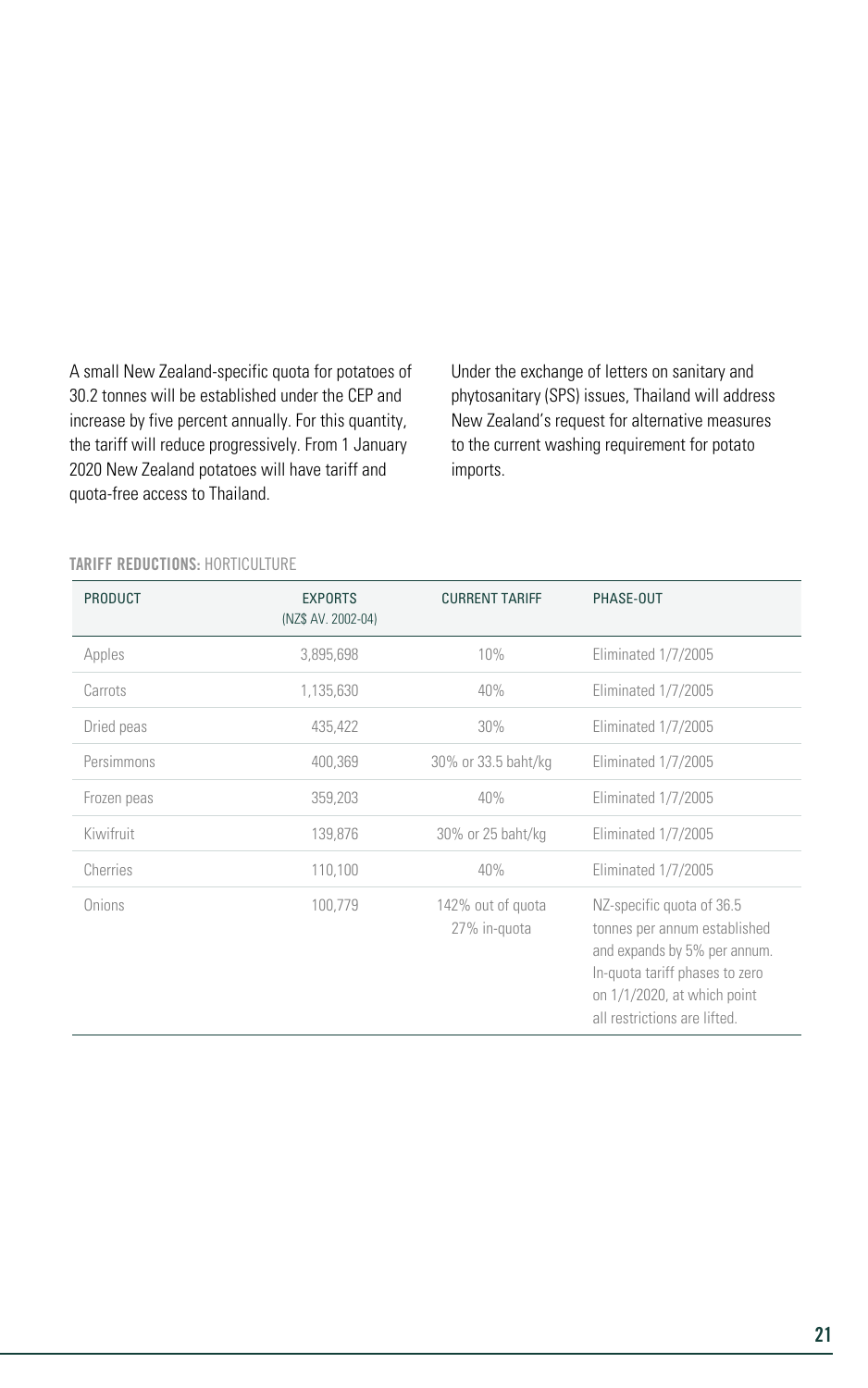### **Forestry products**

While unprocessed wood entering Thailand faces relatively low barriers, the tariffs escalate for value-added products such as fibreboard and plywood. Thailand treated these as sensitive products in the negotiation with New Zealand.

The CEP will immediately remove the one percent tariff on a number of less processed but high volume New Zealand forest products exported to Thailand.

For New Zealand exporters to Thailand's more heavily protected joinery and furniture component sectors, the Agreement will provide some immediate tariff cuts and full free trade over time.

### **Seafood**

New Zealand's seafood exports to Thailand are largely destined for Thailand's world-leading fish processing export industry. Tariffs on these imports (including tuna, hoki and squid) are generally rebated under Thailand's duty drawback arrangements for re-exported goods.

But Thailand maintains significant tariff barriers on seafood imports for domestic consumption. It treated some seafood imports as sensitive items in the negotiation.

Some of these tariffs will be eliminated immediately, while tariff phase-outs will improve opportunities for other products in the medium term.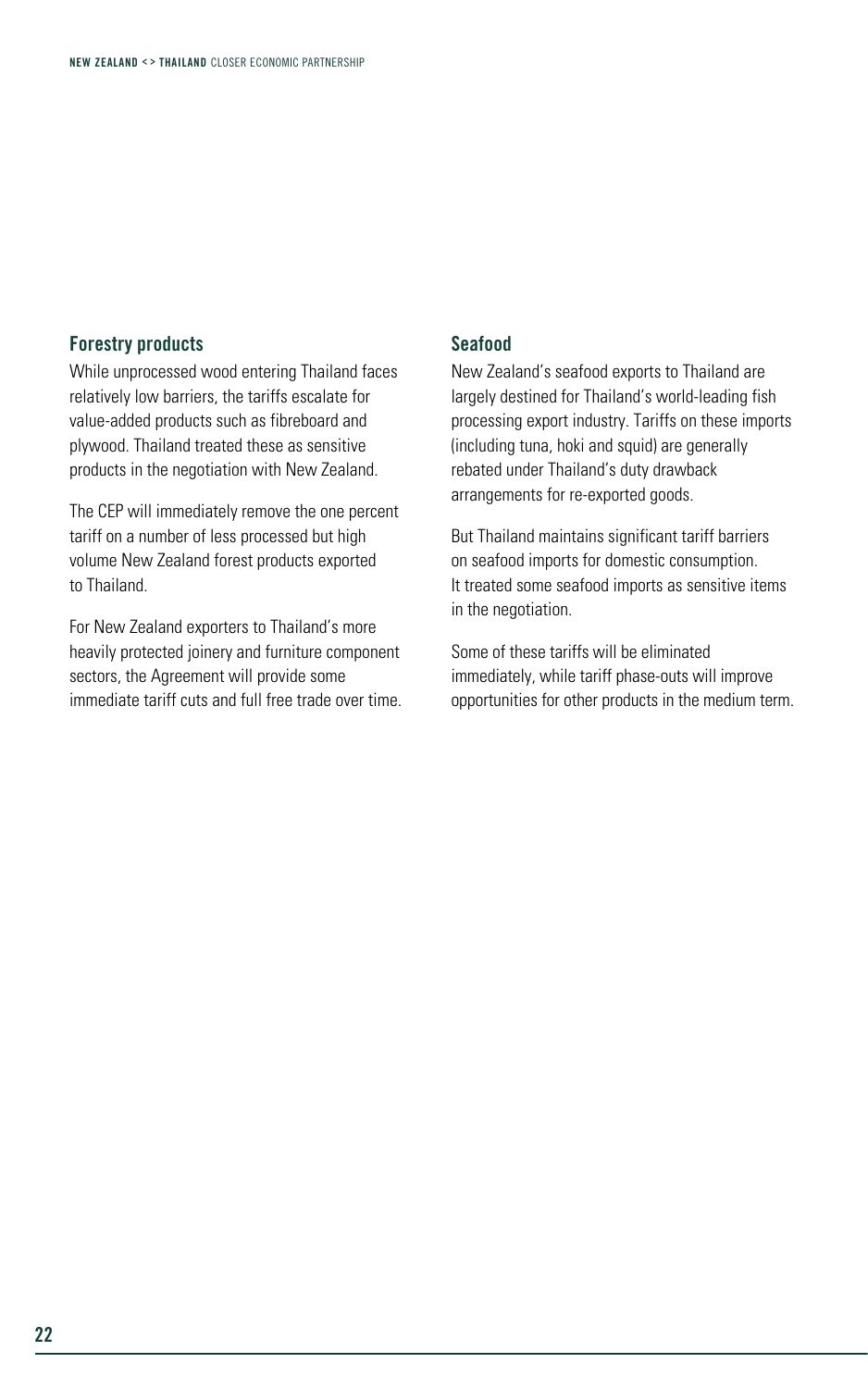#### **TARIFF REDUCTIONS:** FORESTRY PRODUCTS

| PRODUCT                                       | <b>EXPORTS</b><br>(NZ\$ AV. 2002-04) | <b>CURRENT TARIFF</b> | PHASE-OUT                                         |
|-----------------------------------------------|--------------------------------------|-----------------------|---------------------------------------------------|
| Sawn timber                                   | 19,899,994                           | $1\%$                 | Eliminated 1/7/2005                               |
| Wood pulp                                     | 9.326.570                            | $1\%$                 | Eliminated 1/7/2005                               |
| Newsprint (weighing)<br>not more than 55q/m2) | 5,063,431                            | $0.33$ baht/kg        | Eliminated 1/7/2005                               |
| Logs                                          | 3,206,167                            | $1\%$                 | Eliminated 1/7/2005                               |
| Fibreboard                                    | 497.525                              | 12.5%                 | Cut to 5% 1/7/2005,<br>eliminated 1/1/2012        |
| Particle board                                | 139,881                              | 12.5%                 | Cut to 6.25% 1/1/2010,<br>eliminated 1/1/2015     |
| Plywood                                       | 30,369                               | 12.5%                 | Cut to 6.25% 1/7/2005,<br>phases to zero 1/1/2010 |

#### **TARIFF REDUCTIONS:** SEAFOOD

| PRODUCT                                                                       | <b>EXPORTS</b><br>(NZ\$ AV. 2002-04) | <b>CURRENT TARIFF</b>                       | PHASE-OUT                                          |
|-------------------------------------------------------------------------------|--------------------------------------|---------------------------------------------|----------------------------------------------------|
| Frozen tuna                                                                   | 8,133,889                            | 5% (duty drawback<br>applies to re-exports) | Eliminated 1/7/2005                                |
| Other frozen fish (mackerel,<br>hoki, ling, deepsea dories,<br>alfonsino etc) | 6,562,125                            | 5% (duty drawback<br>applies to re-exports) | Reduces to 4% 1/1/2011,<br>phases to zero 1/1/2015 |
| Frozen fish fillets                                                           | 909.577                              | 5%                                          | Reduces to 4% 1/1/2011,<br>phases to zero 1/1/2015 |
| Frozen scampi                                                                 | 871.635                              | 5%                                          | Eliminated 1/7/2005                                |
| Mussels and oysters                                                           | 568,736                              | 5%                                          | Reduces to 3% 1/1/2008,<br>eliminated 1/1/2009     |
| Frozen squid                                                                  | 237,450                              | 5% (duty drawback<br>applies to re-exports) | Eliminated 1/7/2005                                |
| Processed mussels                                                             | 46.875                               | 20%                                         | Eliminated 1/7/2005                                |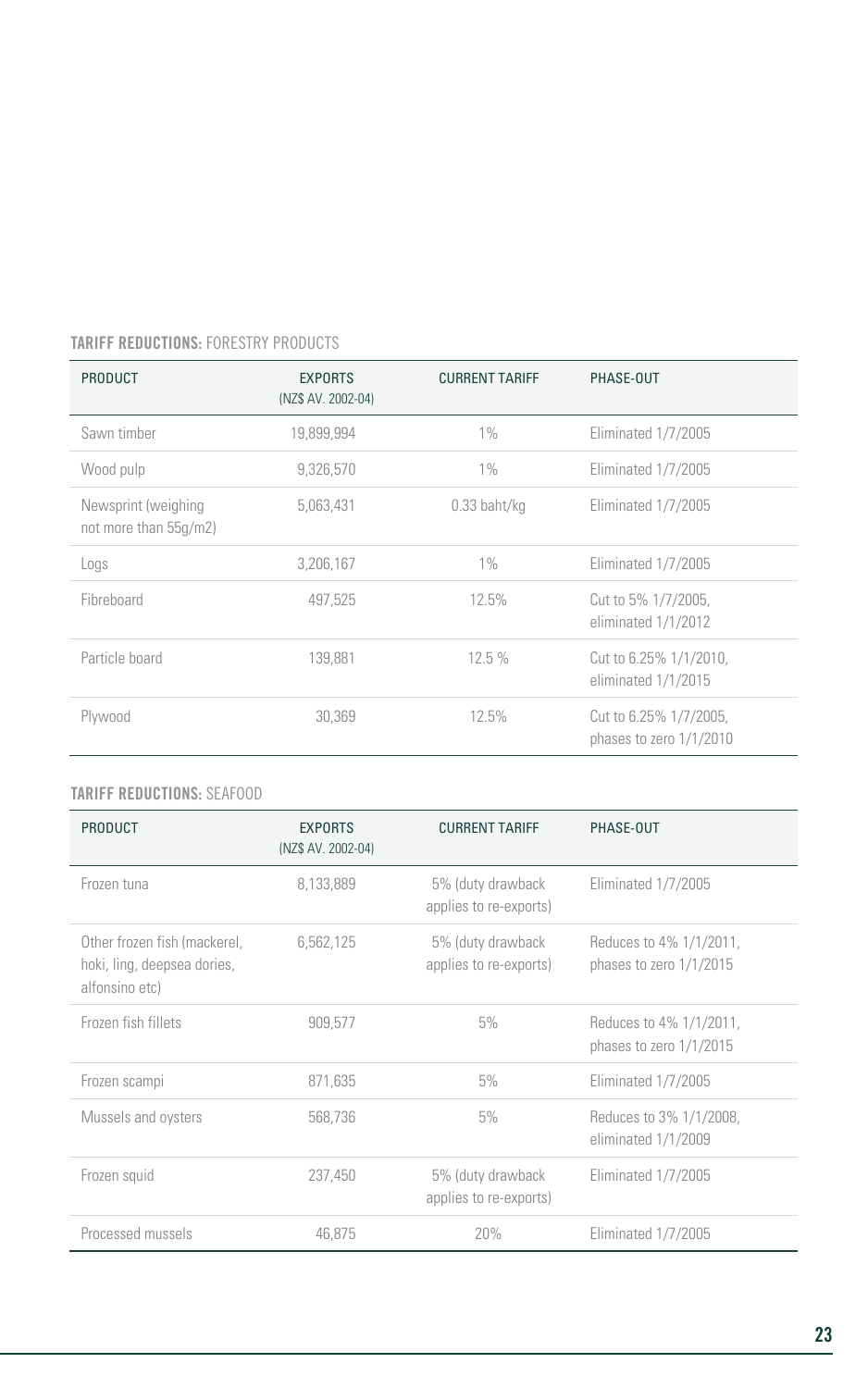### **Meat**

Thailand currently imports only small quantities of red meat. This is due to a combination of factors including trade barriers and consumption patterns. New Zealand supplies 22 percent of current red meat imports to Thailand. Opportunities are increasing as demand for high quality red meat grows, especially from Thailand's hotel and tourism sector.

Domestic industry sensitivities in Thailand mean that market opening under the CEP is gradual, and subject to special safeguards. New Zealand meat exporters nevertheless stand to benefit, particularly from cumulative reductions in the high tariffs on beef.

### **Processed food and beverages/ food ingredients**

Tariff reductions on processed food and beverages and ingredients for the large Thai food-processing sector are expected to open up opportunities for both current and new exporters.

Of particular relevance to new exporters is the immediate elimination of the 30 percent tariff on certain fruit-based products, which are currently shut out of the market.

The significant upfront reductions in tariffs on wine and spirits should enable New Zealand exporters to build on their current small foothold.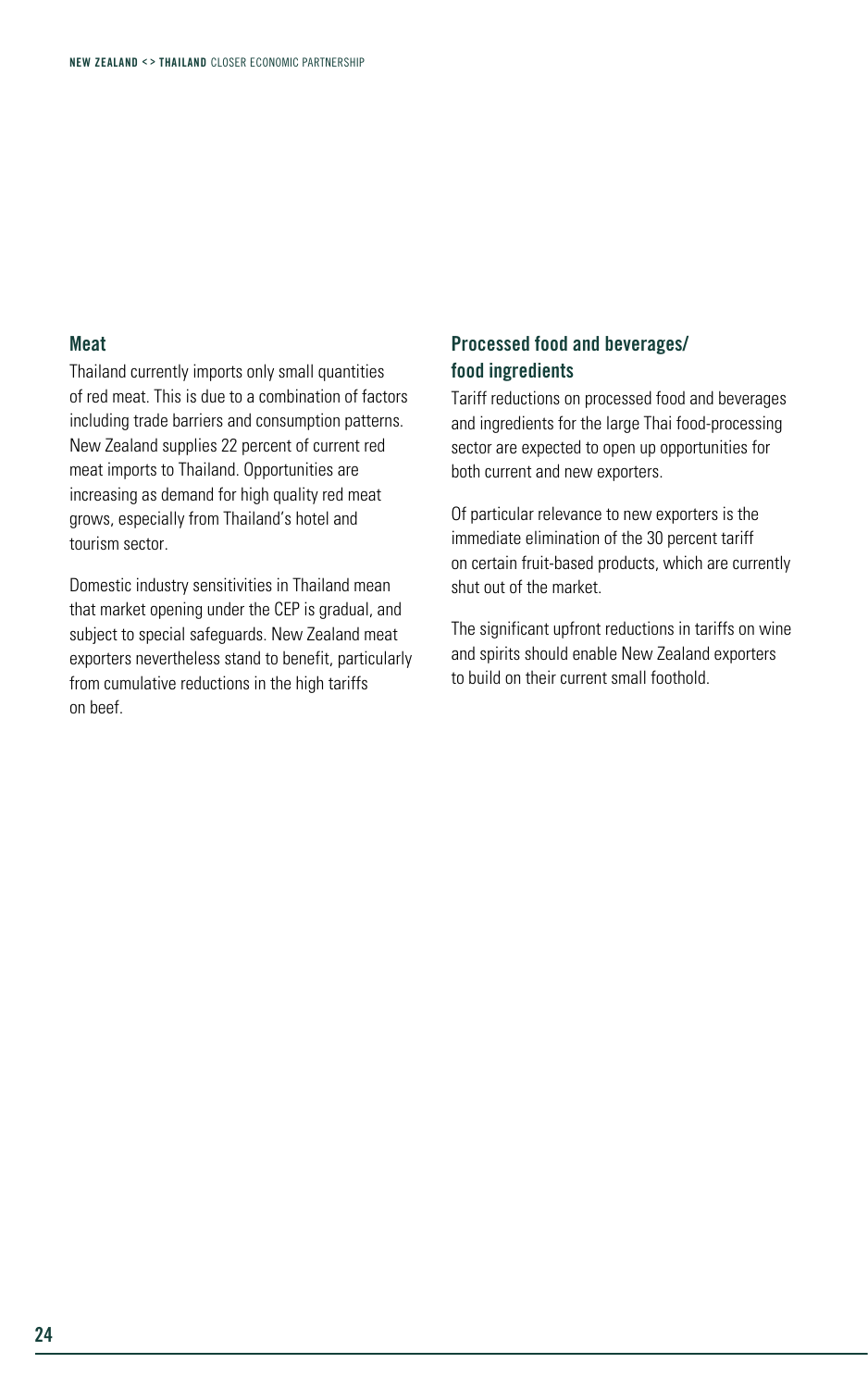#### **TARIFF REDUCTIONS:** MEAT

| PRODUCT     | <b>EXPORTS</b><br>(NZ\$ AV. 2002-04) | <b>CURRENT TARIFF</b> | PHASE-OUT                                               |
|-------------|--------------------------------------|-----------------------|---------------------------------------------------------|
| <b>Beef</b> | 616,347                              | 50%                   | Cut to 40% 1/7/2005,<br>phases to zero $1/1/2020$ (SSG) |
| Beef offal  | 280.199                              | 30%                   | Phases to zero 1/1/2020 (SSG)                           |
| Sheepmeat   | 477.183                              | 30%                   | Cut to 24% 1/7/2005,<br>phases to zero $1/1/2010$       |

#### **TARIFF REDUCTIONS:** PROCESSED FOOD & BEVERAGE

| PRODUCT                                      | <b>EXPORTS</b><br>(NZ\$ AV. 2002-04) | <b>CURRENT TARIFF</b> | PHASE-OUT                                                 |
|----------------------------------------------|--------------------------------------|-----------------------|-----------------------------------------------------------|
| Processed frozen potatoes                    | 3.423.858                            | 30% or 25 baht/kg     | Reduces to 24% 1/7/2005,<br>phases to zero 1/1/2015 (SSG) |
| Other sugars/<br>honey powder                | 532.563                              | 30%                   | Reduces to 24% 1/7/2005,<br>phases to zero $1/1/2010$     |
| Denatured ethyl alcohol<br>and other spirits | 380.975                              | 2.5 baht/litre        | Reduces to 6% 1/7/2005,<br>removed 1/1/2009               |
| Spirits and liqueurs                         | 251.008                              | 60% or 120 baht/litre | Reduces to 30% 1/7/2005.<br>phases to zero 1/1/2010       |
| <b>Wine</b>                                  | 117.708                              | 60%                   | Reduces to 30% 1/7/2005.<br>phases to zero 1/1/2015       |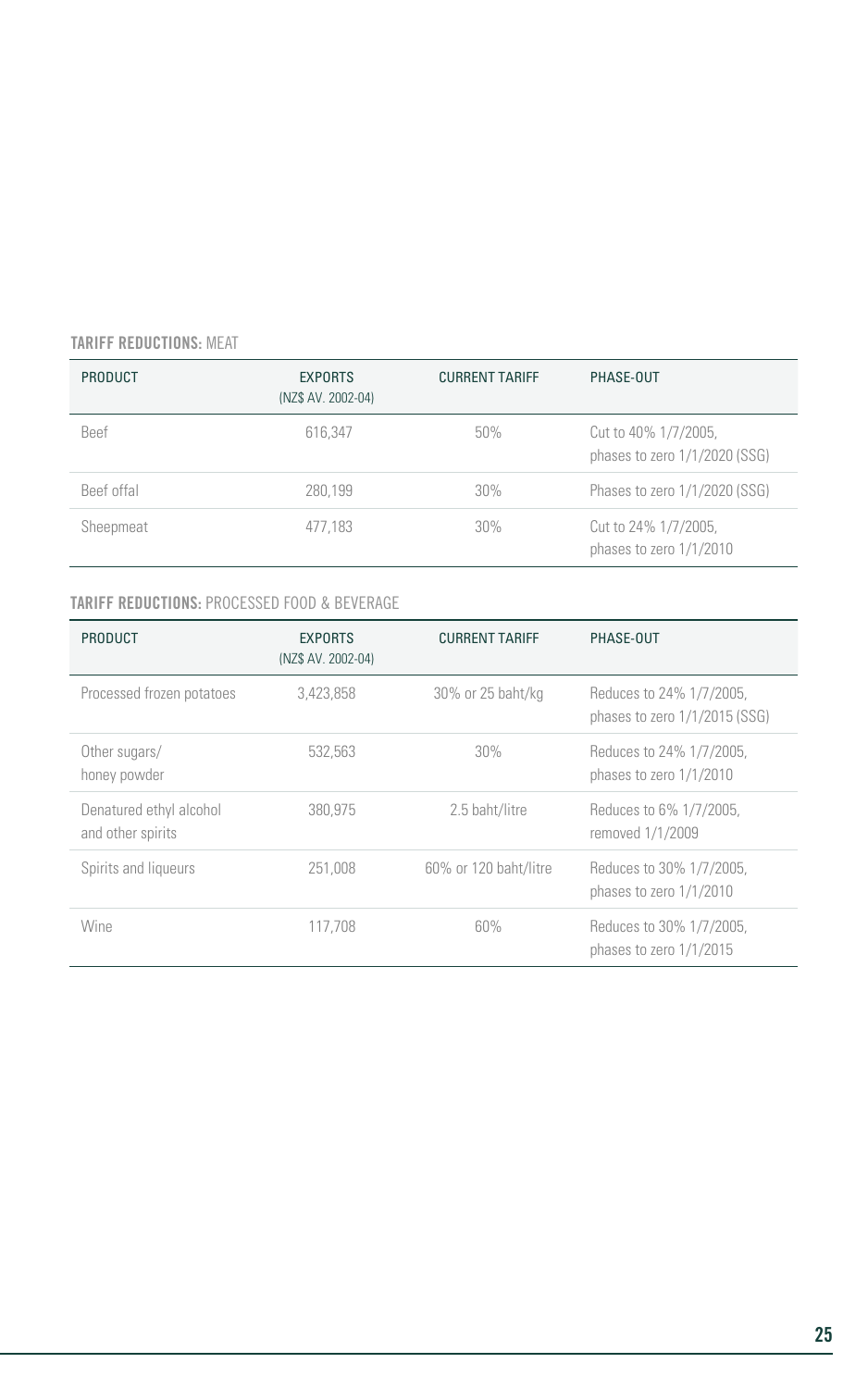### **Manufactured goods**

The CEP offers particular opportunities for exporters of manufactured goods. Tariffs will be eliminated immediately on 78 percent of current manufactured exports.

The remaining tariffs will virtually all phase out by 2010, resulting in free trade in manufactured goods well before this is achieved for primary products.

The table opposite illustrates the impact of the CEP on a range of manufactured goods currently exported to Thailand.

The CEP opens up fresh opportunities for some other goods where Thai tariffs have so far proved prohibitive, such as air conditioners.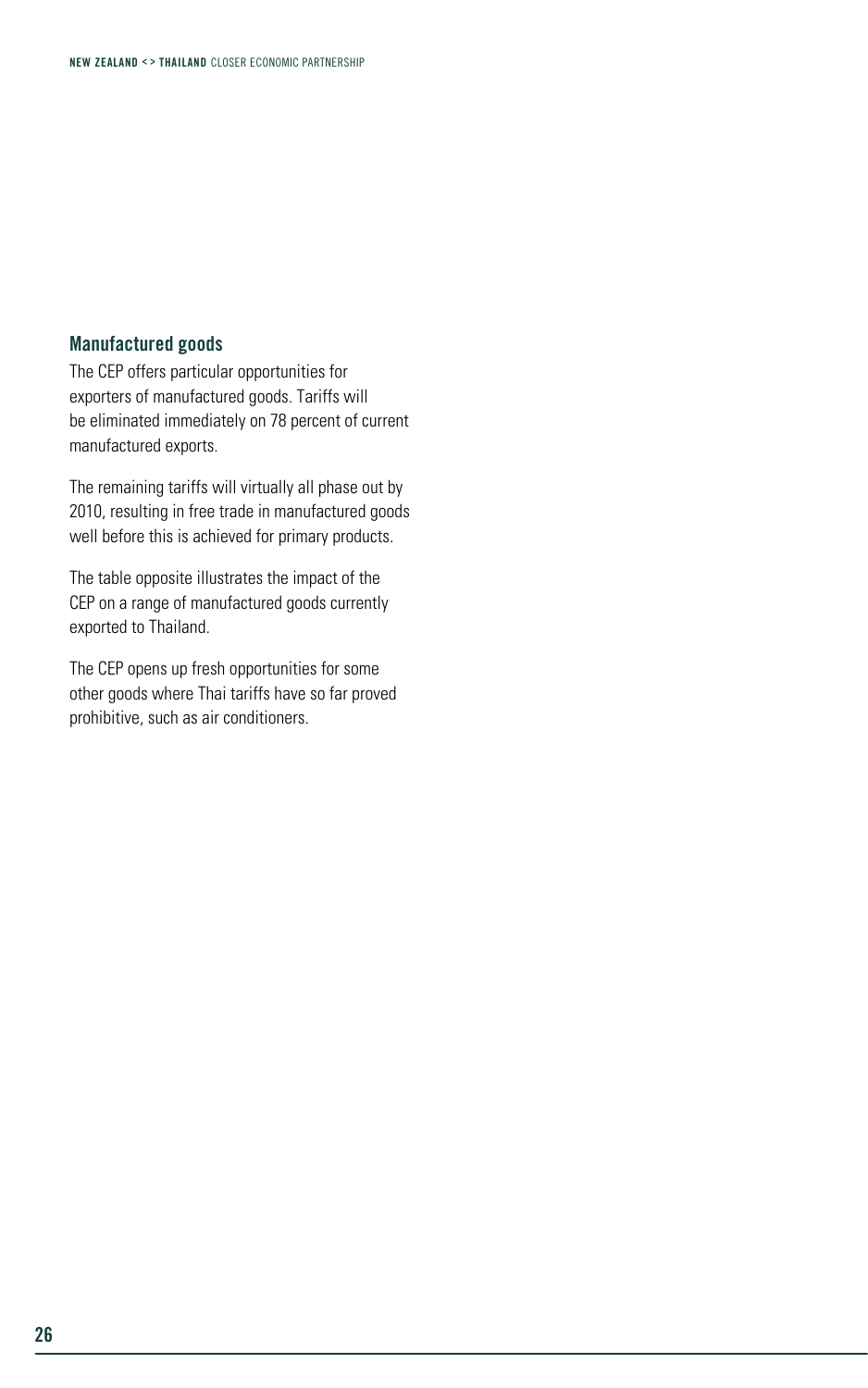| PRODUCT                                                           | <b>EXPORTS</b><br>(NZ\$ AV. 2002-04) | <b>CURRENT TARIFF</b> | PHASE-OUT                                        |
|-------------------------------------------------------------------|--------------------------------------|-----------------------|--------------------------------------------------|
| Aluminium foil                                                    | 2,249,267                            | 7.5%                  | Cut to 5% 1/7/2005,<br>eliminated 1/1/2007       |
| Plastic sacks and bags                                            | 2,130,941                            | 30%                   | Cut to 15% 1/7/2005,<br>phases to zero 1/1/2010  |
| Gas pumps                                                         | 1,778,388                            | 15%                   | Eliminated 1/7/2005                              |
| Telephonic/telegraphic<br>switching apparatus                     | 1,507,012                            | 3%                    | Eliminated 1/7/2005                              |
| Plastic plates, sheets,<br>film etc                               | 1,271,847                            | 30%                   | Cut to 15% 1/7/2005,<br>phases to zero 1/1/2010  |
| Regulating or controlling<br>instruments/apparatus                | 985,647                              | 10%                   | Eliminated 1/7/2005                              |
| Transmission apparatus<br>for radio-telephony etc                 | 764,173                              | 3%                    | Eliminated 1/7/2005                              |
| Conveyor belts                                                    | 420,884                              | 20%                   | Eliminated 1/7/2005                              |
| Electrical machines<br>and apparatus with<br>individual functions | 350,817                              | 15%                   | Cut to 7.5% 1/7/2005,<br>phases to zero 1/1/2009 |
| Makeup and<br>skincare products                                   | 243,557                              | 40%                   | Cut to 20% 1/7/2005,<br>phases to zero 1/1/2010  |
| Plastic moulding equipment                                        | 177,866                              | 5%                    | Eliminated 1/7/2005                              |

#### **TARIFF REDUCTIONS:** MISCELLANEOUS OTHER PRODUCTS

| PRODUCT       | <b>EXPORTS</b><br>(NZ\$ AV. 2002-04) | <b>CURRENT TARIFF</b> | PHASE-OUT                                       |
|---------------|--------------------------------------|-----------------------|-------------------------------------------------|
| Yarn          | 3,118,254                            | 5%                    | Eliminated 1/7/2005                             |
| Petroleum oil | 1.628.376                            | 10%                   | Eliminated 1/7/2005                             |
| Salt          | 183.864                              | 10% or 1.85 baht/kg   | Cut to 5% 1/7/2005,<br>eliminated 1/1/2009      |
| Sphagnum moss | 96,951                               | 30%                   | Cut to 12% 1/7/2005,<br>phases to zero 1/1/2010 |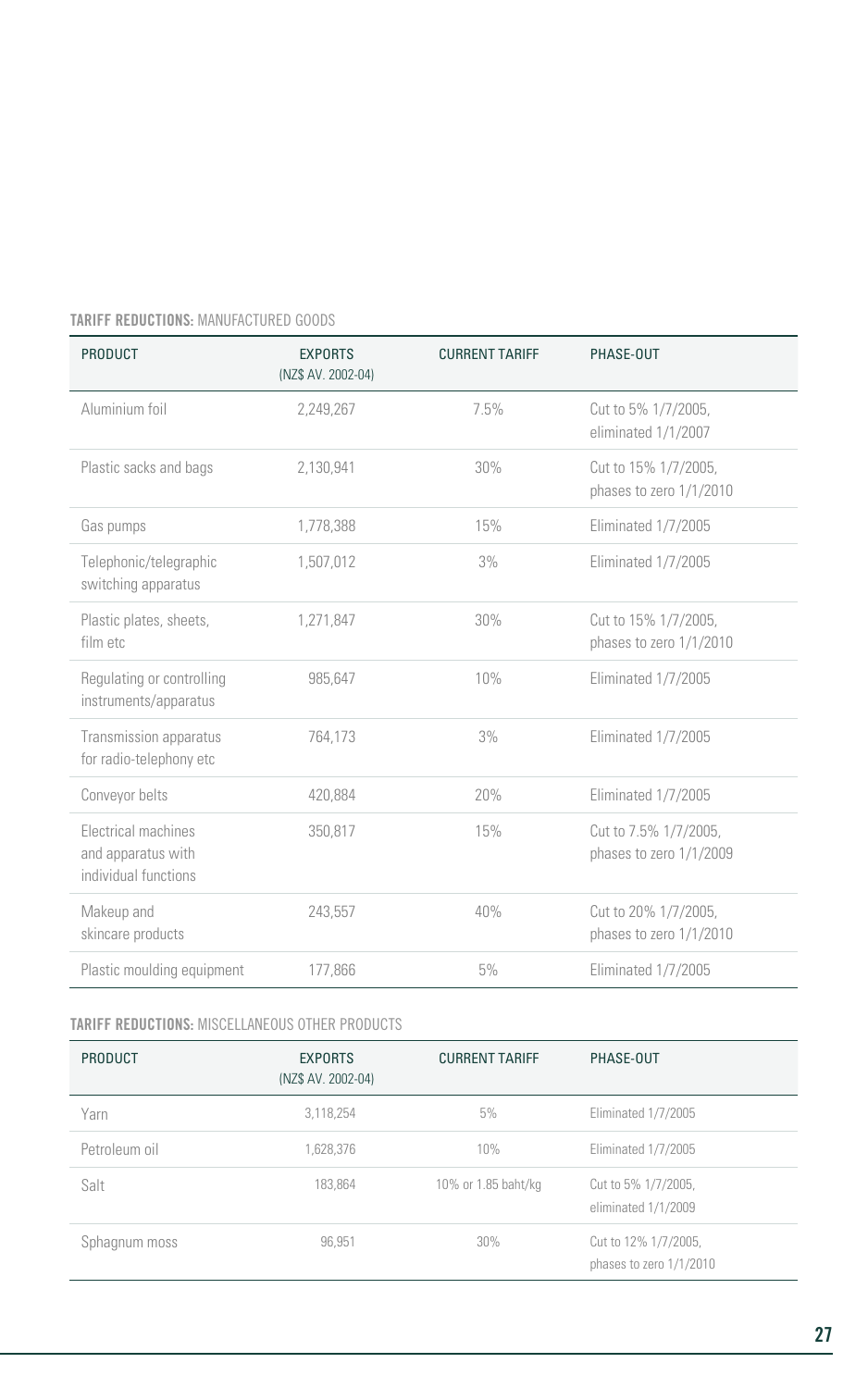### **OPENING UP THE NEW ZEALAND MARKET**

The opening up of the Thai market for New Zealand goods under the CEP is reciprocated in New Zealand.

Currently 65 percent of Thai goods (dominated by motor vehicles and computers) enter New Zealand tariff-free compared to four percent of New Zealand exports to Thailand.

Once the CEP is in force, New Zealand will provide duty-free access to 85 percent of imports from Thailand.

The remaining tariffs will phase out in stages as illustrated. Final tariffs will be eliminated on 1 January 2015. **PERCENTAGE OF THAILAND EXPORTS TO NEW ZEALAND**

### **Sensitive products**

Tariffs on the most sensitive products, in the textiles, clothing, footwear and carpets sector, phase out gradually between 2005 and 2015. Sensitive products with lower tariffs, such as whiteware with a five and a half percent tariff, are essentially held at current levels before going to zero in 2010.

### **Phasing-out of tariffs on Thai imports**

The table opposite lists the main items which will become tariff free at each stage of tariff liberalisation.

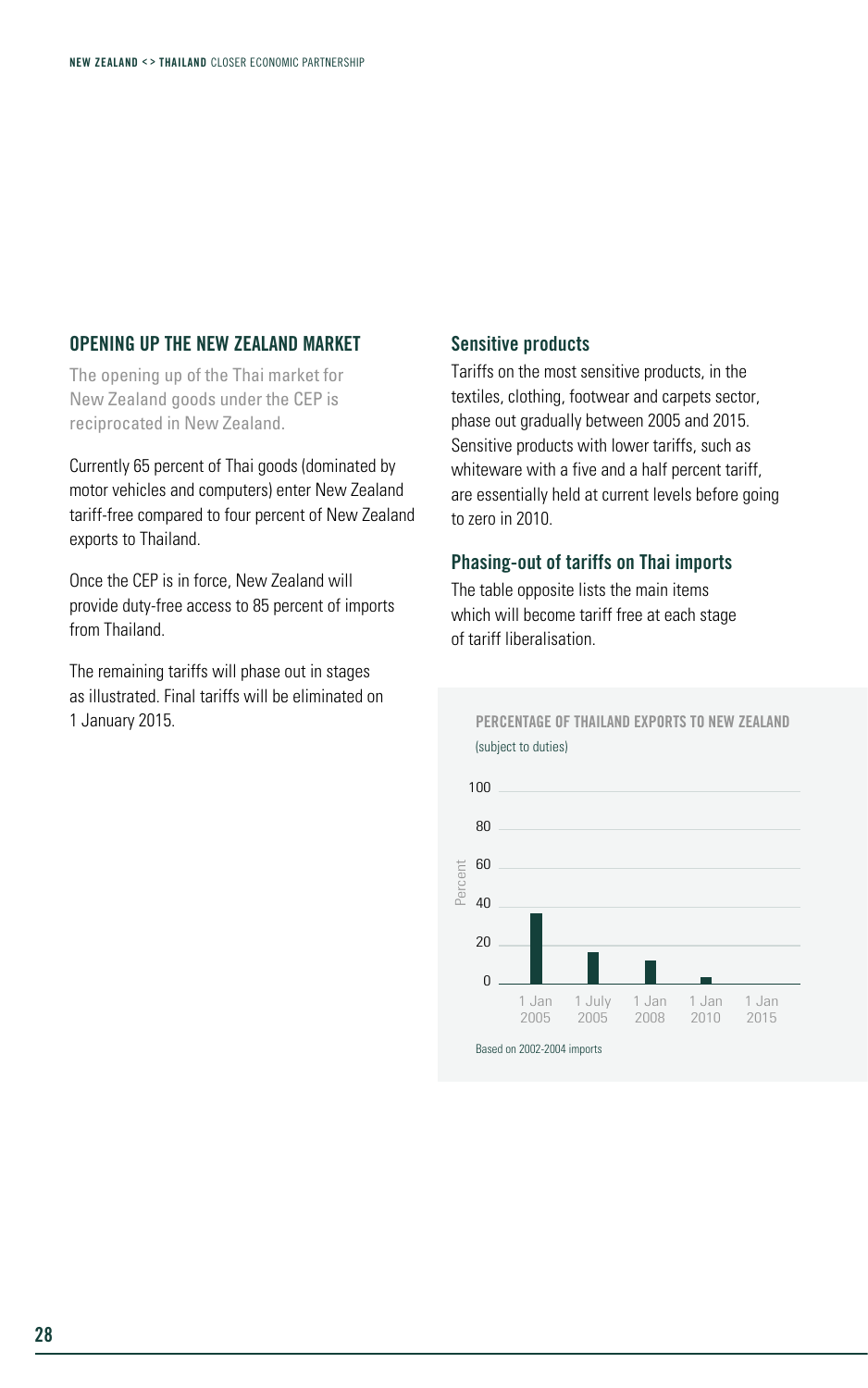#### **TARIFF PHASE-OUT:** THAI IMPORTS

|             | $\gg$ air conditioners         |
|-------------|--------------------------------|
|             | $\gg$ noodles                  |
| 1 JULY 2005 | $\gg$ skincare products        |
|             | >> some jewellery              |
|             | $\gg$ some haircare products   |
|             | $\gg$ some furniture           |
| 1 JAN 2008  | $\gg$ remaining jewellery      |
|             | >> remaining haircare products |
|             | $\gg$ remaining furniture      |
|             | >> whiteware                   |
|             | $\gg$ paper/paperboard         |
| 1 JAN 2010  | $\gg$ steel/iron products      |
|             | $\gg$ aluminium products       |
|             | >> plasterboard                |
|             | >> automotive components       |
|             | $\gg$ textiles                 |
| 1 JAN 2015  | $\gg$ clothing                 |
|             | >> footwear                    |
|             | $\gg$ carpets                  |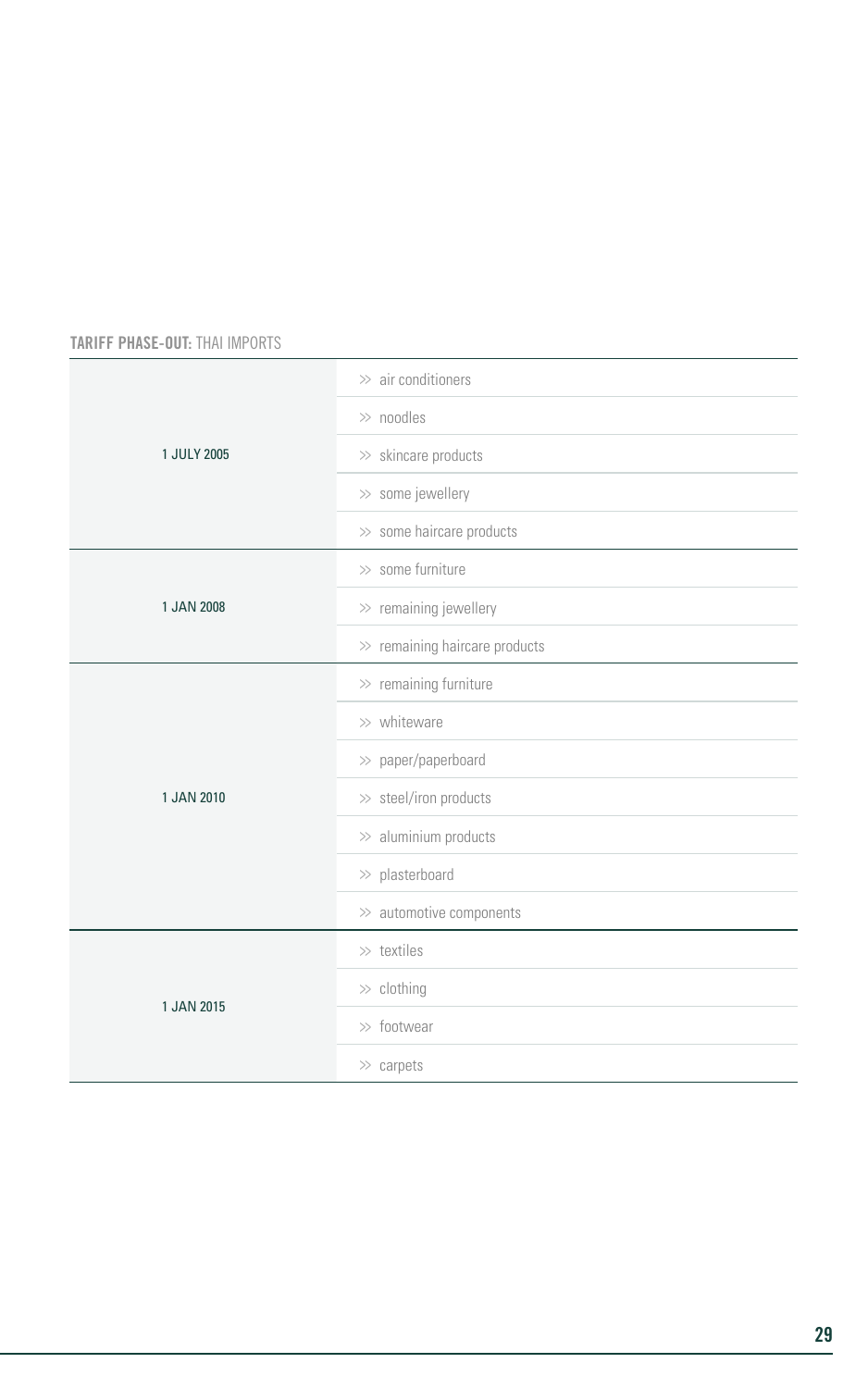### **RULES GOVERNING THE FREE TRADE AREA**

The Closer Economic Partnership establishes rules to determine which goods qualify for tariff preferences under the Agreement. It also provides arrangements for countering unfair trade or unexpected import surges between the two countries.

#### **Rules of Origin**

Products must meet the rules of origin and be declared to be 'originating' goods from New Zealand or Thailand to qualify for preferential tariff treatment under the Agreement. Any goods traded between New Zealand and Thailand that do not meet the rules of origin will be subject to normal tariffs.

To qualify as 'originating', goods must fall into one of two categories. The first covers goods that are wholly obtained or produced in New Zealand or Thailand. All such goods are 'originating'. The second covers goods that include 'non-originating' materials (for example, components from third countries). These goods must satisfy the product-specific requirements contained in Annex 2 of the CEP.

The principal requirement under Annex 2 is for a 'change of tariff classification' (CTC). This means that the exported product must be classified differently from the 'non-originating' input materials as a result of processes performed in New Zealand or Thailand. Annex 2 sets out the required change for each tariff line. See:

>> www.mfat.govt.nz/tradeagreements/thainzcep/pdfs/ nzthairulesoforiginannex.pdf

Textile, clothing, footwear and carpet products must meet a 50 percent free on board (FOB) Thai/ New Zealand content rule, in addition to the change of tariff classification requirement.

The CTC model has been adopted as the principal rule because it is more predictable in terms of origin outcomes. For example, it is not influenced by exchange rates. It is also simpler and cheaper for business to apply. There is less need to maintain costly records systems for small and medium enterprises.

Exporters wishing to secure tariff preference for their products need to include a special declaration on the export invoice. This declaration replaces the current requirement to provide a certificate of origin.

Customs authorities in both countries have the right under the CEP to verify eligibility for tariff preference and may seek additional information or visit the exporter for this purpose.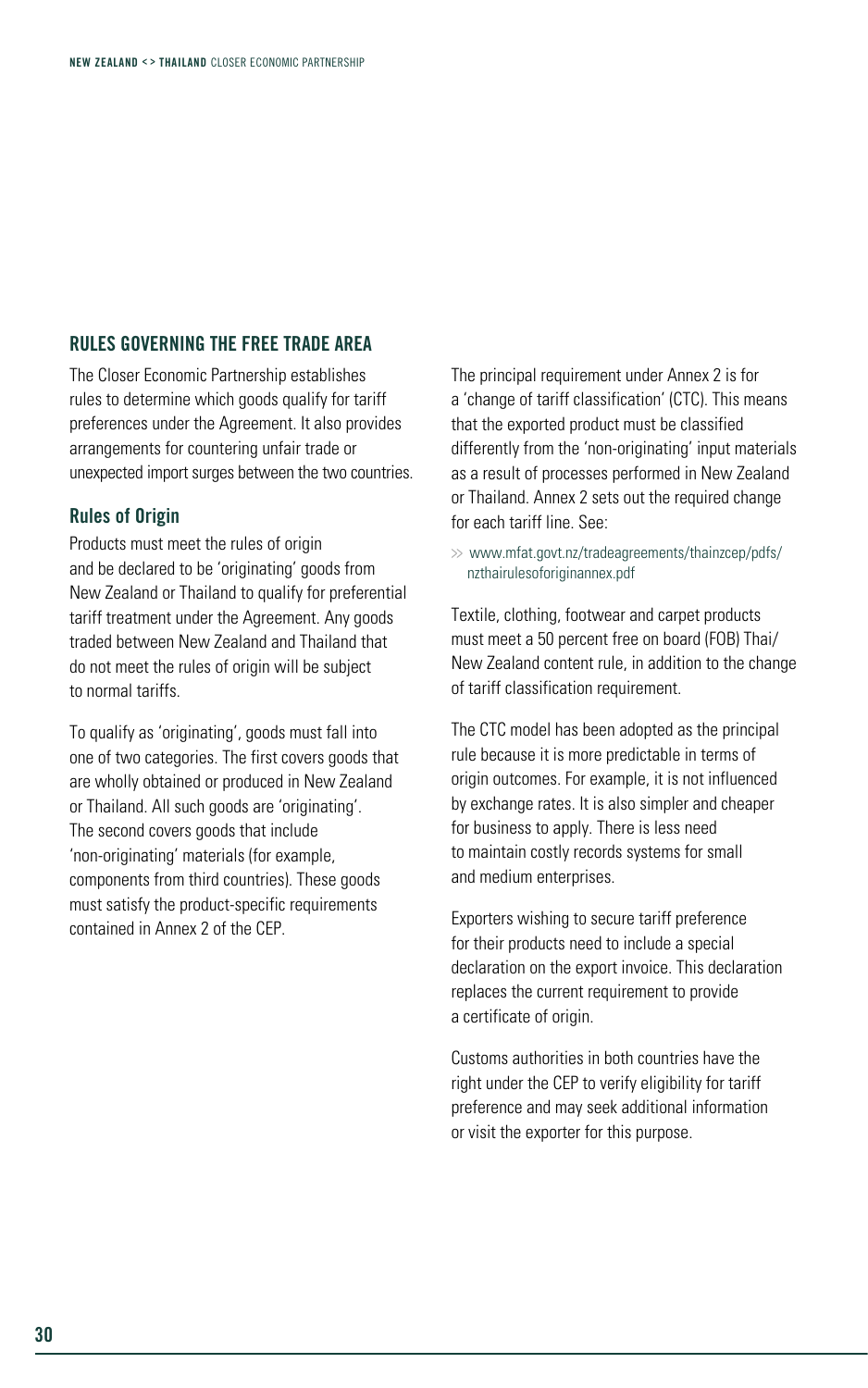More detailed guidance on the CEP's rules of origin, and the wording of the origin declaration is available in a Customs Fact Sheet relating to Thailand, accessible online at:

>> www.customs.govt.nz/library/Fact+Sheets/ default.html

### **Trade remedies**

Under the CEP, both countries will retain their existing World Trade Organisation (WTO) rights and obligations on anti-dumping and countervailing duties procedures and the use of global safeguard measures. However, there is discretion to exclude partner country trade from any global safeguard action if they are not a cause of serious injury.

Bilateral transitional safeguards will also be available. These will allow either country to address situations of serious injury to domestic industries caused by increased imports due to tariff reductions under the CEP. They will be permitted to revert to higher tariffs for a certain period.

The CEP sets out rules for conducting bilateral safeguard investigations and applying measures, where justified, following an investigation.

In New Zealand, the Ministry of Economic Development will be responsible for conducting any bilateral safeguards investigations. Information on the New Zealand procedures will be available online, once relevant legislation is implemented, at:

 $\gg$  www.med.govt.nz/buslt/trade\_rem.html

THE CHANGE OF TARIFF CLASSIFICATION (CTC) METHOD WILL GIVE EXPORTERS GREATER CERTAINTY OVER ACCESS TO TARIFF PREFERENCES IN THAILAND. **" "**

Imported products designated under Thailand's Special Agricultural Safeguard Measures (SSG) will benefit from the reducing tariffs up to a certain volume. This volume will increase annually. Once the volume of imports from New Zealand reaches the specified annual level, the tariff reverts to Thailand's normal rate for the remainder of the calendar year. Detailed provisions for the operation of the Special Agricultural Safeguards are contained in Article 5.11 of the Agreement. The annual trigger volumes are set out in Annex 3. See:

>> www.mfat.govt.nz/tradeagreements/thainzcep/ thaissgannex.XLS

Thai Customs will publish online regular updates of the volume of imports recorded for each product subject to special safeguards. These are available at:

>> www.customs.go.th/Customs-Eng/FTA/ReportFTA.jsp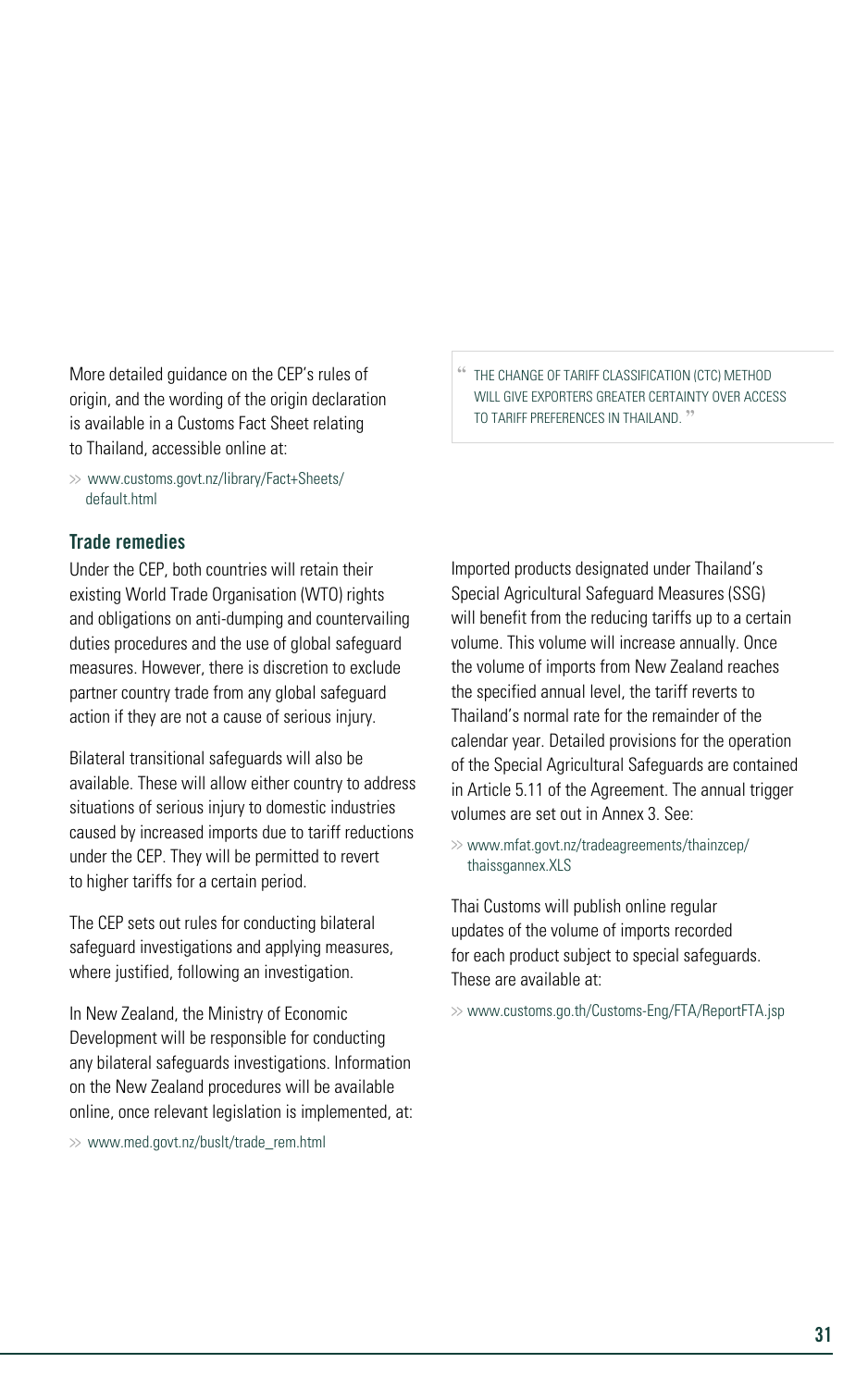### **MEASURES TO IMPROVE 6 THE BUSINESS ENVIRONMENT**

Recognising that tariffs are not the only barrier to trade, the CEP contains provisions designed to assist trade and improve the regulatory environment for business transactions between New Zealand and Thailand.

The Agreement establishes mechanisms for sharing information, cooperating and resolving problems in the areas of customs procedures, sanitary and phytosanitary measures, technical barriers to trade, electronic commerce, intellectual property, competition policy and transparency.

### **CUSTOMS PROCEDURES**

The procedures set out rules for administering the importation of goods.

The CEP contains a general obligation to ensure that customs procedures are predictable, consistent and transparent and facilitate trade.

It also includes specific requirements relating to the customs valuation of goods, advance rulings on tariff classifications, handling of express consignments, appeals against customs rulings, paperless trading, risk management, and the publication of customs regulations.

Procedures for early resolution of differences are set out. A parallel Cooperative Arrangement establishes the basis for cooperation between New Zealand and Thailand on customs law enforcement.



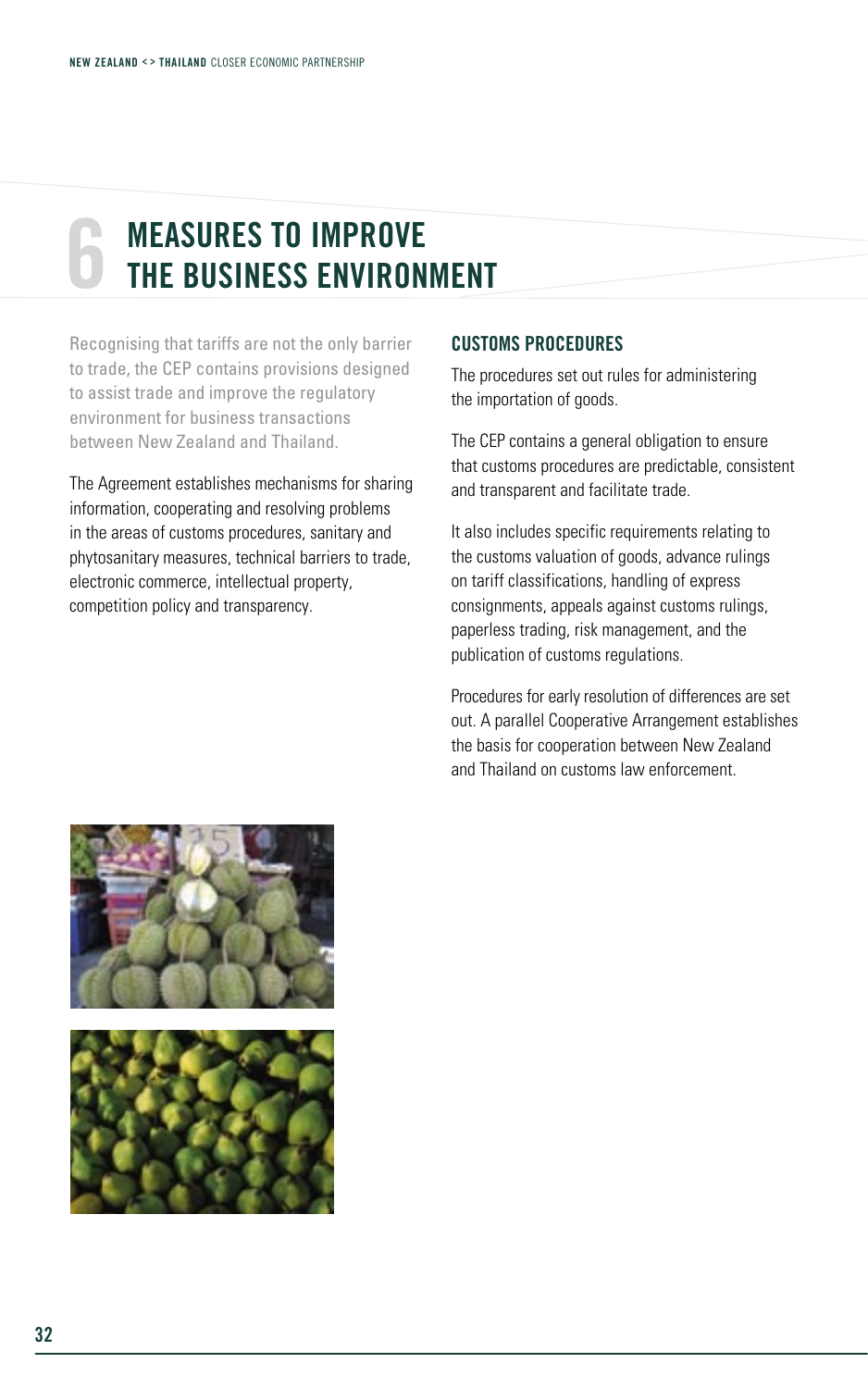### **SANITARY AND PHYTOSANITARY MEASURES**

Sanitary and phytosanitary measures are used to protect human, animal and plant life and health by preventing the introduction of pests and diseases, and to help ensure that food is safe for consumption.

Both countries' existing rights and obligations under the WTO Agreement on Sanitary and Phytosanitary Measures (SPS) are reaffirmed under the CEP Agreement.

Decisions on matters affecting biosecurity and food safety will continue to be made and enforced strictly in accordance with New Zealand's existing regulatory regime.

The CEP also contains mechanisms for addressing concerns about specific SPS measures and food standards that affect trade.

### **TECHNICAL BARRIERS TO TRADE**

Technical barriers to trade cover standards, regulations and conformity assessment procedures that can impact on trade.

While both countries' rights and obligations under the WTO Technical Barriers to Trade (TBT) Agreement are maintained, the CEP contains a number of additional obligations.

Of particular importance is the requirement for all relevant stakeholders to enter into consultations and take part in work programmes in priority areas where concerns arise over the impact on trade of technical regulations and conformance requirements.

### **ELECTRONIC COMMERCE**

Electronic commerce is trade conducted over the internet.

New Zealand and Thailand undertake to minimise the regulatory burden on e-commerce, to provide online consumer protection, and accept trade administration documents in electronic format.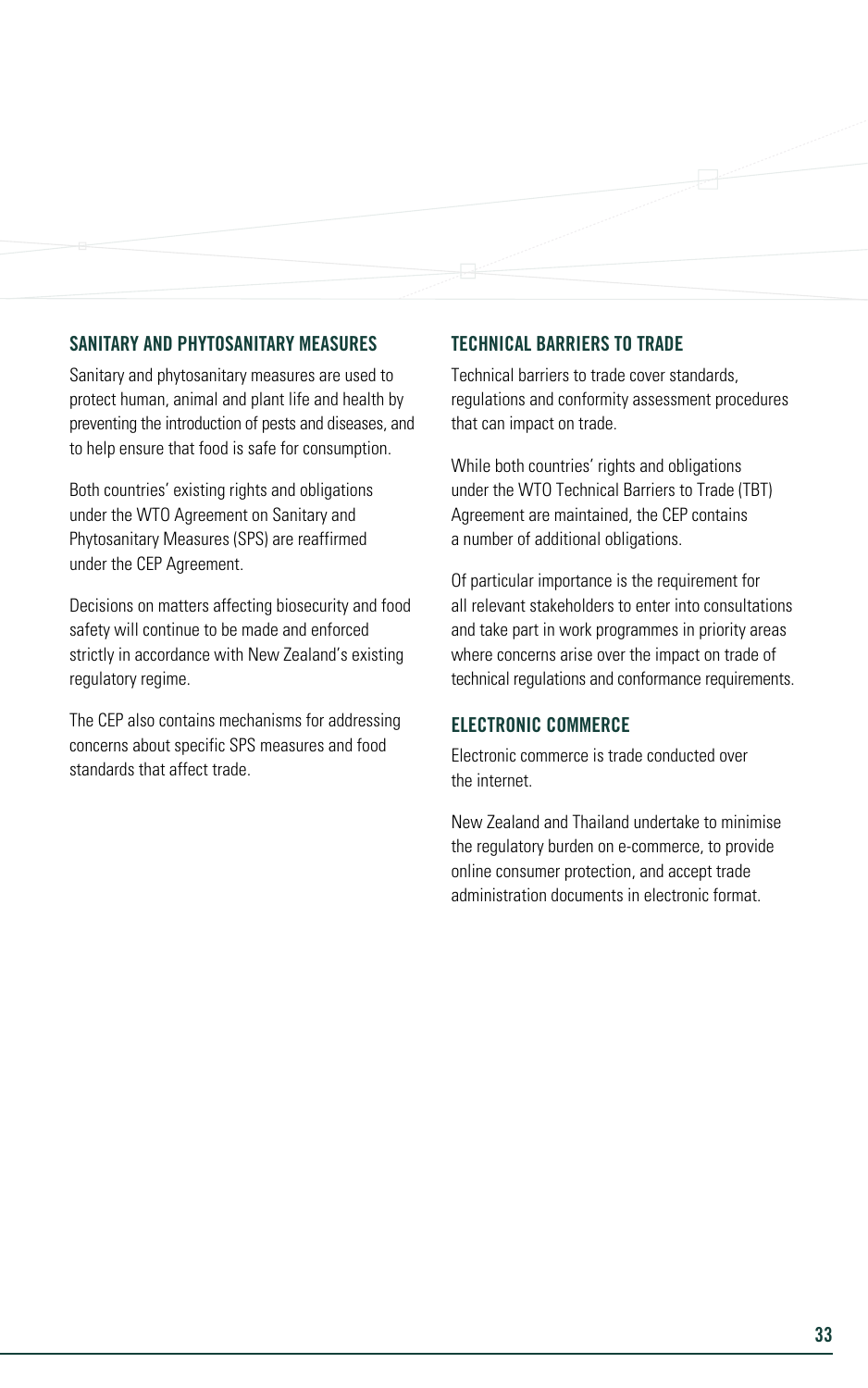### **INTELLECTUAL PROPERTY**

Intellectual property covers rights in areas such as copyright, trade marks and patents.

The CEP reaffirms both countries' WTO commitments on intellectual property rights. It also aims to ensure effective enforcement of intellectual property rights through cooperation and promotes wider cooperation between agencies responsible for intellectual property.

### **COMPETITION POLICY**

The provisions on competition policy are intended to promote competition through addressing anti-competitive practices. These are in line with the APEC Principles of non-discrimination, comprehensiveness, transparency and accountability.

There are undertakings on the application of the New Zealand and Thai competition laws to all commercial activities (subject to specific, transparent exemptions), cooperation between competition authorities, and consultation on competition issues adversely affecting trade and investment between the two countries.

### **TRANSPARENCY**

Greater transparency of laws, regulations, administrative rulings, procedures and policies pertaining to trade in goods, services and investment is promoted through the CEP. These are to be published or made available to interested people.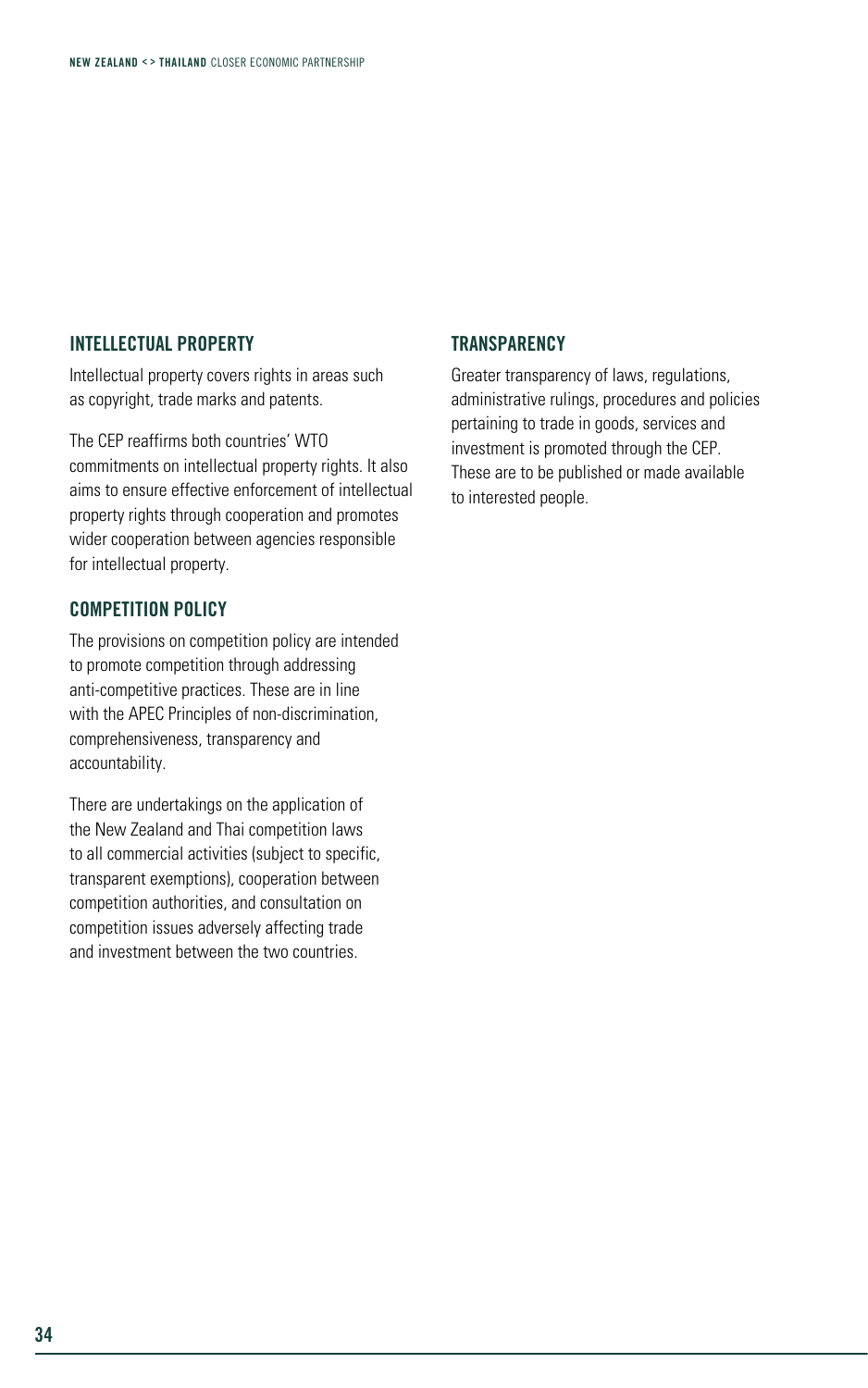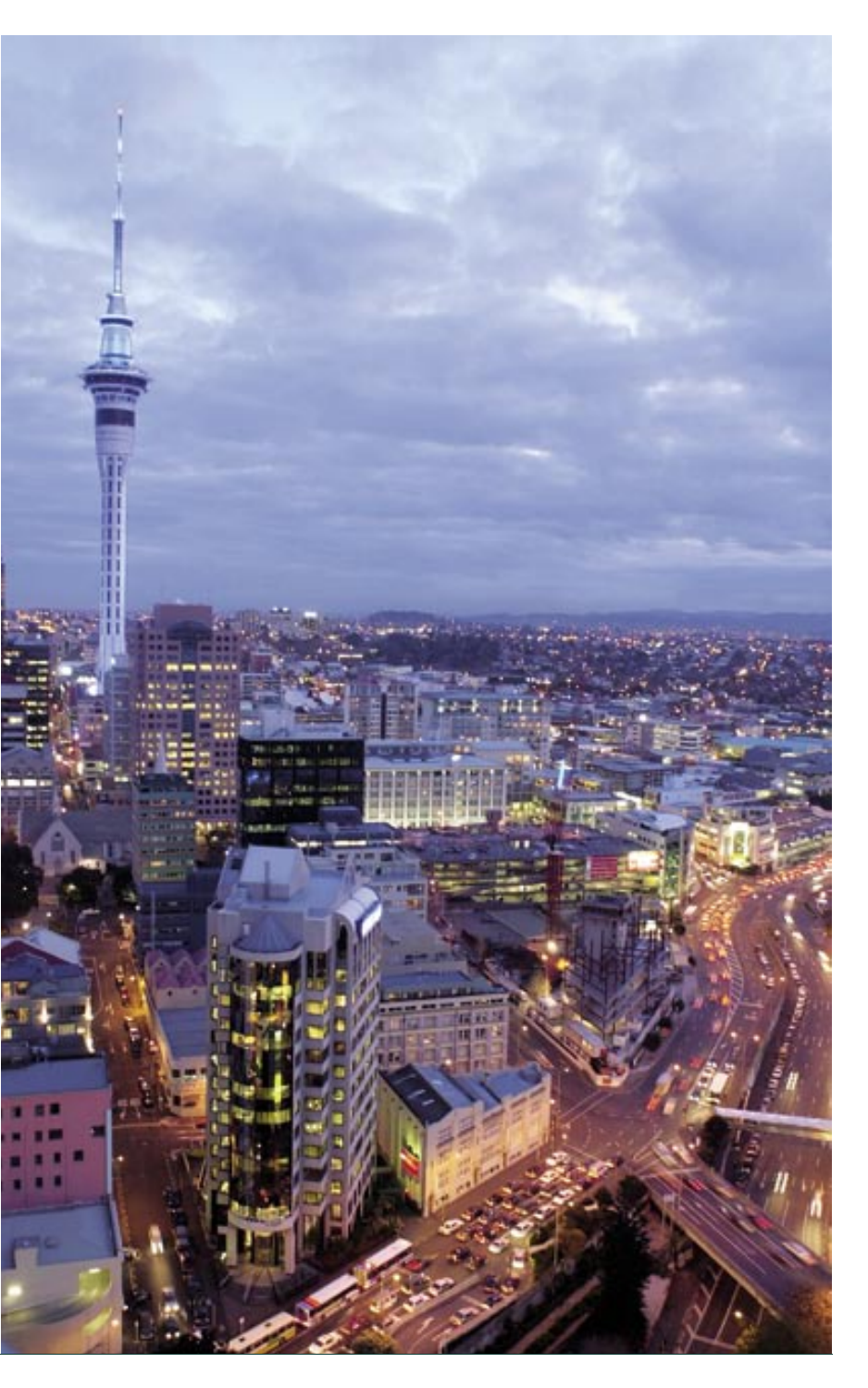### **SERVICES AND 7 TEMPORARY ENTRY**

### **SERVICES**

Thailand was not able to consider significant coverage of services when the CEP was negotiated. It was therefore agreed to schedule a negotiation on the liberalisation of services trade within three years of the Agreement coming into force.

This will provide an opportunity to negotiate a services component to the Agreement with wide coverage of different sectors.

### **TEMPORARY ENTRY FOR BUSINESS VISITORS**

Thailand will take some initial steps under the CEP to ease and clarify the conditions by which New Zealand business people enter and operate in Thailand. These are set out in the exchange of letters on temporary entry. See:

>> www.mfat.govt.nz/tradeagreements/thainzcep/ templetterentry.html

Thailand's commitments include confirmation that New Zealand business visitors will be eligible to apply for one-year multiple-entry non-immigrant business visas valid for visits of 90 days at a time.

Intra-corporate transferees employed as managers, executives or specialists in Thailand can have their work permits extended annually, up to a maximum of five years.

Intra-corporate transferees will be permitted to attend business meetings, seminars, or 'conduct business contacts' throughout Thailand, without having to notify Thai authorities.

New Zealand companies in Thailand may apply for work permits for New Zealand employees before they enter Thailand.

The spouses of investors and intra-corporate transferees with non-immigrant visas will have the right to be employed as managers, executives or specialists, provided they comply with the relevant Thai laws and regulations.

New Zealand investors with fully paid up capital of at least two million baht (approximately NZ\$70,000 at March 2005 exchange rates) will have access to Thailand's One Stop Service Centre for visa and work permit applications.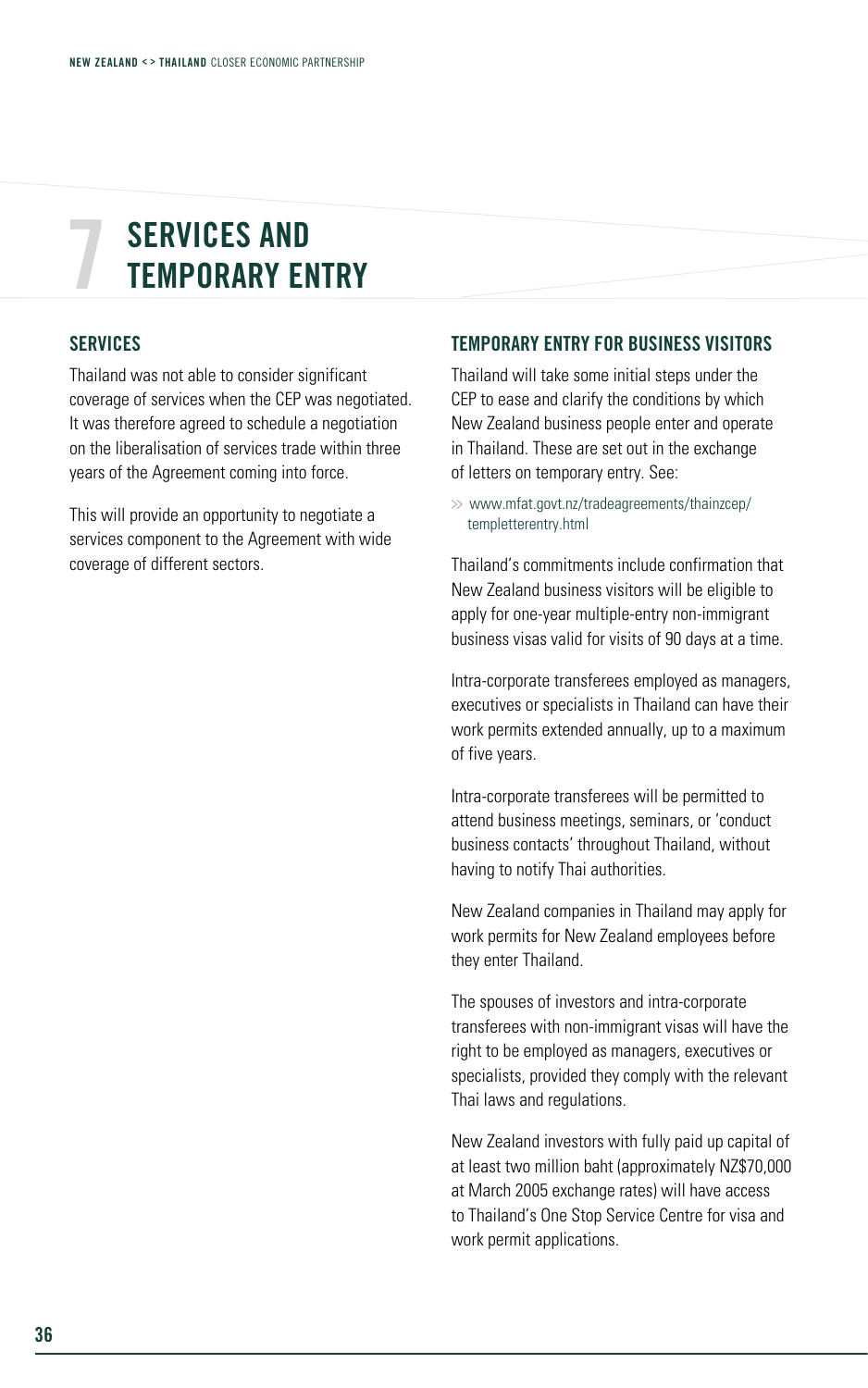### **TEMPORARY EMPLOYMENT**

New Zealand will allow qualified and experienced Thai chefs to be employed on contract in New Zealand without labour market testing for up to four years, provided they have a genuine iob offer.

New Zealand will also explore the scope for recognising the qualifications of traditional Thai massage therapists which could allow them to enter New Zealand for temporary employment.

These commitments are set out in an exchange of letters on temporary employment. See:

>> www.mfat.govt.nz/tradeagreements/thainzcep/ templetterchefs.html



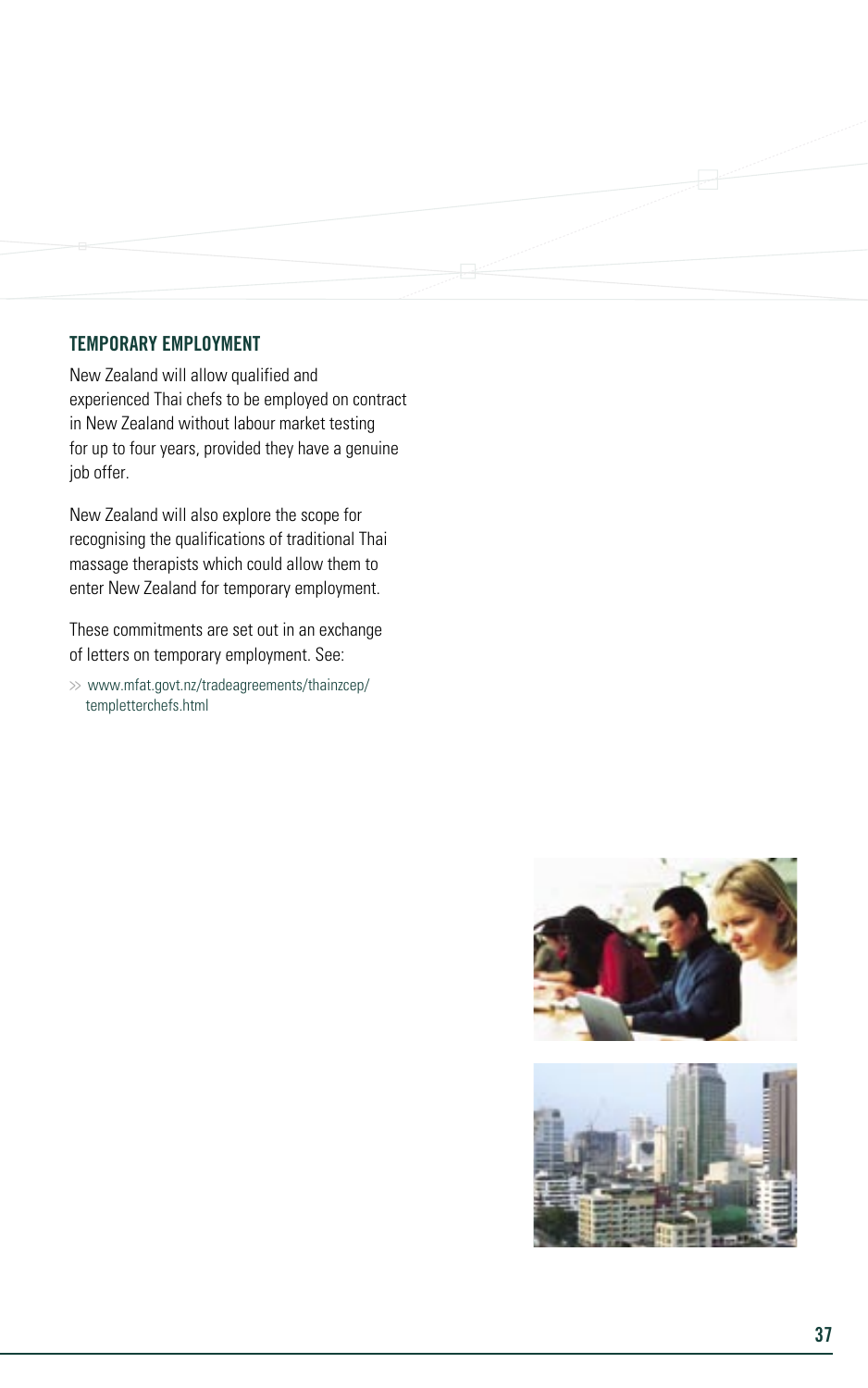# **8 INVESTMENT**

The CEP aims to improve the investment environment for New Zealanders in Thailand, over time. Thailand currently maintains restrictions on foreign equity in most sectors and on the types of businesses that foreigners are allowed to operate.

The framework for investment set out in Chapter 9 of the CEP provides, in principle, for both countries to treat investors and investments of the other country at least as well as they treat their own investors ('national treatment'). This principle is qualified by the actual commitments set out in Thailand's and New Zealand's schedules, contained in Annex 4 of the CEP. New Zealand's schedule specifies that Thai investors will remain subject to New Zealand's overseas investment screening regime.

Thailand's only sectoral commitment at this stage is to maintain access for 100 percent equity participation and to not restrict the number of New Zealand directors for investments in a number of manufacturing sectors including machinery and mechanical appliances, food processing, paper products, software manufacture, furniture and textile manufacture. Future services negotiations will provide an opportunity to seek improved access for investment in other sectors.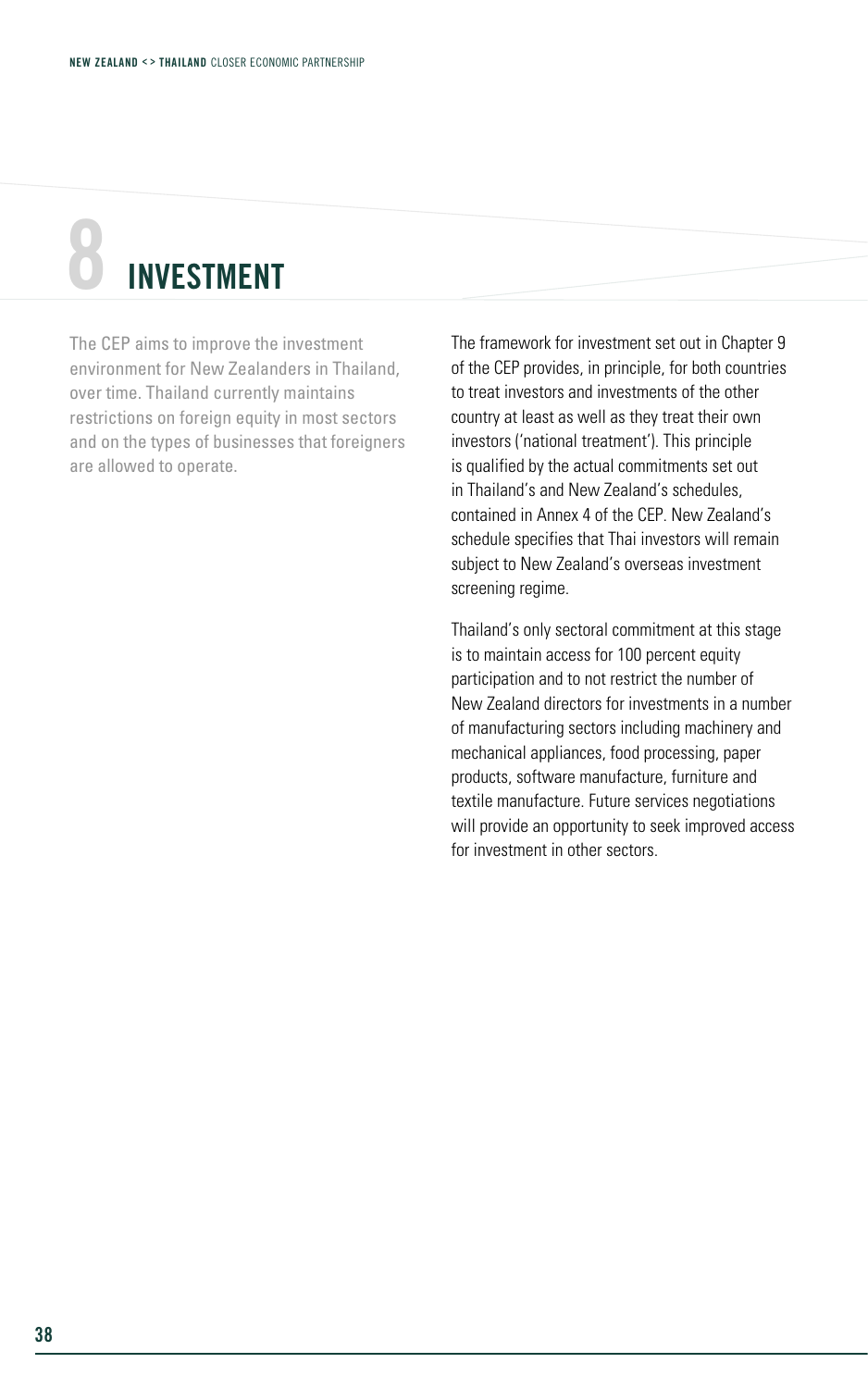The Agreement provides for additional protections for New Zealand investments in Thailand in line with international law requirements. These include compensation for losses, appropriate protection against expropriation and the right to transfer funds.

The Agreement also provides a framework for the settlement of disputes between foreign investors and the country in which the investment is made. This framework includes opportunities for consultation and settlement through the domestic court system of the country concerned. If an investor seeks to take a dispute to international arbitration, this can only occur with the consent of the country concerned.



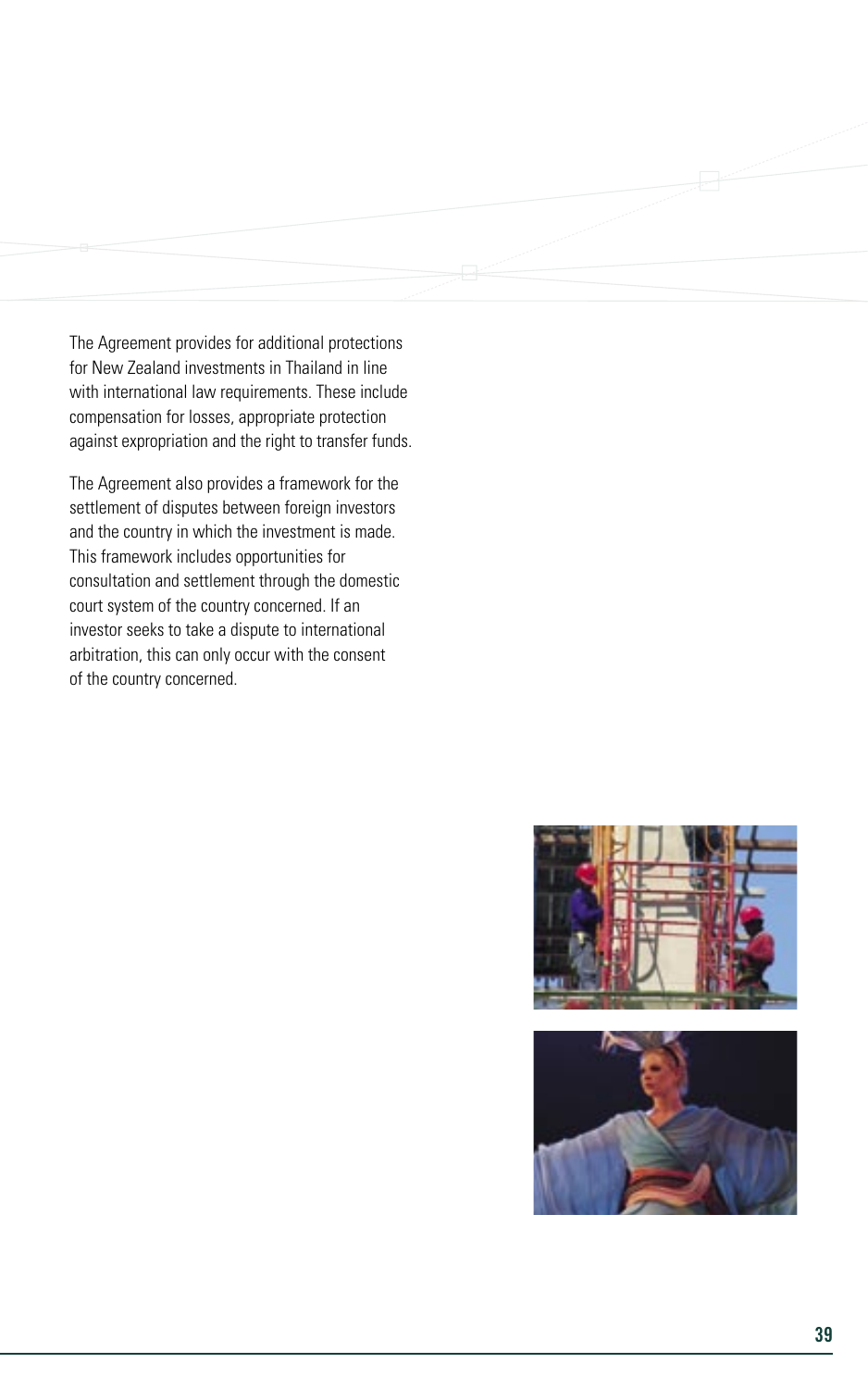## **DISPUTE 9 SETTLEMENT**

The CEP contains a number of mechanisms for consultations where issues arise over the implementation of the Agreement. In the event that consultations fail to resolve issues, an arbitral tribunal may be established under the CEP's dispute settlement procedures.

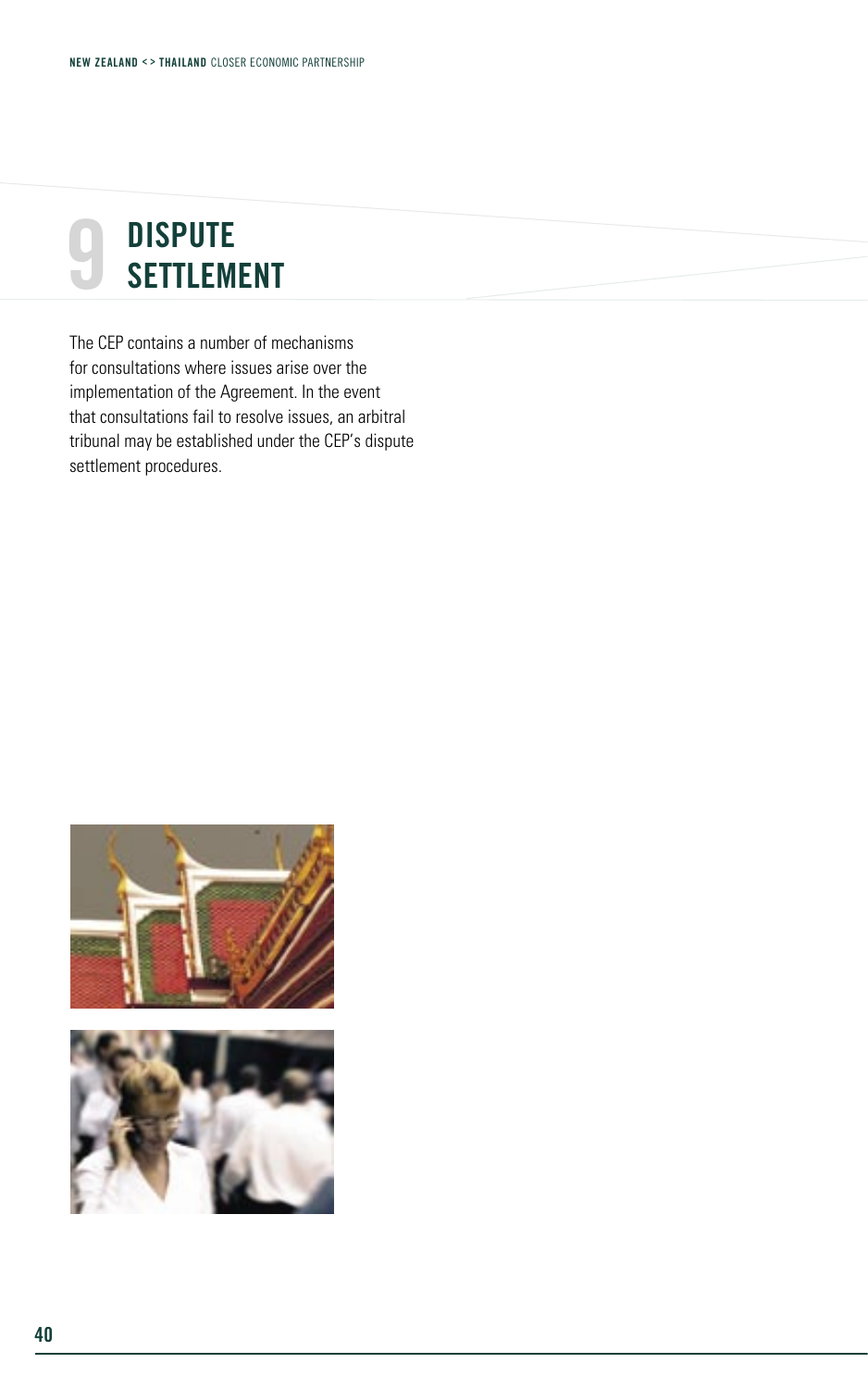### **PROTECTIONS UNDER 10 THE AGREEMENT**

### **GENERAL EXCEPTIONS**

A set of general exceptions in the CEP ensures that New Zealand retains full decision-making powers in areas of national importance. This includes measures necessary, among other things, to protect, animal or plant life or health; to conserve exhaustible natural resources; to protect national treasures or specific sites of historical or archaeological value; to support creative arts of national value; or to protect essential security interests.

The CEP also affirms the rights of governments to regulate in order to meet national policy objectives.

### **TREATY OF WAITANGI**

As in the New Zealand-Singapore CEP, this Agreement allows successive New Zealand governments flexibility to take measures in relation to Maori in respect of matters covered by the Agreement, including in fulfilment of obligations under the Treaty of Waitangi.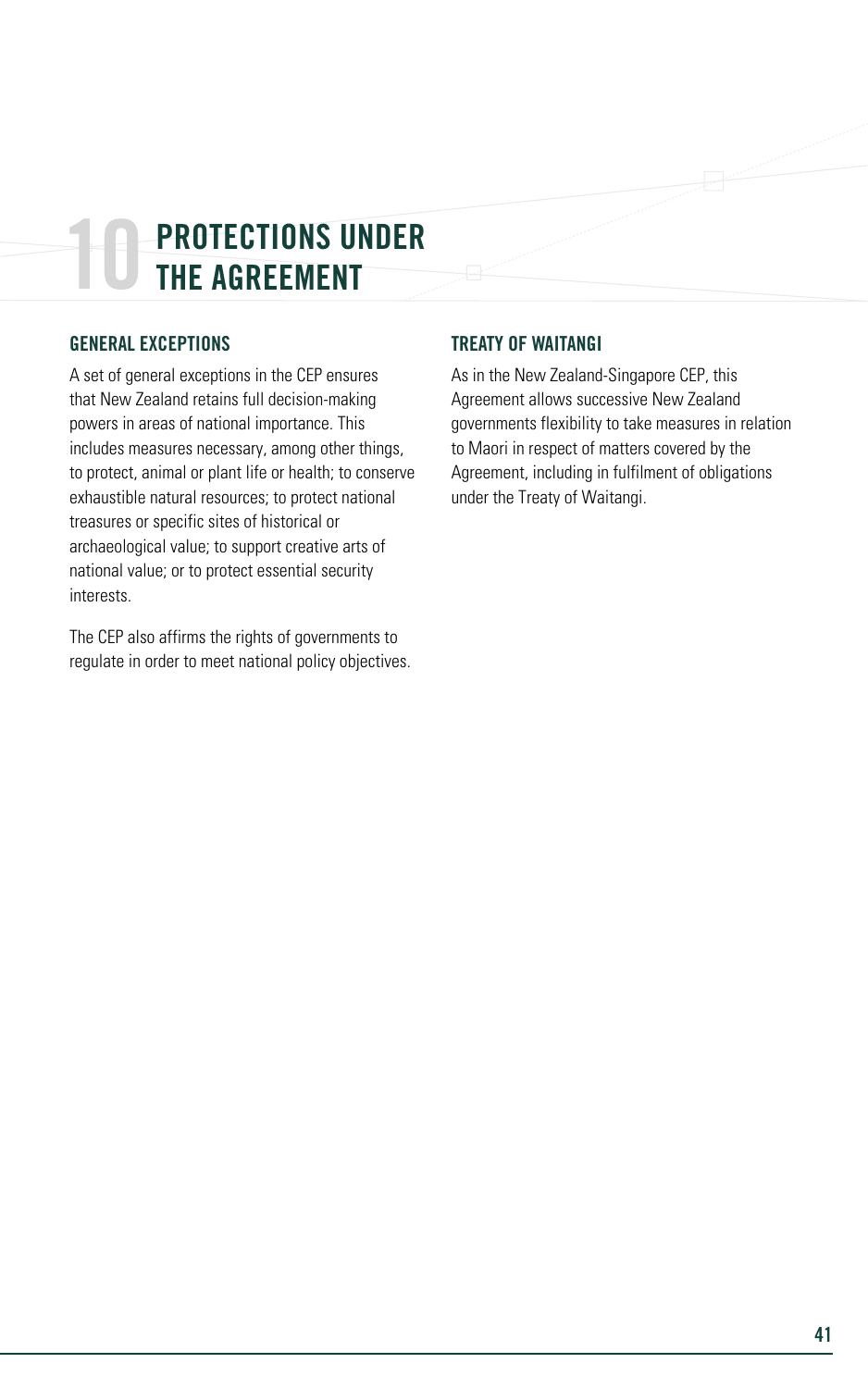### **11 MOVING FORWARD**

### **JOINT COMMISSION**

The CEP establishes a Closer Economic Partnership Joint Commission with responsibility for the proper implementation of the Agreement and for keeping the partnership under review. The Joint Commission is to meet once a year, at Ministerial or official level.

Joint Commission meetings are one way to ensure the CEP evolves in a way that ensures ongoing trade and investment expansion between New Zealand and Thailand.

The Joint Commission may seek advice from non-governmental people and organisations and will develop procedures on the extent of private sector participation in its work.

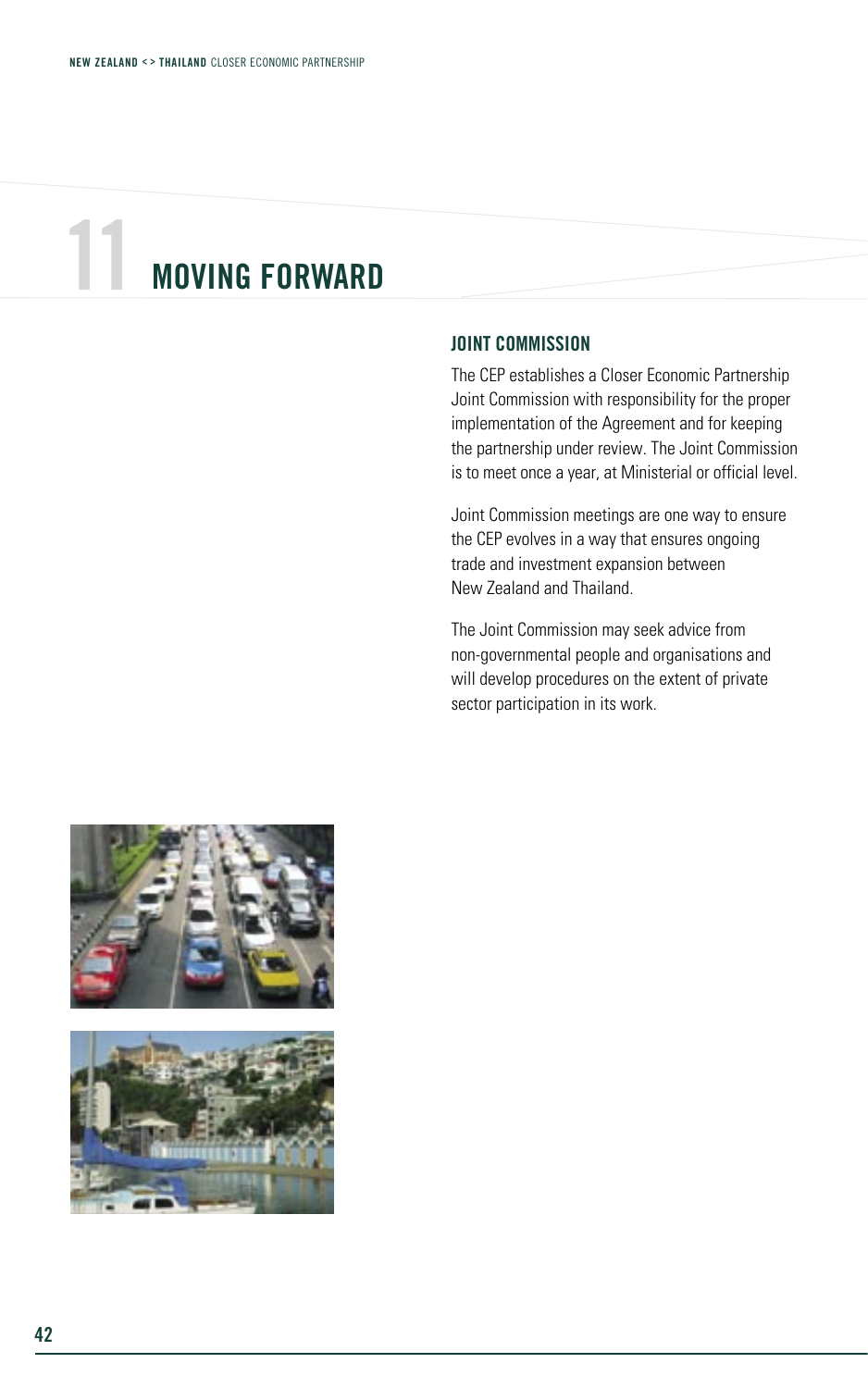

### **REVIEWS**

Both sides are committed to a general review of the Agreement within five years, and every five years thereafter. There is also a specific commitment to review the special agricultural safeguard mechanism within three years.

### **FUTURE NEGOTIATIONS**

In addition to the commitment to liberalise trade in services, the CEP mandates a working group to make recommendations on starting bilateral negotiations on government procurement within the first year of the Agreement.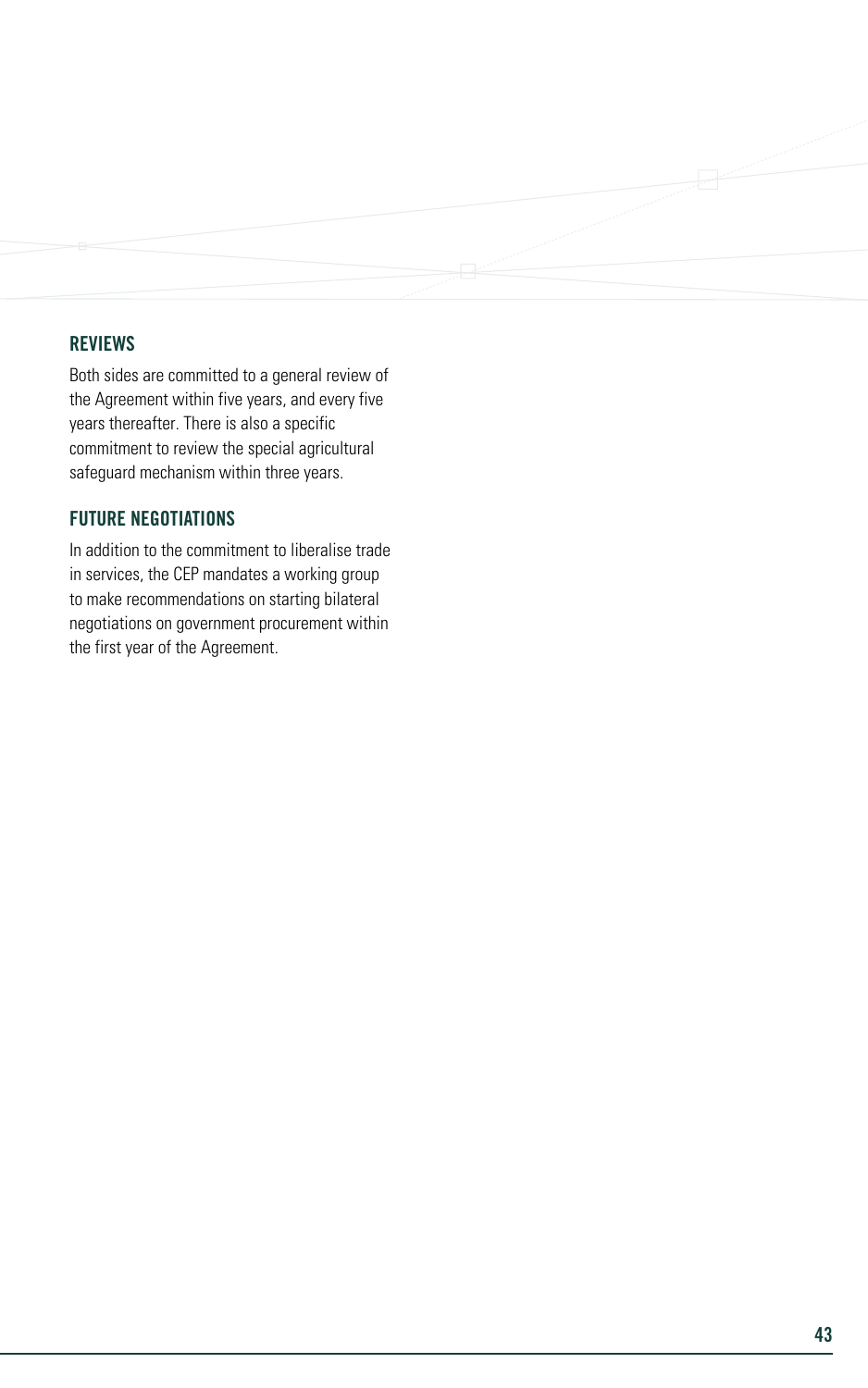# **HARVESTING THE 12 CEP POTENTIAL**

A collaborative effort between government and business is required for New Zealand to make the most of the opportunities offered by the CEP.

The Agreement creates a new environment for the conduct of business between New Zealand and Thailand. To gain maximum benefit from this, government and business will need to work together effectively and strategically.

This will involve implementing strategies in targeted areas showing the greatest potential for increasing New Zealand's exports. The aim will be to ensure that New Zealand capitalises on the reduction/elimination of Thai tariffs by pursuing complementary promotion efforts and addressing any non-tariff barriers affecting trade in these areas.

Pending the services negotiation within three years, there will be scope for New Zealand to take advantage of the profile-raising effect of the Agreement to promote exports of services where access is not constrained.

There is also good scope for promoting investment between the two countries.



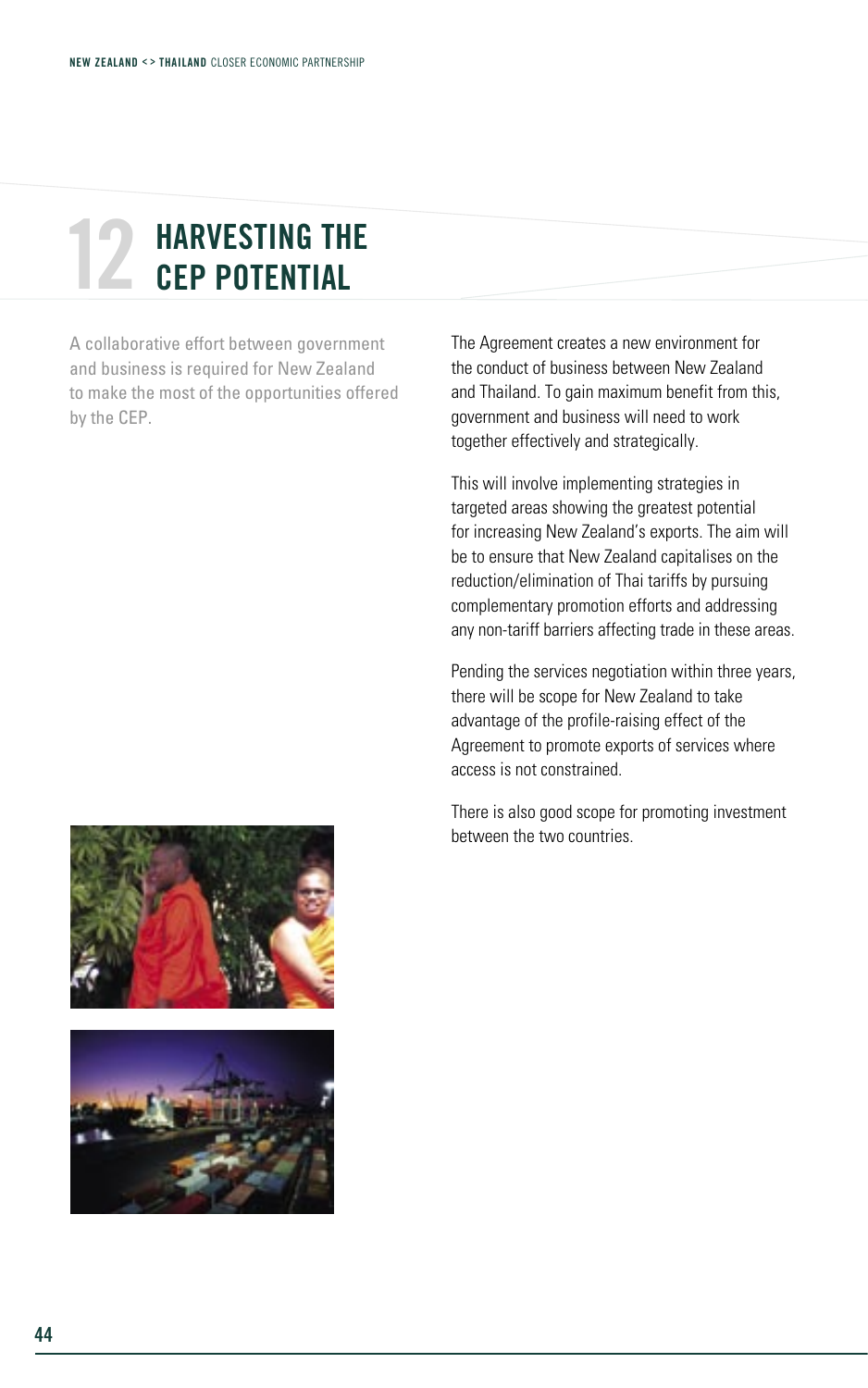Maximising CEP benefits will also merit New Zealand investment in building long-term relationships with Thai counterparts in government and business.

One way of developing these relationships will be the cooperative activities in areas identified in the CEP and associated Arrangements. Another will be business itself learning how to operate effectively in the Thai market and with domestic networks that support their activities.

Given the different strengths of the New Zealand and Thai economies, there is ample scope for mutually beneficial business collaboration, including in global markets.

Government agencies will need to ensure effective implementation of the CEP and actively shape its future development, through reviews and ongoing negotiations foreshadowed in the CEP.

Agencies will continue to look for strong private sector input into these activities so the Agreement continues to serve New Zealand's economic interests.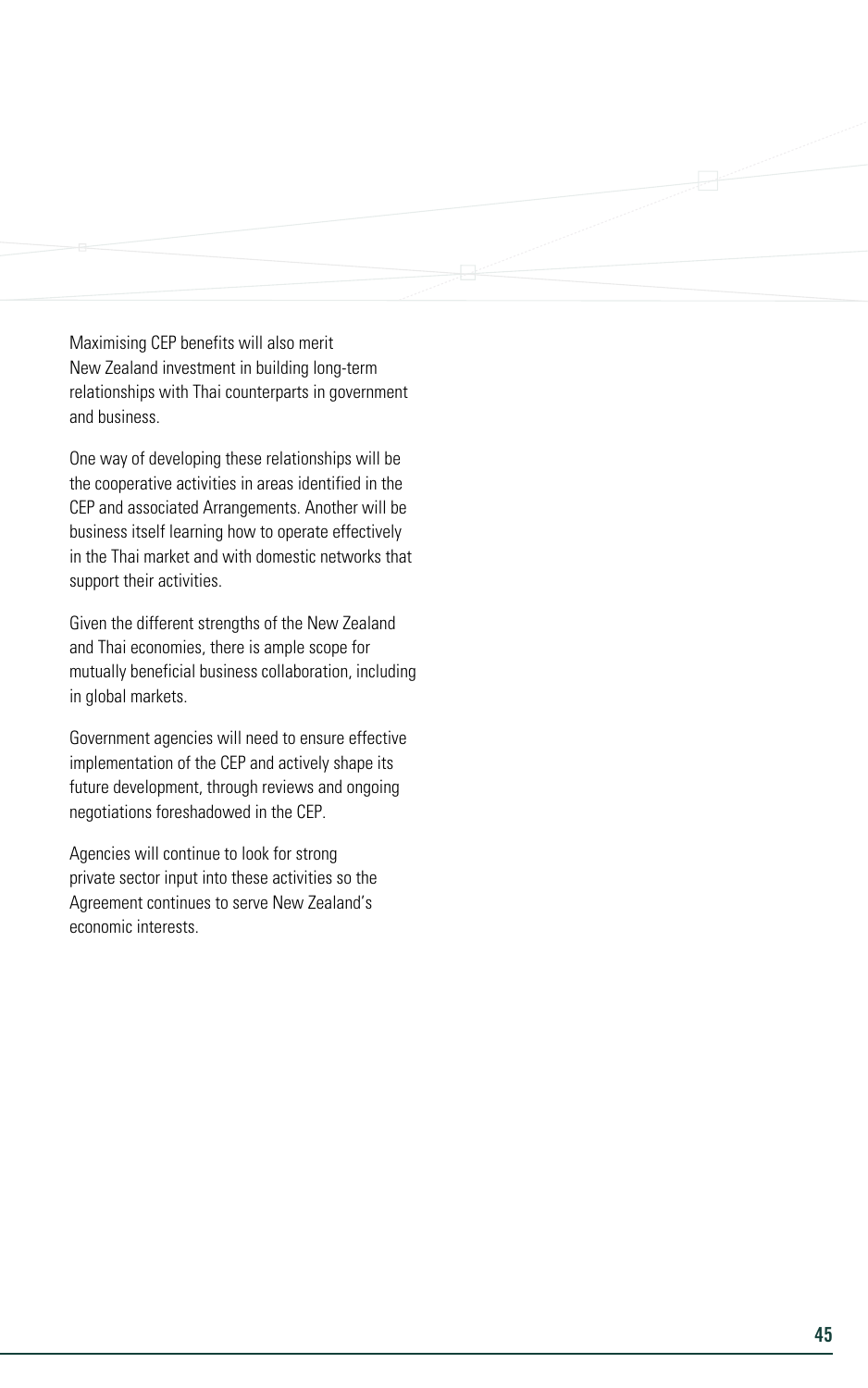# **THE LABOUR AND 13 ENVIRONMENT ARRANGEMENTS**

New Zealand and Thailand have negotiated Arrangements on Labour and Environment in parallel with the CEP Agreement.

Both countries will work to ensure that labour and environmental laws, regulations, policies and practices are in harmony with relevant international obligations.

Neither country will seek to gain trade or investment advantage by weakening or derogating from their labour or environmental laws and regulations.

They also agree not to use their labour or environment laws, regulations, policies and practices for trade protectionist purposes.

New Zealand and Thailand will promote public awareness of labour and environmental laws, regulations, policies and practices domestically and ensure fair, equitable and transparent processes for operating and enforcing their labour laws.



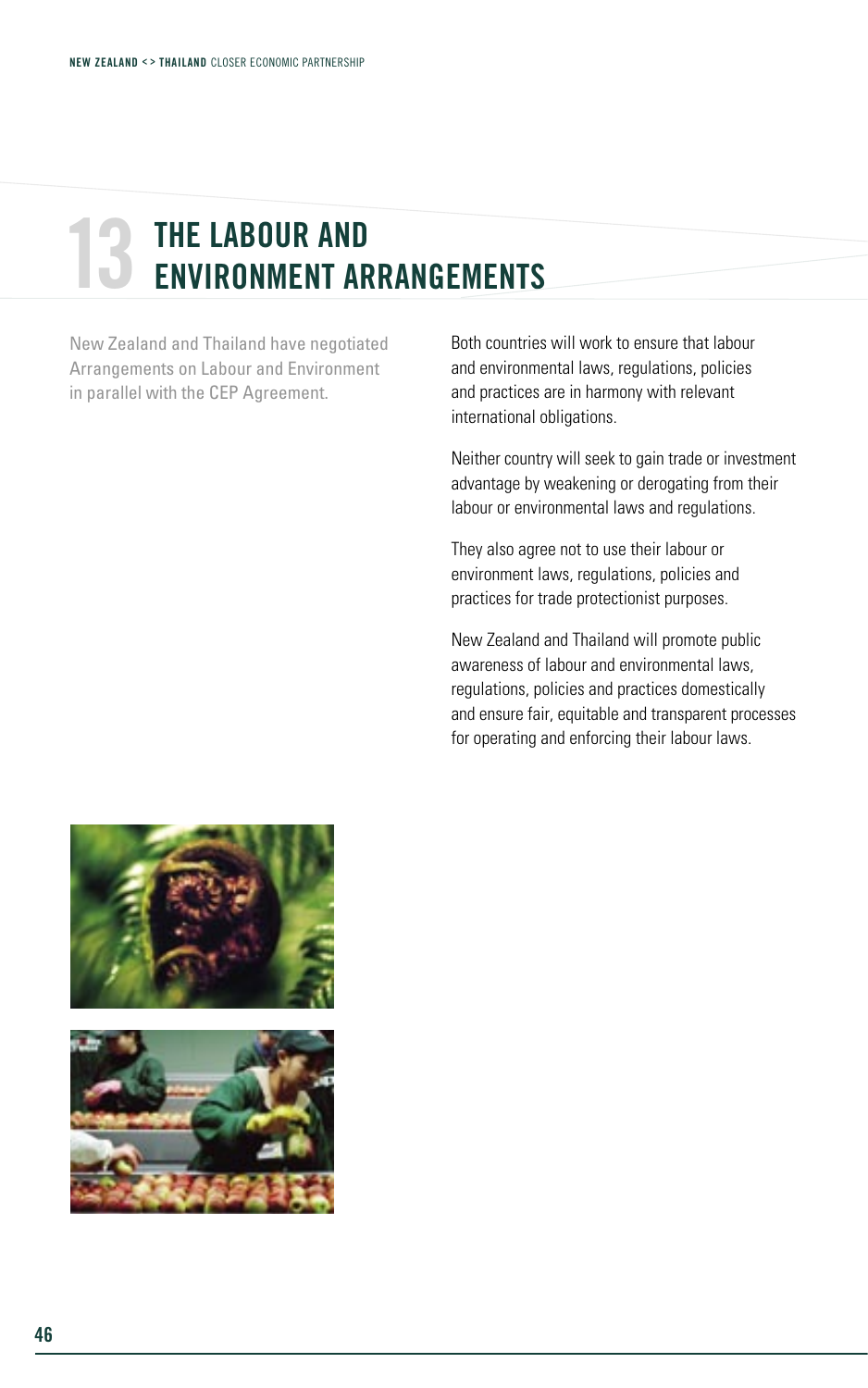### **" COOPERATION AND INSTITUTIONAL ARRANGEMENTS**

Cooperative activities will be important in the operation of the Arrangements.

Labour and Environment officials committees will be responsible for developing and implementing cooperation programmes and implementing other elements of the Arrangements.

A process for resolving differences is established based on consultation through the Labour and Environment Committees, with the option of reference to Ministers.

Ministers responsible for the Labour and Environment Arrangements will meet at least once within the first two years of operation.

### **PUBLIC PARTICIPATION**

The Labour and Environment Committees may consult, seek the advice or invite the attendance of non-government sectors or relevant experts at their meetings.

Members of the public and non-government sectors may submit views or advice on matters relating to the operation of the Arrangements.

Full texts of the Labour and Environment Arrangements are available online at:

>> www.mfat.govt.nz/tradeagreements/thainzcep/ overview.html

**66 THE LABOUR AND ENVIRONMENT ARRANGEMENTS** PROVIDE NEW ZEALAND AND THAILAND WITH A FORUM TO WORK TOGETHER IN A PRACTICAL WAY ON PROMOTING SOUND LABOUR AND ENVIRONMENT POLICIES AND PRACTICES. **"**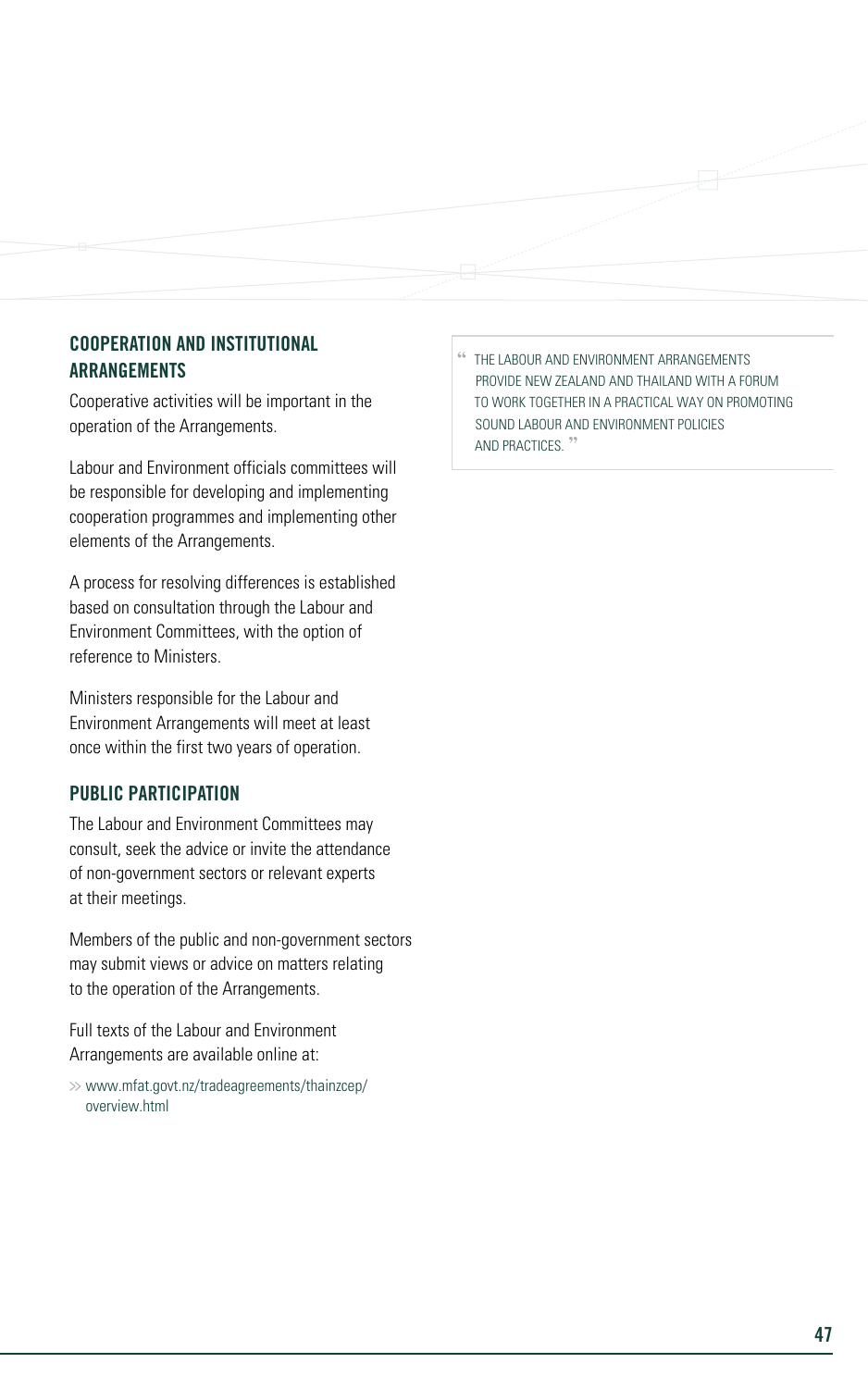### **FOR MORE INFORMATION**

Further detail on the Thailand-New Zealand CEP can be accessed online at:

>> www.mfat.govt.nz/tradeagreements/thainzcep/ overview.html.

### **USEFUL CONTACTS:**

For assistance and advice on the New Zealand – Thailand CEP Agreement: Thailand Desk Officer South/South East Asia Division Ministry of Foreign Affairs and Trade www.mfat.govt.nz 04 439 8000

For assistance and advice on business with Thailand: New Zealand Trade and Enterprise www.nzte.govt.nz 0800 535 888

For assistance and advice on rules of origin or customs procedures: The National Manager Goods Management New Zealand Customs Service www.customs.govt.nz 0800 428 786

For assistance and advice on services trade: FTA Services Officer Trade Negotiations Division Ministry of Foreign Affairs and Trade www.mfat.govt.nz 04 439 8000

For assistance and advice on government procurement, standards and conformance, and rules of origin policy:

Manager, International Technical and Regulatory Coordination Regulatory and Competition Policy Branch Ministry of Economic Development www.med.govt.nz 04 472 0030

For assistance and advice on intellectual property and competition policy: Manager, Intellectual Property and Competition Policy Regulatory and Competition Policy Branch Ministry of Economic Development www.med.govt.nz 04 472 0030

For assistance and advice on trade remedy issues: Team Leader Trade Remedies Group Regulatory and Competition Policy Branch Ministry of Economic Development www.med.govt.nz 04 472 0030

For assistance and advice on investment issues: International and Defence Section New Zealand Treasury www.treasury.govt.nz 04 472 2733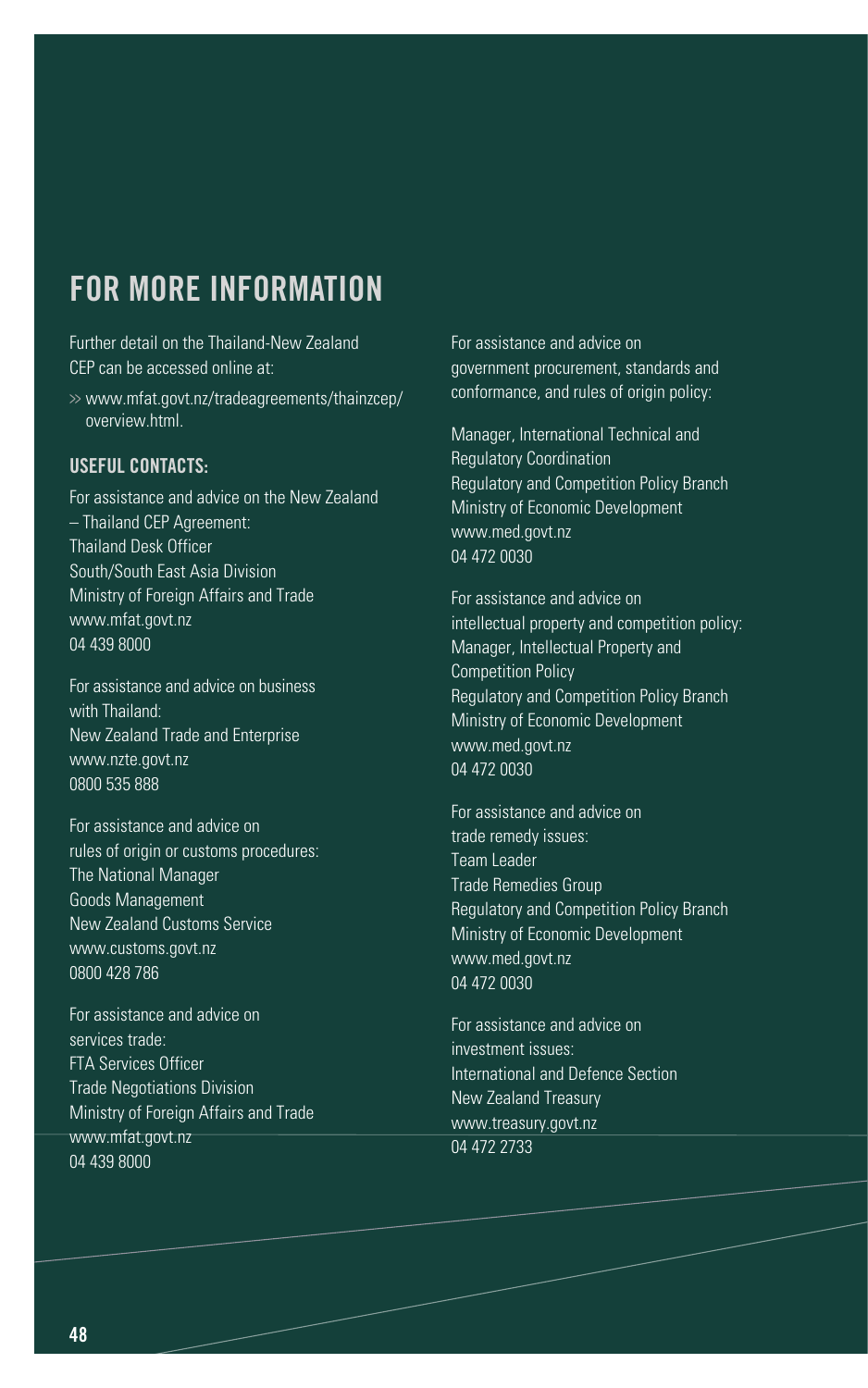For assistance and advice on sanitary and phytosanitary issues: International Policy Directorate/MAF Policy Ministry of Agriculture and Forestry www.maf.govt.nz 04 474 4100

For assistance and advice on temporary employment for Thai chefs: Immigration Contact Centre Department of Labour www.immigration.govt.nz 0508 558 855

For assistance and advice on the Labour Arrangement: Director, International Services Department of Labour www.dol.govt.nz 04 471 0012

For assistance and advice on the Environment Arrangement: Environment and Trade Advisor Ministry for the Environment www.mfe.govt.nz 04 917 7400

### **FEEDBACK**

The business community and other interested parties were consulted extensively when the New Zealand-Thailand Closer Economic Partnership was negotiated.

We want to continue this dialogue as the CEP is implemented. Interested people are invited to contact the Ministry of Foreign Affairs and Trade initially through the South/South East Asia Division or Trade Policy Liaison Unit: South/South East Asia Division Trade Policy Liaison Unit Ministry of Foreign Affairs and Trade P.O.Box 18-901 **Wellington** sea@mfat.govt.nz tplu@mfat.govt.nz 04 439 8000

戸